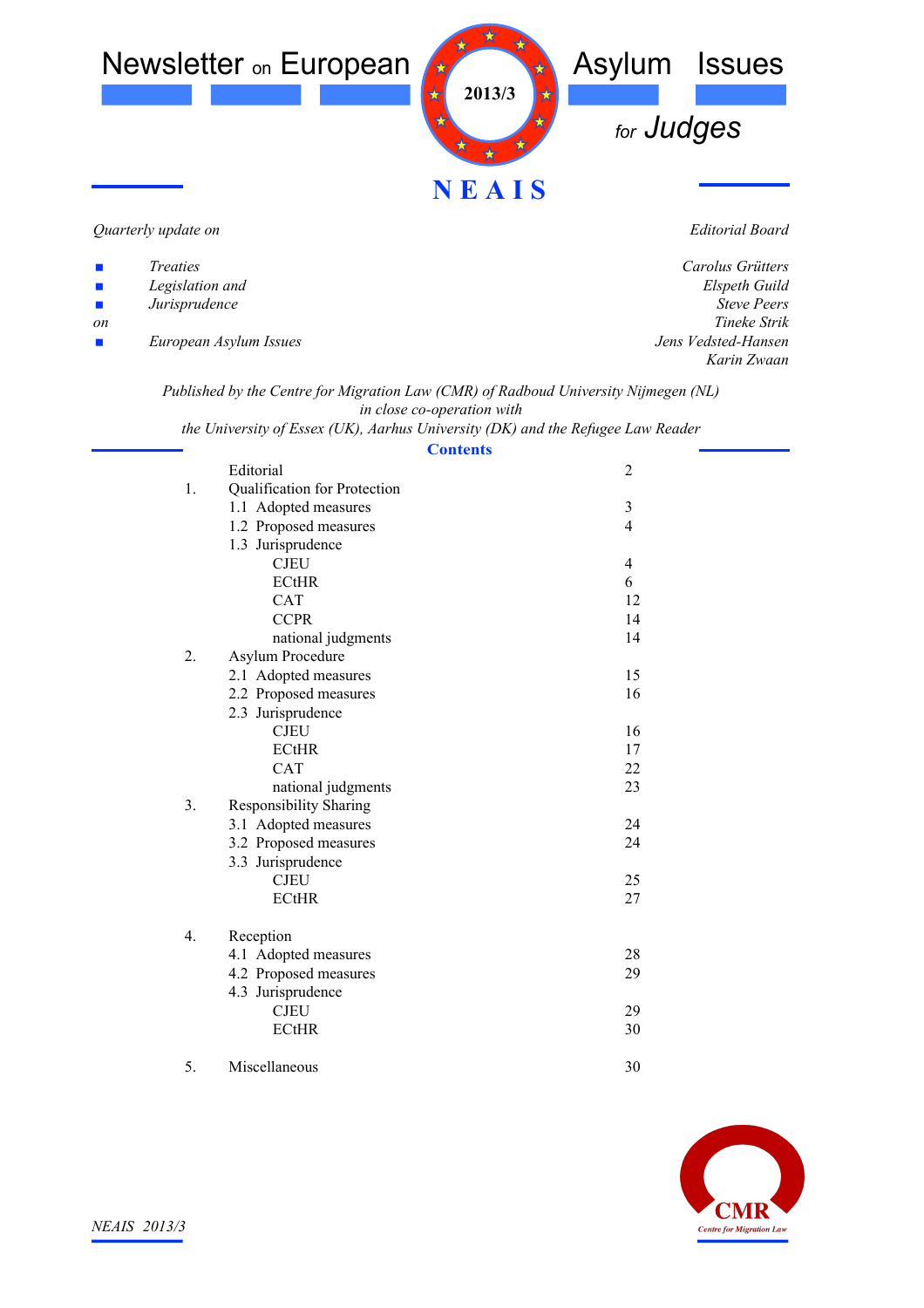# N E A I S 2013/3

## **Editorial**

**Welcome** to the third edition in 2013 of NEAIS: the Newsletter on European Asylum Issues.

This newsletter is designed for judges who need to keep up to date with European developments in the area of asylum. NEAIS contains European legislation and jurisprudence on four central themes regarding asylum: (1) qualification for protection; (2) procedural safeguards; (3) responsibility sharing and (4) reception conditions of asylum seekers.

On each theme NEAIS provides a list of: (a) measures already adopted, (b) measures in preparation and (c) relevant jurisprudence (of CJEU, ECtHR, CAT, CCPR and national courts). On all other issues regarding Migration and borders law we would refer the reader to the other newsletter: NEMIS, the Newsletter on European Migration Issues.

We would like to draw your attention to some recent developments.

#### **Extradition**

The ECtHR has ruled in past few months in several cases on the issue of extradition. In the Aswat case (17299/12) an alleged terrorist was detained in the UK pending extradition to the USA. His extradition would not be compatible with Art. 3 since the Court pointed to his uncertain future in an undetermined institution, possibly the highly restrictive regime in the 'supermax' prison ADX Florence, and to the different and potentially more hostile prison environment than the high-security psychiatric hospital in the UK where the applicant was currently detained. A year earlier, the Court ruled in the Babar case (24027/07) that extradition to (the same prison in) the USA would **not** make such an extradition being in violation with Art. 3.

#### **Rendition**

Next to the El-Masri case (39630/09) on extraordinary rendition, the ECtHR ruled in the Savriddin case (71386/10) that Russia should take various measures in order to end the violation of Art. 46 and to resolve the recurrent problem of blatant circumvention of the domestic legal mechanisms in extradition matters and to ensure immediate and effective protection against unlawful kidnapping and irregular removal from the territory of Russia and the jurisdiction of Russian courts. The court - once again - states that such operations are contrary to the rule of law and values protected by the ECHR.

#### **Iraq**

The ECtHR also ruled on eight joined cases of Iraqis (71680/10). None of the ten Iraqis involved would be at risk if they were to return to Iraq. Noteworthy is that these cases concerned both Sunni Muslims and Christians.

#### **France's 'fast-track' procedure**

Contrary to the judgment in I.M. v. France (9152/09), the ECtHR did not consider the examination of the M.E. case (50094/10) in the French 'fast-track' asylum procedure incompatible with art. 13. The Court emphasised the very substantial delay in the applicant's lodging of his asylum request (almost 3 years) and the fact that he had been able to lodge an appeal with suspensive effect against the removal order as well as an asylum request with suspensive effect.

#### **Input from judges**

The more national jurisprudence the editors receive from judges, the more relevant this newsletter will become. You are therefore more than welcome to provide us with your judgments, regarding the relevant interpretation of EU on legal instruments.

Do feel free to forward this newsletter to any colleagues you think might be interested. Please contact us if you have any inquiries.

Nijmegen, 31 July 2013, Carolus Grütters & Tineke Strik

-.-. website http://cmr.jur.ru.nl/neais/ subscribe email to c. grutters@jur.ru.nl ISSN 2213-249X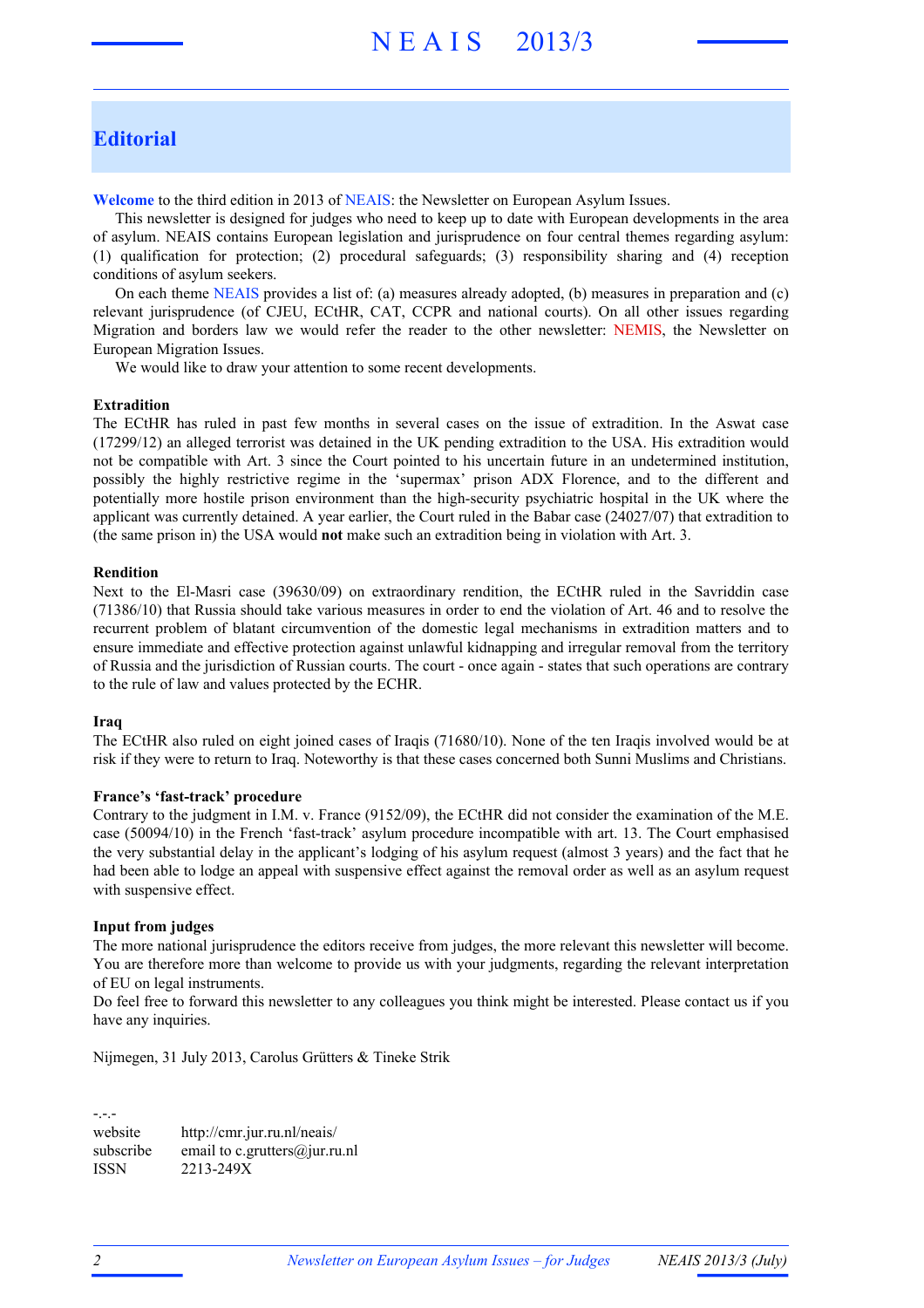## **1 Qualification for Protection**

#### *1.1 Qualification for Protection: Adopted Measures*

#### **Directive 2004/83 Qualification**

*On minimum standards for the qualification and status of third country nationals or stateless persons as refugees or as persons*

- OJ 2004 L 304/12 **\***
- **\*** Revised by Dir. 2011/95
- *CJEU Judgments*
- 
- 
- $\bullet$  CJEU C-31/09. Bolbol
- $\bullet$  CJEU C-364/11, El Kott a.o.
- $\bullet$  CJEU C-465/07, Elgafaji
- CJEU C-277/11, M.M.
- CJEU C-71/11 and C-99/11, *Y. and Z.* [5 Sep. 2012] [art. 2(c) and 9(1)(a)] *CJEU pending cases*
- CJEU C-148/13, *A, B, C.* [pending]
- 
- CJEU C-604/12, *H.N.* [pending]
- $\bullet$  CJEU C-201/12, X, Y, Z
- *National Judgments*
- Germany: BVerwGE 10 C 23.12 [20 Feb. 2013] [art. 9(1)]
- See further: § 1.3 Germany: BVerwGE 10 C 13.10

*Revised directive on standards for the qualification of third-country nationals or stateless persons as beneficiaries of international protection*

- OJ 2011 L 337/9 UK, IRL opt out **\*** [impl. date: Dec. 2013]
- **\*** Recast of Dir. 2004/83

*On minimum standards for giving temporary protection in the event of a mass influx of displaced persons*

OJ 2001 L 212/12 **\***

*International Covenant on Civil and Political Rights*

- 999 UNTS 14668 **\***
- *CCPR Views* **\*** art. 7: Prohibition of torture or cruel, inhuman or degrading treatment or punishment
- CCPR 1763/2008, *Ernst Sigan Pillai et al.* [25 Mar. 2011] [art. 7 (qual.)]
- CCPR 1544/2007, *Mehrez Ben Abde Hamida v. CND* [11 May 2010] [art. 7 (qual.)] See further: § 1.3

#### **CAT anti-torture**

- *UN Convention against Torture and other Cruel, Inhuman or Degrading Treatment or Punishment* 1465 UNTS 85 **\*** [impl. date: 1987]
- **\*** art. 3: Protection against Refoulement
	- *CAT Views*
- CAT 300/2006, *A.T. v. France* [11 May 2007] [art. 3 (qual.)]
- CAT 233/2003, *Agiza v. Sweden* [20 May 2005] [art. 3 (qual.)]
- CAT 381/2009, *Abolghasem Faragollah et al.* [21 Nov. 2011] [art. 3 (qual.)]
- CAT 379/2009, *Bakatu-Bia v. Sweden* [3 June 2011] [art. 3 (qual.)]
- CAT 279/2005, *C.T. and K.M. v. Sweden* [22 Jan. 2007] [art. 3 (qual.)] CAT 281/2005, *E.P. v. Azerbaijan* [1 May 2007] [art. 3 (qual.)]

[impl. date: 10 Oct. 2006]

CJEU C-175/08, *Abdullah a.o.* [2 Mar. 2010] [art. 2(c), 11 & 14] • CJEU C-57/09 & C-101/09, **B.** and **D.** [9 Nov. 2010] [art. 12(2)(b) & (c)]  $[17 \text{ June } 2010]$   $[art. 12(1)(a)]$ [19 Dec. 2012] [art.  $12(1)(a)$ ] [17 Feb. 2009] [art. 2(e),  $15(c)$ ] [22 Nov. 2012] [art.  $4(1)$ ]

 $\bullet$  CJEU C-285/12, *Diakite* [pending] [art. 15(c)] [pending]  $[art. 9(1)(a); 2(c); 10(1)(d)]$ 

[17 Nov. 2011] [art. 2(e), 4(4), 15(c)]

#### **Directive 2011/95 Revised Qualification**

#### **Directive 2001/55 Temporary Protection**

[impl. date: 1976]

**ICCPR anti-torture**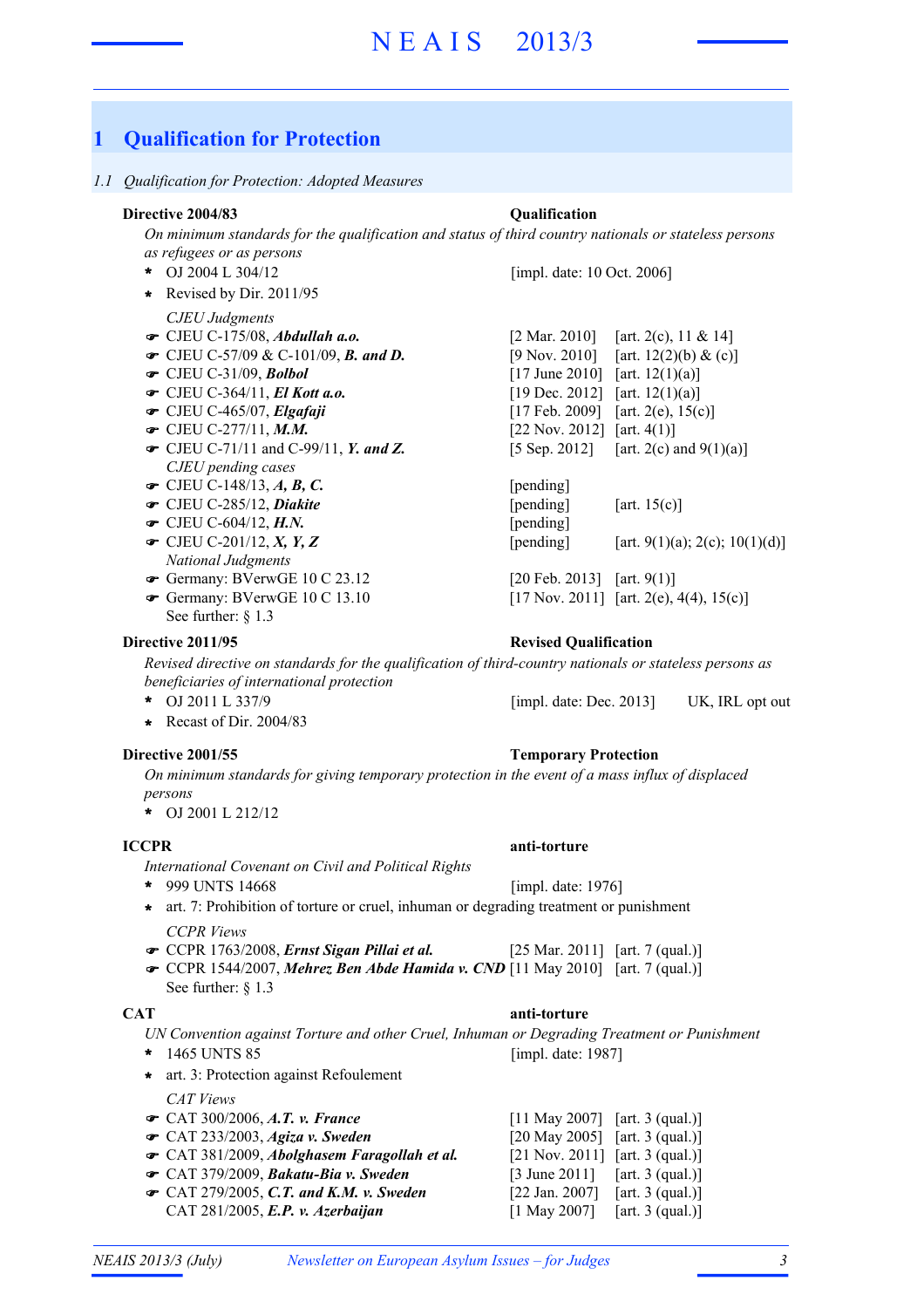# N E A I S 2013/3

#### *(1.1: Qualification for Protection: Adopted Measures)*

|            | ☞<br>CAT 336/2008, Harminder Singh Khalsa v. Swit.<br>• CAT 373/2009, M.A. and L.G. v. Sweden<br>New $\bullet$ CAT 391/2009, M.A.M.A. et al. v Sweden<br>CAT 339/2008, Said Amini v. Denmark<br>CAT 43/1996, Tala v. Sweden<br>See further: § 1.3 | [26 May 2011]<br>$[19 Nov. 2010]$ [art. 3 (qual.)]<br>$[10$ July 2012]<br>[30 Nov. 2010] [art. 3 (qual.)]<br>$[15 Nov. 1996]$ [art. 3 (qual.)] | [art. $3$ (qual.)]<br>[art. $3$ (qual.)] |
|------------|---------------------------------------------------------------------------------------------------------------------------------------------------------------------------------------------------------------------------------------------------|------------------------------------------------------------------------------------------------------------------------------------------------|------------------------------------------|
|            | <b>ECHR</b>                                                                                                                                                                                                                                       | non-refoulement                                                                                                                                |                                          |
|            | European Convention for the Protection of Human Rights and Fundamental Freedoms and its                                                                                                                                                           |                                                                                                                                                |                                          |
|            | Protocols<br><b>ETS 005</b><br>ŵ                                                                                                                                                                                                                  | [impl. date: 1953]                                                                                                                             |                                          |
|            | art. 3: Prohibition of Torture, Inhuman or Degrading Treatment or Punishment<br>$\star$                                                                                                                                                           |                                                                                                                                                |                                          |
|            | <b>ECtHR Judgments</b>                                                                                                                                                                                                                            |                                                                                                                                                |                                          |
|            | New $\bullet$ ECtHR Ap.no. 71680/10, A. a.o. v Sweden                                                                                                                                                                                             | $[27 \text{ June } 2013]$                                                                                                                      | [art. $3$ (qual.)]                       |
|            | New $\sigma$ ECtHR Ap.no. 17299/12, Aswat v UK                                                                                                                                                                                                    | $[16$ Apr. 2013]                                                                                                                               | [art. $3$ (qual.)]                       |
|            | ECtHR Ap.no. 24027/07, Babar Ahmad v. UK                                                                                                                                                                                                          | $[10$ Apr. 2012]                                                                                                                               | [art. $3$ (qual.)]                       |
|            | ECtHR Ap.no. 15576/89, Cruz Varas v. Sweden                                                                                                                                                                                                       | [20 Mar. 1991]                                                                                                                                 | [art. $3$ (qual.)]                       |
|            | ECtHR Ap.no. 24245/03, D. v. Turkey                                                                                                                                                                                                               | $[22 \text{ June } 2006]$                                                                                                                      | [art. $3$ (qual.)]                       |
|            | ECtHR Ap.no. 7073/10 & 44539/11, H. and B.                                                                                                                                                                                                        | $[9$ Apr. 2013]                                                                                                                                | [art. $3$ (qual.)]                       |
|            | The ECtHR Ap.no. 24573/94, H.L.R. v. France                                                                                                                                                                                                       | [27 Apr. 1997]                                                                                                                                 | [art. $3$ (qual.)]                       |
|            | ECtHR Ap.no. 27765/09, Hirsi v. Italy                                                                                                                                                                                                             | [23 Feb. 2012]                                                                                                                                 | [art. $3$ (qual.)]                       |
|            | ECtHR Ap.no. 2964/12, I.K. v. Austria                                                                                                                                                                                                             | [28 Mar. 2013]                                                                                                                                 | [art. $3$ (qual.)]                       |
|            | ECtHR Ap.no. 40035/98, Jabari v. Turkey                                                                                                                                                                                                           | $[11$ July 2000]                                                                                                                               | [art. $3$ (qual.)]                       |
|            | ECtHR Ap.no. 33809/08, Labsi v. Slovakia                                                                                                                                                                                                          | [15 May 2012]                                                                                                                                  | [art. $3$ (qual.)]                       |
|            | New $\bullet$ ECtHR Ap.no. 50094/10, M.E. v France                                                                                                                                                                                                | $[6 \text{ June } 2013]$                                                                                                                       | [art. $3$ (qual.)]                       |
| New        | ECtHR Ap.no. 18372/10, Mo.M. v France                                                                                                                                                                                                             | $[18$ Apr. 2013]                                                                                                                               | [art. $3$ (qual.)]                       |
|            | ECtHR Ap.no. 25904/07, N.A. v. UK                                                                                                                                                                                                                 | $[17$ July 2008]                                                                                                                               | [art. $3$ (qual.)]                       |
|            | ECtHR Ap.no. 23505/09, N. v. Sweden                                                                                                                                                                                                               | [20 July 2010]                                                                                                                                 | [art. $3$ (qual.)]                       |
|            | F ECtHR Ap.no. 8139/09, Othman v. UK                                                                                                                                                                                                              | [17 Jan. 2012]                                                                                                                                 | [art. $3$ (qual.)]                       |
| <b>New</b> | ECtHR Ap.no. 25393/10, Rafaa v France                                                                                                                                                                                                             | [30 May 2013]                                                                                                                                  | [art. $3$ (qual.)]                       |
|            | The ECtHR Ap.no. 52077/10, S.F. v. Sweden                                                                                                                                                                                                         | [15 May 2012]                                                                                                                                  | [art. $3$ (qual.)]                       |
|            | The ECtHR Ap.no. 60367/10, S.H.H. v. UK                                                                                                                                                                                                           | [29 Jan. 2013]                                                                                                                                 | [art. $3$ (qual.)]                       |
|            | ECtHR Ap.no. 2345/02, Said v. NL                                                                                                                                                                                                                  | $[5 \text{ July } 2005]$                                                                                                                       | [art. $3$ (qual.)]                       |
|            | F ECtHR Ap.no. 1948/04, Salah Sheekh v. NL                                                                                                                                                                                                        | $[11$ Jan. 2007]                                                                                                                               | [art. $3$ (qual.)]                       |
|            | ECtHR Ap.no. 14038/88, Soering v. UK                                                                                                                                                                                                              | [7 July 1989]                                                                                                                                  | [art. $3$ (qual.)]                       |
|            | ECtHR Ap.no. 58510/00, Venkadajalasarma v. NL                                                                                                                                                                                                     | $[17$ Feb. 2004]                                                                                                                               | [art. $3$ (qual.)]                       |
|            | FCtHR Ap.no. 13163/87, Vilvarajah v. UK                                                                                                                                                                                                           | [30 Oct. 1991]                                                                                                                                 | [art. $3$ (qual.)]                       |
|            | ECtHR Ap.no. 2964/12, I.K. v. Austria                                                                                                                                                                                                             | [28 Mar. 2013]                                                                                                                                 | [art. $3$ (qual.)]                       |
|            | See further: $\S$ 1.3                                                                                                                                                                                                                             |                                                                                                                                                |                                          |

nothing to report **\*** *1.2 Qualification for Protection: Proposed Measures*

#### *1.3 Qualification for Protection: Jurisprudence*

#### **1.3.1 CJEU Judgments on Qualification for Protection**

- CJEU C-175/08, *Abdullah a.o.*, [2 Mar. 2010]
- \* interpr. of Dir. 2004/83: **Qualification** [art. 2(c), 11 & 14]
- ref. from 'Bundesverwaltungsgericht' (Germany) **\***
- *When the circumstances which resulted in the granting of refugee status have ceased to exist and* **\*** *the competent authorities of the Member State verify that there are no other circumstances which* could justify a fear of persecution on the part of the person concerned either for the same reason as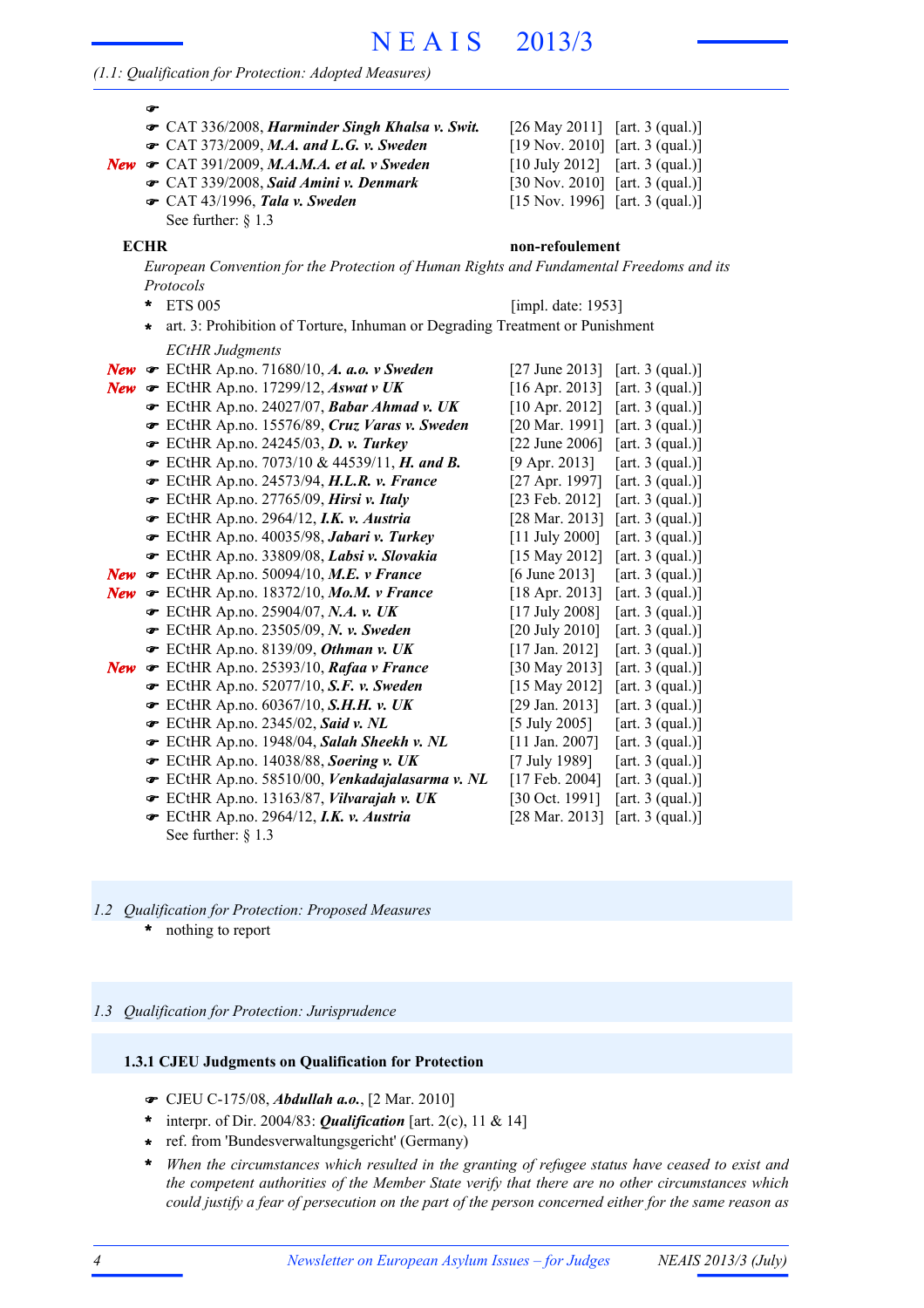that initially at issue or for one of the other reasons set out in Article  $2(c)$  of Directive 2004/83, the *standard of probability used to assess the risk stemming from those other circumstances is the same as that applied when refugee status was granted.*

- CJEU C-57/09 & C-101/09, *B. and D.*, [9 Nov. 2010]
- \* interpr. of Dir. 2004/83: **Qualification** [art. 12(2)(b) & (c)]
- ref. from 'Bundesverwaltungsgericht' (Germany) **\***
- *The fact that a person has been a member of an organisation (which, because of its involvement in terrorist acts, is on the list forming the Annex to Common Position 2001/931/CFSP on the application of specific measures to combat terrorism) and that that person has actively supported the armed struggle waged by that organisation, does not automatically constitute a serious reason for considering that that person has committed 'a serious non-political crime' or 'acts contrary to the purposes and principles of the United Nations.* **\***
- CJEU C-31/09, *Bolbol*, [17 June 2010]
- interpr. of Dir. 2004/83: *Qualification* [art. 12(1)(a)] **\***
- ref. from 'Fővárosi Bíróság' (Hungary) **\***
- Right of a stateless person, i.e. a Palestinian, to be recognised as a refugee on the basis of the *second sentence of Article 12(1)(a)* **\***
- CJEU C-364/11, *El Kott a.o.*, [19 Dec. 2012]
- interpr. of Dir. 2004/83: *Qualification* [art. 12(1)(a)] **\***
- ref. from 'Fővárosi Bíróság' (Hungary) **\***
- *The cessation of protection or assistance from organs or agencies of the UN other than the UNHCR 'for any reason' includes the situation in which a person who, after actually availing himself of such protection or assistance, ceases to receive it for a reason beyond his control and independent of his volition. It is for the competent national authorities of the MS responsible for examining the asylum application made by such a person to ascertain, by carrying out an assessment of the application on an individual basis, whether that person was forced to leave the area of operations of such an organ or agency, which will be the case where that person's personal safety was at serious risk and it was impossible for that organ or agency to guarantee that his living conditions in that area would be commensurate with the mission entrusted to that organ or agency.* **\***

The fact that a person is ipso facto 'entitled to the benefits of the directive' means that that MS must recognise him as a refugee within the meaning of Article  $2(c)$  of the directive and that person must *automatically be granted refugee status, provided always that he is not caught by Article 12(1)(b) or (2) and (3) of the directive.*

- CJEU C-465/07, *Elgafaji*, [17 Feb. 2009]
- interpr. of Dir. 2004/83: *Qualification* [art. 2(e), 15(c)] **\***
- ref. from 'Raad van State' (Netherlands) **\***
- *Minimum standards for determining who qualifies for refugee status or for subsidiary protection status - Person eligible for subsidiary protection - Article 2(e) - Real risk of suffering serious harm - Article 15(c) - Serious and individual threat to a civilian's life or person by reason of indiscriminate violence in situations of armed conflict* **\***
- CJEU C-277/11, *M.M.*, [22 Nov. 2012]
- \* interpr. of Dir. 2004/83: *Qualification* [art. 4(1)]
- ref. from 'High Court' (Ireland) **\***
- *The requirement that the MS concerned cooperate with an applicant for asylum, as stated in the second sentence of Article 4(1)QD, cannot be interpreted as meaning that, where a foreign national requests subsidiary protection status after he has been refused refugee status and the competent national authority is minded to reject that second application as well, the authority is on that basis obliged – before adopting its decision – to inform the applicant that it proposes to reject his* application and notify him of the arguments on which it intends to base its rejection, so as to enable *him to make known his views in that regard.* **\***

However, in the case of a system such as that established by the national legislation at issue in the *main proceedings, a feature of which is that there are two separate procedures, one after the other, for examining applications for refugee status and applications for subsidiary protection*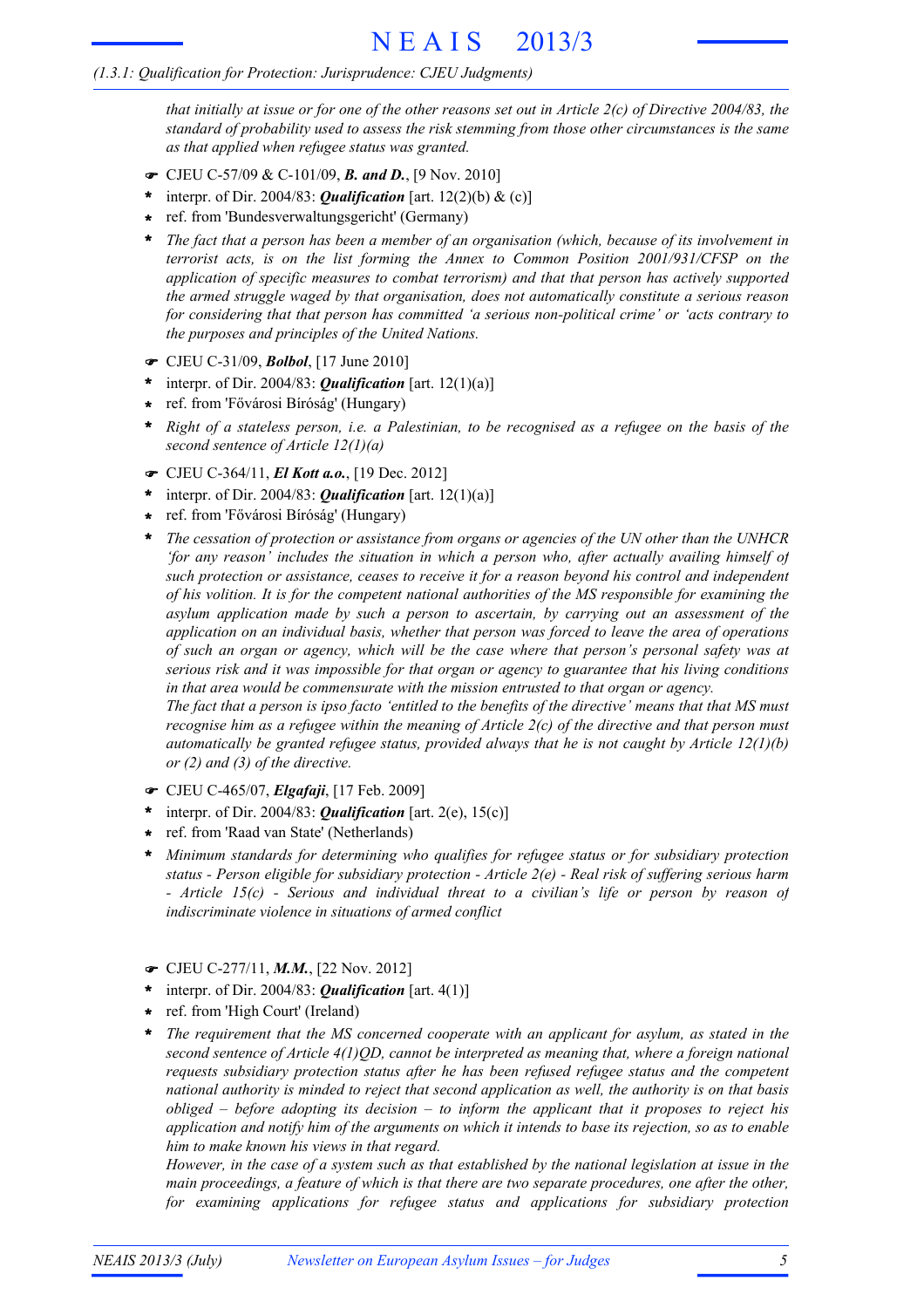*respectively, it is for the national court to ensure observance, in each of those procedures, of the applicant's fundamental rights and, more particularly, of the right to be heard in the sense that the applicant must be able to make known his views before the adoption of any decision that does not grant the protection requested. In such a system, the fact that the applicant has already been duly heard when his application for refugee status was examined does not mean that that procedural requirement may be dispensed with in the procedure relating to the application for subsidiary protection.*

- CJEU C-71/11 and C-99/11, *Y. and Z.*, [5 Sep. 2012]
- interpr. of Dir. 2004/83: *Qualification* [art. 2(c) and 9(1)(a)] **\***
- ref. from 'Bundesverwaltungsgericht' (Germany) **\***
- *1. Articles 9(1)(a) QD means that not all interference with the right to freedom of religion which infringes Article 10(1) EU Charter is capable of constituting an 'act of persecution' within the meaning of that provision of the QD;* **\***

 $-$  there may be an act of persecution as a result of interference with the external manifestation of *that freedom, and*

*– for the purpose of determining whether interference with the right to freedom of religion which infringes Article 10(1) EU Charter may constitute an 'act of persecution', the competent authorities must ascertain, in the light of the personal circumstances of the person concerned, whether that* person, as a result of exercising that freedom in his country of origin, runs a genuine risk of, inter *alia, being prosecuted or subject to inhuman or degrading treatment or punishment by one of the actors referred to in Article 6 QD.*

*2. Article 2(c) QD must be interpreted as meaning that the applicant's fear of being persecuted is well founded if, in the light of the applicant's personal circumstances, the competent authorities consider that it may reasonably be thought that, upon his return to his country of origin, he will engage in religious practices which will expose him to a real risk of persecution. In assessing an application for refugee status on an individual basis, those authorities cannot reasonably expect the applicant to abstain from those religious practices.*

## **1.3.2 CJEU pending cases on Qualification for Protection**

- CJEU C-148/13, *A, B, C.*
- interpr. of Dir. 2004/83: *Qualification* **\***
- ref. from 'Raad van State' (Netherlands) **\***
- **\*** *Joined cases: C-148, 149, 150/13. On how to establish homosexual orientation.*
- CJEU C-285/12, *Diakite*
- \* interpr. of Dir. 2004/83: *Qualification* [art. 15(c)]
- ref. from 'Raad van State' (Belgium) **\***
- **\*** *On the meaning of "internal conflict". Hearing 29 May 2013.*
- CJEU C-604/12, *H.N.*
- interpr. of Dir. 2004/83: *Qualification* **\***
- ref. from 'Supreme Court' (Ireland) **\***
- **\*** *On the connectivity of subsidiary protection and refugee status.*
- CJEU C-201/12, *X, Y, Z*
- **\*** interpr. of Dir. 2004/83: *Qualification* [art. 9(1)(a); 2(c); 10(1)(d)]
- ref. from 'Raad van State' (Netherlands) **\***
- *Joined cases C-199, 200, 201/12. On homosexual orientation and the concept of a social group. Hearing 11 Apr. 2013. Opinion 11 July 2013.* **\***

## **1.3.3 ECtHR Judgments and decisions on Qualification for Protection**

*New* **ECtHR Ap.no.** 71680/10, *A. a.o. v Sweden*, [27 June 2013]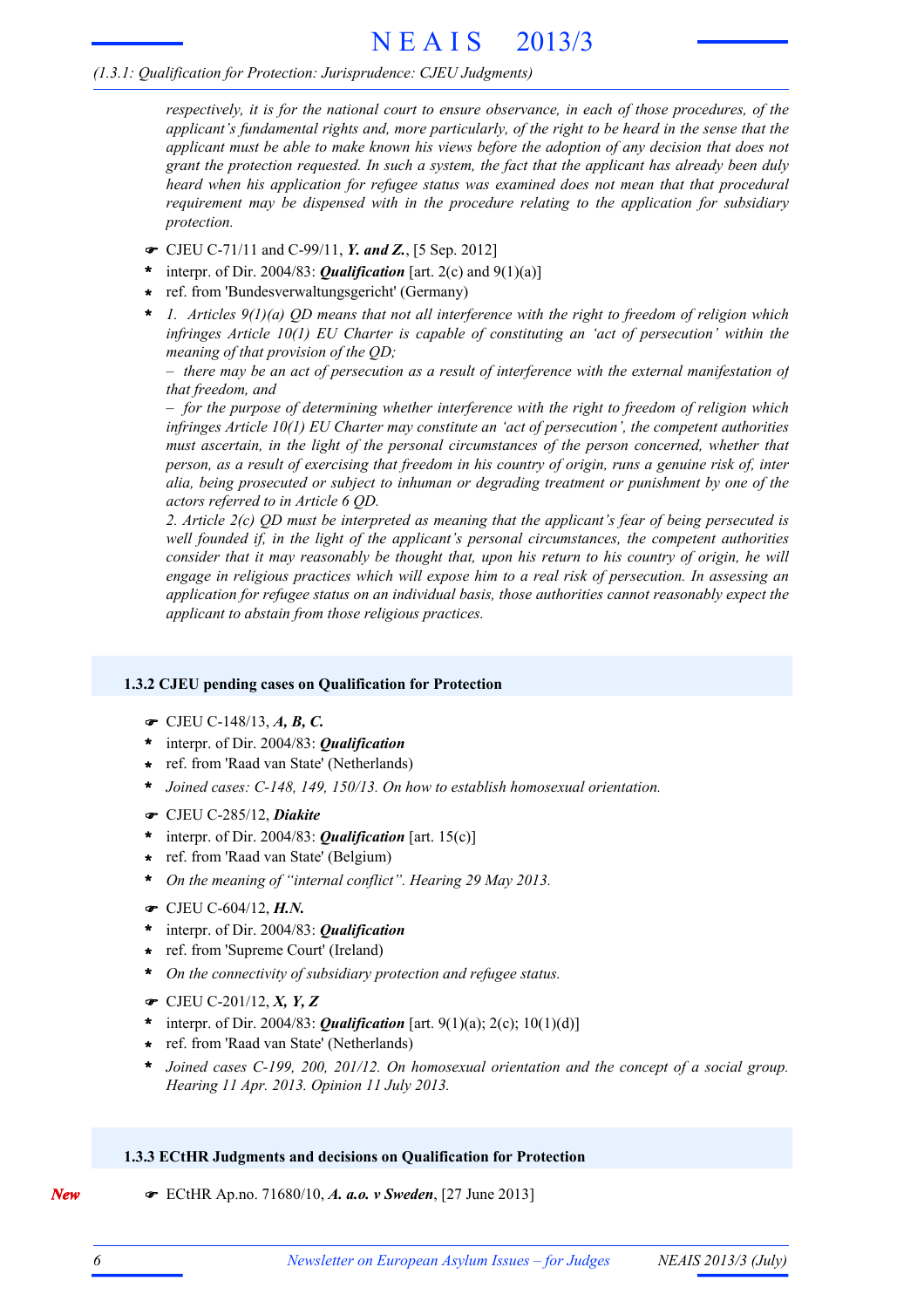- **\*** no violation of *ECHR* [art. 3 (qual.)]
- *The eight cases concerned ten Iraqi nationals having applied for asylum in Sweden. Their applications had been rejected by the Swedish Migration Board and the Migration Board, and the ECtHR noted that both of these authorities had given extensive reasons for their decisions. The Court further noted that the general situation in Iraq was slowly improving, and concluded that it* was not so serious as to cause by itself a violation of art. 3 in the event of a person's return to the *country. For all ten applicants, the Court considered that relocation to other regions of Iraq would be a reasonable alternative.* **\***

The applicants in two of the cases alleged to be at risk of being victims of honour-related crimes, and the Court found that the events that had led the applicants to leave Iraq strongly indicated that *they would be in danger upon return to their home towns. The Court also found these applicants unable to seek protection from the authorities in their home regions of Iraq, nor would any protection provided be effective, given reports that 'honour killings' were being committed with impunity. However, these two applicants were considered able to relocate to regions away from where they were persecuted by a family or clan, as tribes and clans were region-based powers and there was no evidence to show that the relevant clans or tribes in their cases were particularly influential or powerful or connected with the authorities or militia in Iraq. Furthermore, the two applicants were both Sunni Muslims and there was nothing to indicate that it would be impossible* or even particularly difficult for them to find a place to settle where they would be part of the *majority or, in any event, be able to live in relative safety.*

*The applicants in the other six cases were Iraqi Christians whom the Court considered able to relocate to the three northern governorates of Dahuk, Erbil and Sulaymaniyah, forming the Kurdistan Region of northern Iraq. According to international sources, this region was a relatively safe area where the rights of Christians were generally being respected and large numbers of this group had already found refuge. The Court pointed to the preferential treatment given to the Christian group as compared to others wishing to enter the Kurdistan Region, and to the apparent availability of identity documents for that purpose. Neither the general situation in that region, including that of the Christian minority, nor any of the applicants' personal circumstances indicated the existence of a risk of inhuman or degrading treatment. Furthermore, there was no evidence to show that the general living conditions would not be reasonable, the Court noting in particular that there were jobs available in Kurdistan and that settlers would have access to health care as well as financial and other support from UNHCR and local authorities.*

- ECtHR Ap.no. 17299/12, *Aswat v UK*, [16 Apr. 2013]
- violation of *ECHR* [art. 3 (qual.)] **\***
- *An alleged international terrorist who had been detained in the UK pending extradition to the USA claimed that such extradition would not be compatible with art. 3. The case was originally processed together with Babar Ahmad a.o. v. UK (24027/07), but was adjourned in order to obtain further information. The Court distinguished this case from the former one, due to the severity of the applicant's mental health condition. In light of the medical evidence there was a real risk that extradition would result in a significant deterioration of the applicant's mental and physical health, amounting to treatment in breach of art. 3. The Court pointed to his uncertain future in an undetermined institution, possibly the highly restrictive regime in the 'supermax' prison ADX Florence, and to the different and potentially more hostile prison environment than the highsecurity psychiatric hospital in the UK where the applicant was currently detained.* **\***
- ECtHR Ap.no. 24027/07, *Babar Ahmad v. UK*, [10 Apr. 2012]
- no violation of *ECHR* [art. 3 (qual.)] **\***
- *In a case concerning six alleged international terrorists who have been detained in the UK pending extradition to the USA, the Court held that neither their conditions of detention at a 'supermax' prison in USA (ADX Florence) nor the length of their possible sentences (mandatory sentence of life imprisonment without the possibility parole for one of the applicants, and discretionary life sentences for the others) would make such extradition being in violation of art. 3.* **\***
- ECtHR Ap.no. 15576/89, *Cruz Varas v. Sweden*, [20 Mar. 1991]
- no violation of *ECHR* [art. 3 (qual.)] **\***
- *Recognizing the extra-territorial effect of Art. 3 similarly applicable to rejected asylum seekers; finding no Art. 3 violation in expulsion of Chilean national denied asylum, noting that risk assessment by State Party must be based on facts known at time of expulsion.* **\***

*New*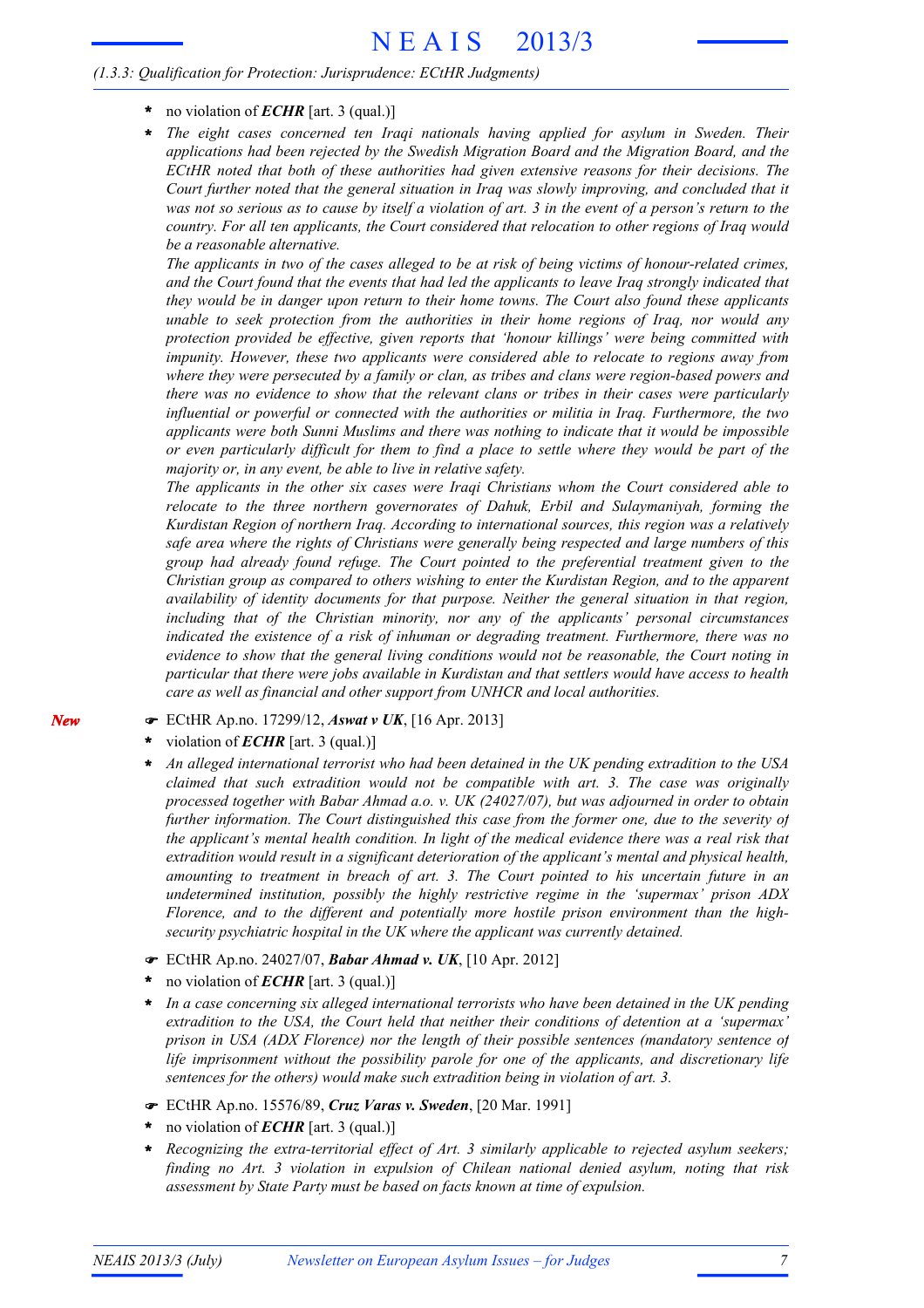- ECtHR Ap.no. 24245/03, *D. v. Turkey*, [22 June 2006]
- violation of *ECHR* [art. 3 (qual.)] **\***
- *Deportation of woman applicant in view of the awaiting execution of severe corporal punishment in* **\*** *Iran would constitute violation of Art. 3, as such punishment would inflict harm to her personal dignity and her physical and mental integrity; violation of Art. 3 would also occur to her husband and daughter, given their fear resulting from the prospective ill-treatment of D.*
- ECtHR Ap.no. 7073/10 & 44539/11, *H. and B.*, [9 Apr. 2013]
- no violation of *ECHR* [art. 3 (qual.)] **\***
- *Both cases concerned the removal to Kabul of failed Afghan asylum seekers who had claimed to be* at risk of ill-treatment by Taliban in Afghanistan due to their past work as a driver for the UN and *as an interpreter for the US forces, respectively. Given the similar factual and legal background the ECtHR decided to join the two cases. The UK Government was proposing to remove the applicants directly to Kabul, and the cases therefore essentially deal with the adequacy of Kabul as an internal flight alternative. It had not been claimed that the level of violence in Afghanistan was such that any removal there would necessarily breach ECHR art. 3. The Court found no evidence to suggest* that there is a general situation of violence such that there would be a real risk of ill-treatment *simply by virtue of being returned to Afghanistan.* **\***

*The Court pointed to the disturbing picture of attacks carried out by the Taliban and other armed anti-government forces in Afghanistan on civilians with links to the international community, with targeted killing of civilians associated with, or perceived as supporting, the Afghan Government or the international community. Thus, the Court quoted reports about an 'alarming trend' of the assassination of civilians by anti-government forces, and the continuing conduct of a campaign of intimidation and assassination. At the same time the Court considered that there is insufficient* evidence at the present time to suggest that the Taliban have the motivation or the ability to pursue *low level collaborators in Kabul or other areas outside their control.*

H, had left the Wardak province as an infant and had moved to Kabul where he had lived most of his life with his family. He had worked as a driver for the UN in Kabul between 2005 and 2008. Like the UK authorities, the ECtHR found no reason to suggest either that he had a high profile in *Kabul such that he would remain known there or that he would be recognised elsewhere in Afghanistan as a result of his work.*

*B. had until early 2011 worked as an interpreter for the US forces in Kunar province with no particular profile, and had not submitted any evidence or reason to suggest that he would be identified in Kabul or that he would come to the adverse attention of the Taliban there. The Court* pointed out that the UK Tribunal had found him to be an untruthful witness and found no reason to depart from this finding of fact. As regards B.'s claim that he would be unable to relocate to Kabul because he would be destitute there, the ECtHR noted that he is a healthy single male of 24 years, *and found that he had failed to submit evidence suggesting that his removal to Kabul, an urban area under Government control where he still has family members including two sisters, would be in violation of art. 3.*

- ECtHR Ap.no. 24573/94, *H.L.R. v. France*, [27 Apr. 1997]
- no violation of *ECHR* [art. 3 (qual.)] **\***
- Finding no violation of Article 3 in case of expulsion of a citizen of Columbia as there was no *'relevant evidence' of risk of ill-treatment by non-state agents, whereby authorities 'are not able to obviate the risk by providing adequate protection'.* **\***
- ECtHR Ap.no. 27765/09, *Hirsi v. Italy*, [23 Feb. 2012]
- interpr. of *ECHR* [art. 3 (qual.)] **\***
- *For the first time the Court applied Article 4 of Protocol no. 4 (collective expulsion) in the* **\*** circumstance of aliens who were not physically present on the territory of the State, but in the high *seas. Italy was also held responsible for exposing the aliens to a treatment in violation with article 3 ECHR, as it transferred them to Libya 'in full knowledge of the facts' and circumstances in Libya.*
- ECtHR Ap.no. 2964/12, *I.K. v. Austria*, [28 Mar. 2013]
- violation of *ECHR* [art. 3 (qual.)] **\***
- *The applicant was a Russian of Chechen origin, claiming that his removal to Russia would expose him to risk of ill-treatment as his family had been persecuted in Chechnya. His father had been working the security services of former separatist President Maskarov, and had been murdered in 2001. The applicant claimed to have been arrested four times, threatened and at least once severely* **\***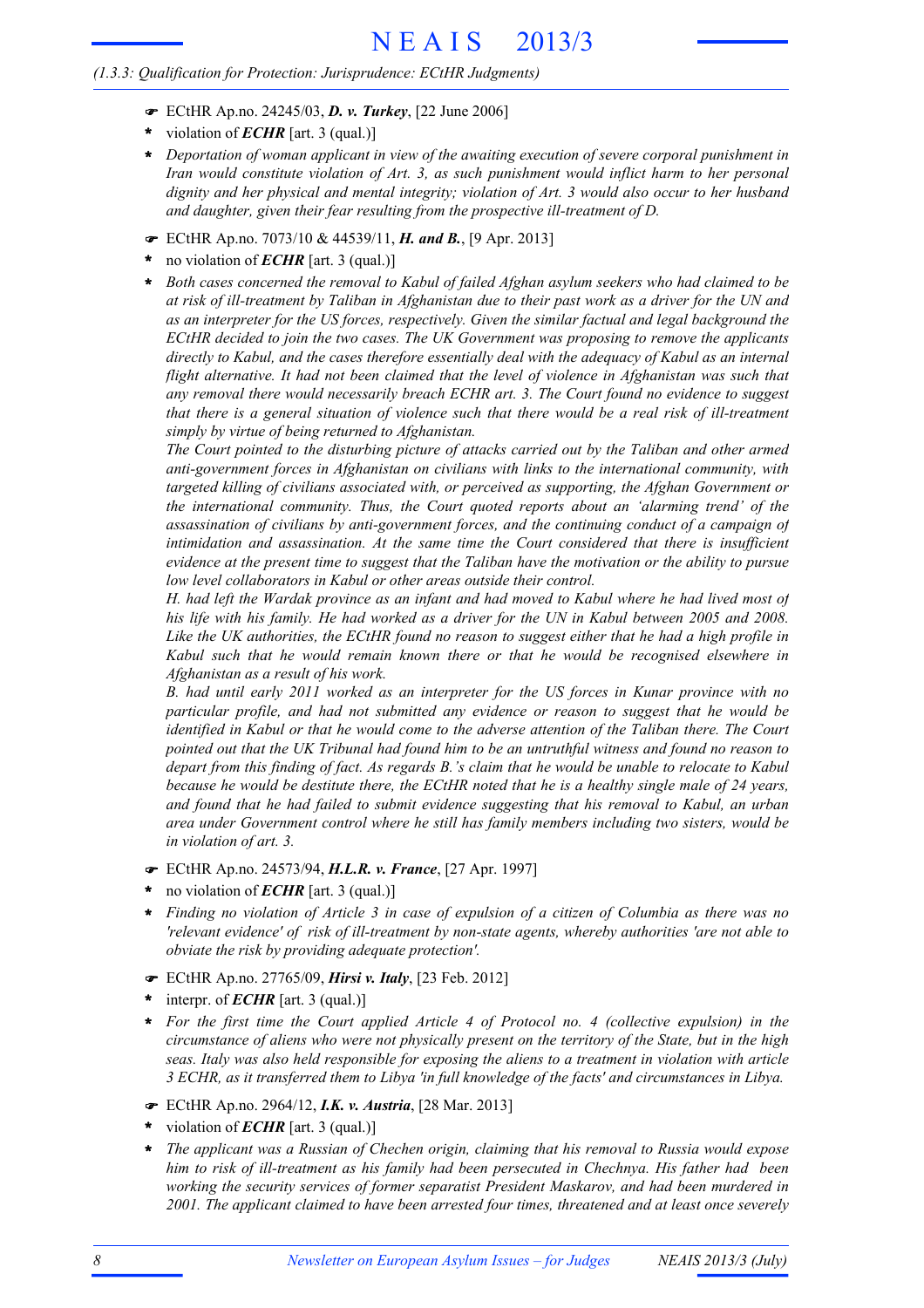beaten by Russian soldiers in the course of an identity check in 2004. Together with his mother, he *left Chechnya in 2004 and applied for asylum in Austria later that year. Both asylum applications were dismissed.*

*While the applicant had withdrawn his appeal, allegedly due to wrong legal advice, his mother was recognised as a refugee and granted asylum in appeal proceedings in 2009. The Austrian authorities did not, in the applicant's subsequent asylum proceedings, examine the connections between his and his mother's cases, but held that his reasons for flight had been sufficiently thoroughly examined in the first proceedings.*

*The ECtHR was not persuaded that the applicant's grievance had been thoroughly examined, and therefore assessed his case in the light of the domestic authorities' findings in his mother's case which had accepted her reasons for flight as credible. There was no indication that the applicant* would be at a lesser risk of persecution upon return to Russia than his mother, and the alternative *of staying in other parts of Russia had been excluded in her case as well.*

*In addition to the assessment of the applicant's individual risk, the Court observed the regularly occurring human rights violations and the climate of impunity in Chechnya, notwithstanding the relative decrease in the activity of armed groups and the general level of violence. The Court referred to is numerous judgments finding violations of ECHR arts. 2 and 3, and to reports about practices of reprisals and collective punishment of relatives and suspected supporters of alleged insurgents as well as occurrences of targeted human rights violations.*

*While there were thus substantial grounds to believe that the applicant would face a real risk of treatment contrary to art. 3 if returned to Russia, his mental health status – described as posttraumatic stress disorder and depression – was not found to amount to such very exceptional circumstances as required to raise a separate issue under art. 3.*

- ECtHR Ap.no. 40035/98, *Jabari v. Turkey*, [11 July 2000]
- violation of *ECHR* [art. 3 (qual.)] **\***
- *Holding violation of Article 3 in case of deportation that would return a woman who has committed adultery to Iraq.* **\***
- ECtHR Ap.no. 33809/08, *Labsi v. Slovakia*, [15 May 2012]
- violation of *ECHR* [art. 3 (qual.)] **\***
- *An Algerian man, convicted in France of preparing a terrorist act, and convicted in his absence in Algeria of membership of a terrorist organisation, had been expelled to Algeria upon rejection of his asylum request in Slovakia. On the basis of the existing information about the situation in Algeria for persons suspected of terrorist activities, the Court found that there had been substantial* grounds for believing that he faced a real risk of being exposed to treatment contrary to art. 3. The *responding government's invocation of the security risk represented by the applicant was dismissed due to the absolute guarantee under art. 3. Assurances given by the Algerian authorities concerning the applicant's treatment upon return to Algeria were found to be of a general nature,* and they had proven insufficient since the request for a visit by a Slovak official to the applicant, *held in detention upon return, had not been followed.* **\***

*The applicant's expulsion only one working day after the Slovak Supreme Court's judgment, upholding the dismissal of his asylum request, had effectively prevented him from attempting redress by a complaint to the Slovak Constitutional Court.*

*Expulsion of the applicant in disregard of an interim measure issued by the Court under Rule 39, preventing the Court from properly examining his complaints and from protecting him against treatment contrary to art. 3, was a violation of the right to individual application under art. 34.*

- ECtHR Ap.no. 50094/10, *M.E. v France*, [6 June 2013]
- violation of *ECHR* [art. 3 (qual.)] **\***
- *The applicant was an Egyptian belonging to the Coptic Christian community in his country of* origin where he had been exposed to a number of attacks due to his religious belief. His reports of *these incidents to the police had been unsuccessful, and before leaving Egypt in 2007 he was accused of proselytizing for which he was sentenced in absentia to 3 years of imprisonment.* **\***

*The ECtHR referred to reports on numerous instances of violence and other persecution against Coptic Christians in Egypt in 2010-11, and on reluctance of Egyptian authorities to prosecute the perpetrators, and found no evidence that the situation had improved. The Court found strong evidence that the applicant would be a potential prime target for persecution and violence as a convicted proselytizer, whether free or imprisoned, and pointed to the serious doubt about on the applicant's ability to receive adequate protection from the Egyptian authorities. Given his*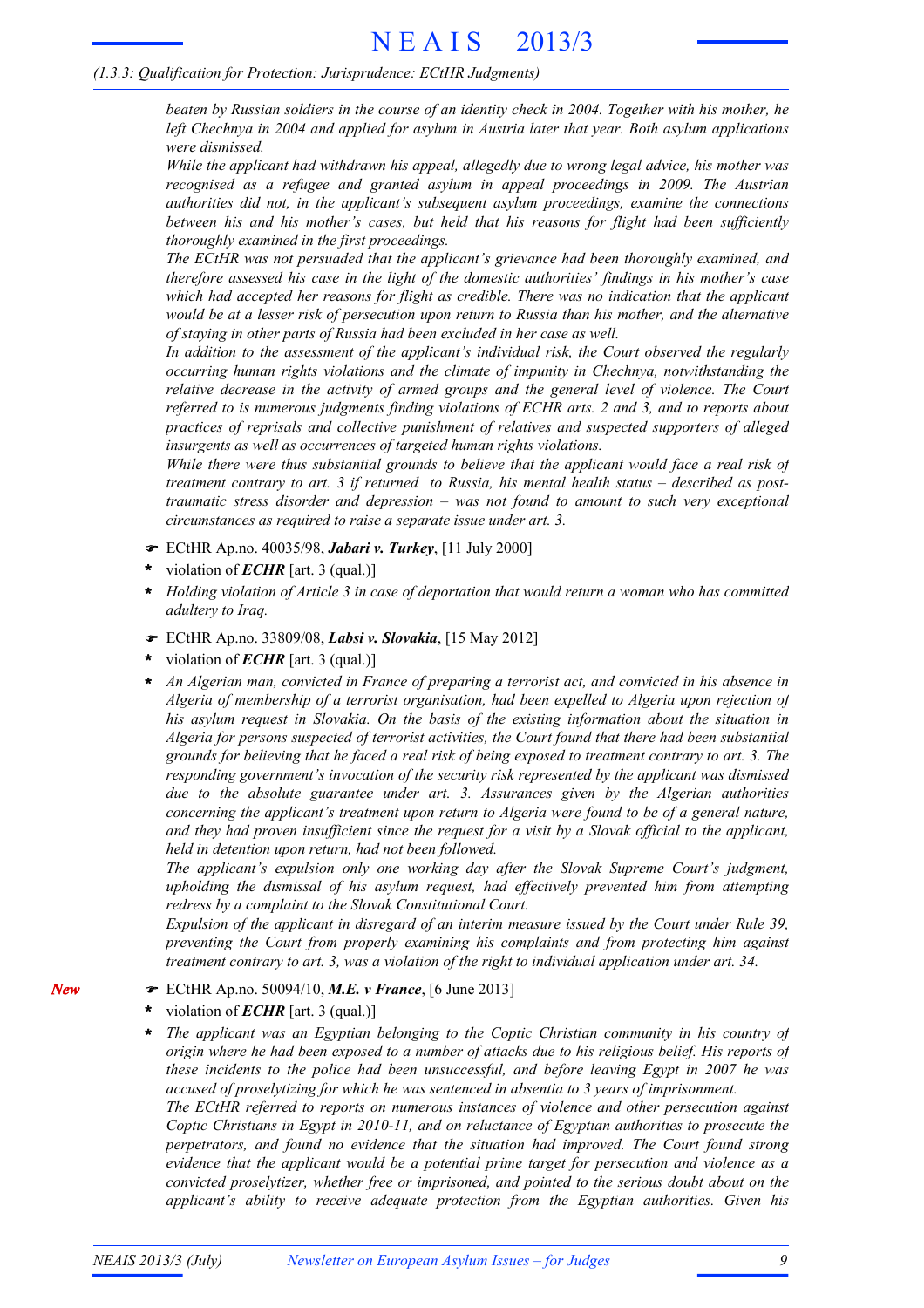*background and the situation of Coptic Christians in Egypt, art. 3 would be violated in case of enforcement of the decision to deport the applicant.*

*Contrary to the judgment in I.M. v. France [2 February 2012 – see NEAIS 2012/1 p. 10], the ECtHR did not consider the examination of this case in the French 'fast-track' asylum procedure incompatible with art. 13. The Court emphasised the very substantial delay in the applicant's* lodging of his asylum request (almost 3 years) and the fact that he had been able to lodge an appeal *with suspensive effect against the removal order as well as an asylum request with suspensive effect. Given his delay, the applicant could not validly argue that the reduced and very short deadlines to prepare the asylum request in the special procedure had affected the accessibility of the remedies available to him, and there was therefore no violation of art. 13 in conjunction with art. 3.*

ECtHR Ap.no. 18372/10, *Mo.M. v France*, [18 Apr. 2013]

violation of *ECHR* [art. 3 (qual.)] **\***

*New*

*The applicant had been accused of spying for the rebels in Chad, and had been taken into custody for five days, interrogated and subjected to torture. In addition, his shop had been destroyed, his possessions confiscated, and his family threatened.* **\***

*The Court held the general situation in Chad to give cause for concern, particularly for persons suspected of collaboration with the rebels. As regards the applicant's personal situation, the Court considered the medical certificates produced by him as sufficient proof of the alleged torture. As to* his risk of ill-treatment in case of return, the Court noted that he had produced a warrant issued by *the authorities against him, the authenticity of which had not been seriously disputed by the French Government. Due to the reasoning given by the French authorities and the fact that they had not been able to examine some of the evidence produced by the applicant, the Court could not rely on the French courts' assessment of the applicant's risk. Due to his profile, the medical certificates* and the past and present situation in Chad, the Court found a real risk that he would be subjected *to treatment contrary to art. 3.*

- ECtHR Ap.no. 25904/07, *N.A. v. UK*, [17 July 2008]
- violation of *ECHR* [art. 3 (qual.)] **\***
- *The Court has never excluded the possibility that a general situation of violence in the country of destination will be of a sufficient level of intensity as to entail that any removal thereto would necessarily breach Art. 3, yet such an approach will be adopted only in the most extreme cases of general violence where there is a real risk of ill-treatment simply by virtue of an individual being exposed to such violence on return* **\***
- ECtHR Ap.no. 23505/09, *N. v. Sweden*, [20 July 2010]
- violation of *ECHR* [art. 3 (qual.)] **\***
- *The Court observed that women are at particular risk of ill-treatment in Afghanistan if perceived as not conforming to the gender roles ascribed to them by society, tradition and even the legal system. The Court could not ignore the general risk to which she might be exposed should her husband decide to resume their married life together, or should he perceive her filing for divorce as an indication of an extramarital relationship; in these special circumstances, there were substantial grounds for believing that the applicant would face various cumulative risks of reprisals falling under Art. 3 from her husband, his or her family, and from the Afghan society.* **\***
- ECtHR Ap.no. 8139/09, *Othman v. UK*, [17 Jan. 2012]
- no violation of *ECHR* [art. 3 (qual.)] **\***
- referral to the Grand Chamber requested; refused by the ECtHR Panel on 9 May 2012 **\***
- *Notwithstanding widespread and routine occurrence of torture in Jordanian prisons, and the fact that the applicant as a high profile Islamist was in a category of prisoners frequently ill-treated in* Jordan, the applicant was held not to be in real risk of ill-treatment if being deported to Jordan, *due to the information provided about the 'diplomatic assurances' that had been obtained by the UK government in order to protect his Convention rights upon deportation; the Court took into account the particularities of the memorandum of understanding agreed between the UK and Jordan, as regards both the specific circumstances of its conclusion, its detail and formality, and the modalities of monitoring the Jordanian authorities' compliance with the assurances.* **\***

*Holding that ECHR art. 5 applies in expulsion cases, but that there would be no real risk of flagrant breach of art. 5 in respect of the applicant's pre-trial detention in Jordan.*

*Holding that deportation of the applicant to Jordan would be in violation of ECHR art. 6, due to*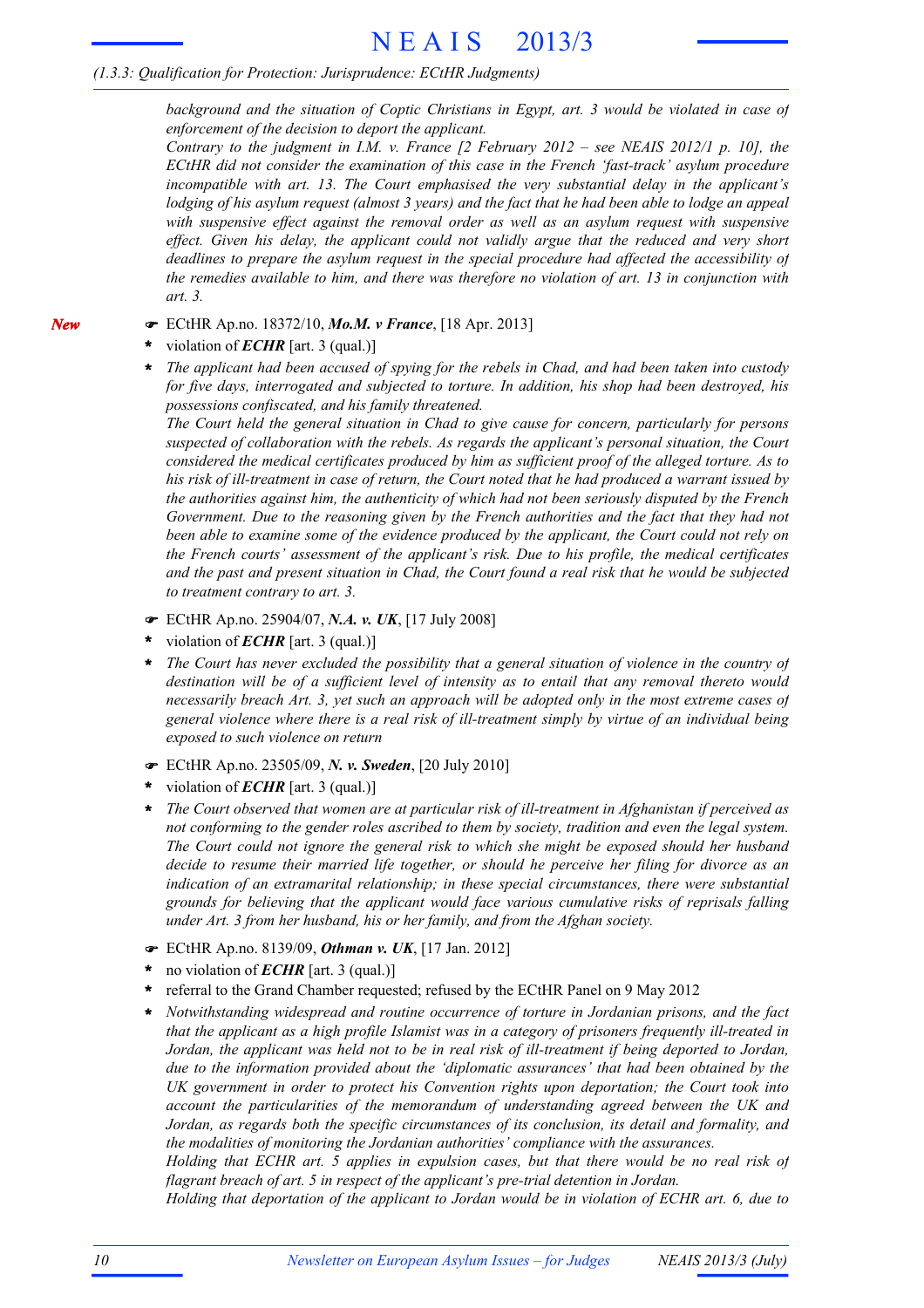the real risk of flagrant denial of justice by admission of torture evidence against him in the retrial *of criminal charges.*

- ECtHR Ap.no. 25393/10, *Rafaa v France*, [30 May 2013]
- violation of *ECHR* [art. 3 (qual.)] **\***

*New*

*The Moroccan authorities had requested the applicant's extradition from France under an international arrest warrant for acts of terrorism. The applicant initiated procedures contesting his extradition, and a parallel procedure requesting asylum in France.* **\***

*While the French asylum authorities apparently recognised the risk of ill-treatment in Morocco due to the applicant's alleged involvement in an Islamist terrorist network, the Court reconfirmed the absolute nature of the prohibition under art. 3 and the impossibility to balance the risk of illtreatment against the reasons invoked in support of expulsion. Given the human rights situation in Morocco and the persisting ill-treatment of persons suspected of participation in terrorist activities,* and the applicant's profile, the Court considered the risk of violation of art. 3 in case of his return *to be real.*

- ECtHR Ap.no. 52077/10, *S.F. v. Sweden*, [15 May 2012]
- violation of *ECHR* [art. 3 (qual.)] **\***
- *Observing that the human rights situation in Iran gives rise to grave concern, and that the situation appears to have deteriorated since the Swedish domestic authorities determined the case and rejected the applicants' request for asylum in 2008-09, the Court noted that it is not only the leaders of political organisations or other high-profile persons who are detained, but that anyone who demonstrates or in any way opposes the current regime in Iran may be at risk of being detained and ill-treated or tortured. Acknowledging that the national authorities are best placed to assess the facts and the general credibility of asylum applicants' story, the Court agreed that the applicant's basic story was consistent notwithstanding some uncertain aspects that did not undermine the overall credibility of the story. While the applicants' pre-flight activities and circumstances were not sufficient independently to constitute grounds for finding that they would be* in risk of art. 3 treatment if returned to Iran, the Court found that they had been involved in *extensive and genuine political and human rights activities in Sweden that were of relevance for the determination of the risk on return, given their existing risk of identification and their belonging to several risk categories. Thus, their sur place activities taken together with their past activities and incidents in Iran lead the Court to conclude that there would be substantial grounds for believing* that they would be exposed to a real risk of treatment contrary to art. 3 if deported to Iran in the *current circumstances.* **\***
- ECtHR Ap.no. 60367/10, *S.H.H. v. UK*, [29 Jan. 2013]
- no violation of *ECHR* [art. 3 (qual.)] **\***
- *The applicant had been seriously injured during a rocket launch in Afghanistan in 2006 and left disabled, following several amputations, for the UK in 2010. His asylum application had been refused, and he was refused permission to appeal this decision.* **\***

The Court reiterated that ECHR art. 3 does not imply an obligation on States to provide all illegal *immigrants with free and unlimited health care. Referring to the applicant's assertion that disabled persons were at higher risk of violence in the armed conflict in Afghanistan, the Court held that expulsion would only be in violation of art. 3 in very exceptional cases of general violence where the humanitarian grounds against removal were compelling. It pointed out that the applicant had not complained that his removal to Afghanistan would put him at risk of deliberate ill-treatment from any party, nor that the levels of violence were such as to entail a breach of art. 3.*

*The Court emphasised that the applicant had received both medical treatment and support throughout the four years he had spent in Afghanistan after his accident. It did not accept the applicant's claim that he would be left destitute due to total lack of support upon return to* Afghanistan, as he had not given any reason why he would not be able to make contact with his *family there.*

- ECtHR Ap.no. 2345/02, *Said v. NL*, [5 July 2005]
- violation of *ECHR* [art. 3 (qual.)] **\***
- *Asylum seeker held to be protected against refoulement under Art. 3; the Dutch authorities had taken the failure to submit documents establishing his identity, nationality, or travel itinerary as affecting the credibility of his statements; the Court instead found the applicant's statements consistent, corroborated by information from Amnesty International, and thus held that substantial* **\***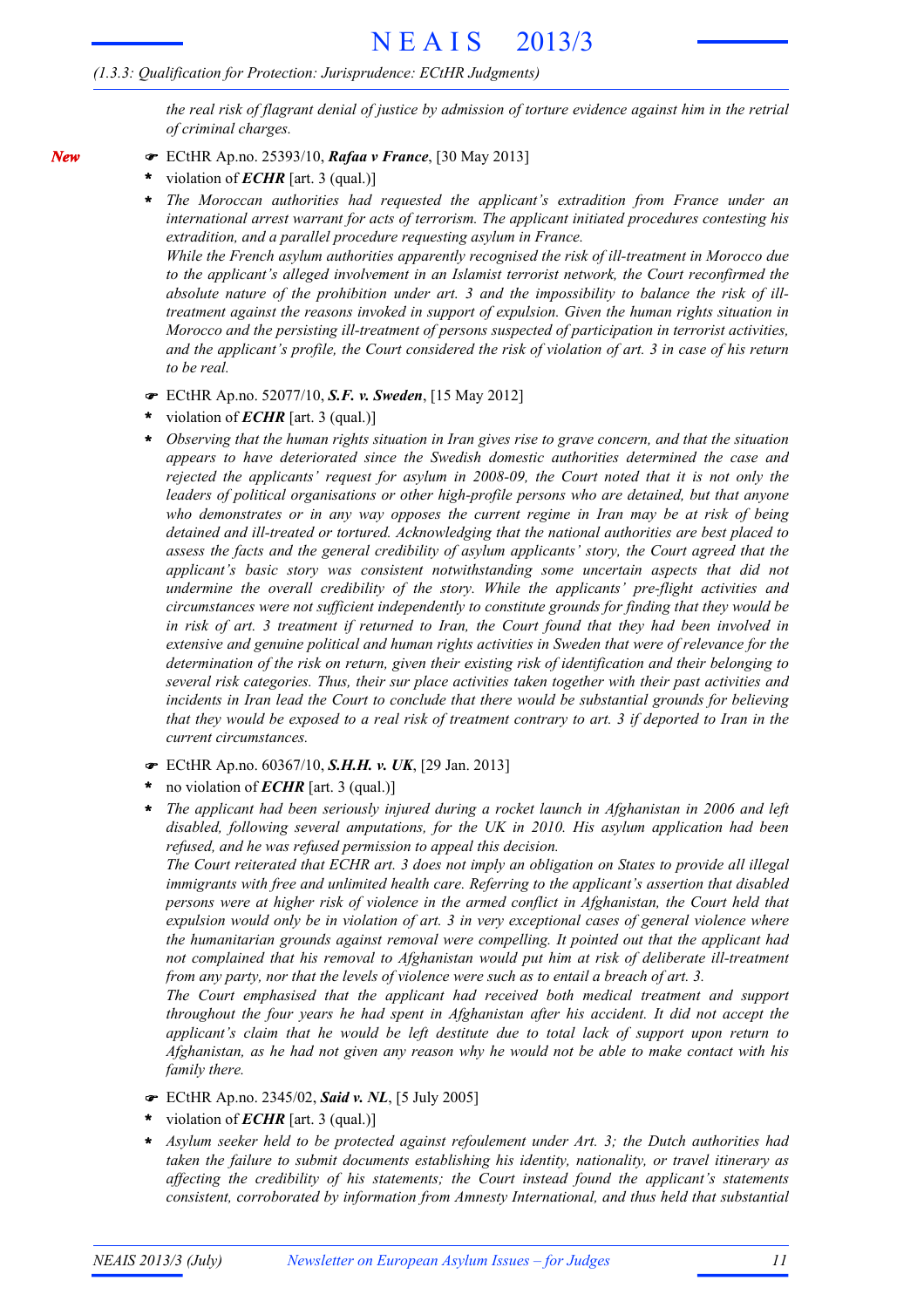*grounds had been shown for believing that, if expelled, he would be exposed to a real risk of illtreatment as prohibited by Art. 3*

- ECtHR Ap.no. 1948/04, *Salah Sheekh v. NL*, [11 Jan. 2007]
- violation of *ECHR* [art. 3 (qual.)] **\***
- *There was a real chance that deportation to 'relatively safe' areas in Somalia would result in his removal to unsafe areas, hence there was no 'internal flight alternative' viable. The Court emphasised that even if ill-treatment be meted out arbitrarily or seen as a consequence of the general unstable situation, the asylum seeker would be protected under Art. 3, holding that it cannot be required that an applicant establishes further special distinguishing features concerning him personally in order to show that he would be personally at risk.* **\***
- ECtHR Ap.no. 14038/88, *Soering v. UK*, [7 July 1989]
- violation of *ECHR* [art. 3 (qual.)] **\***
- *Holding extradition from UK to USA of German national charged with capital crime and at risk of* **\*** *serving on death row is a violation of Article 3 recognising the extra-territorial effect of the ECHR.*
- ECtHR Ap.no. 58510/00, *Venkadajalasarma v. NL*, [17 Feb. 2004]
- no violation of *ECHR* [art. 3 (qual.)] **\***
- Current situation in Sri Lanka makes it unlikely that Tamil applicant would run a real risk of being *subject to ill-treatment after his expulsion from the Netherlands* **\***
- ECtHR Ap.no. 13163/87, *Vilvarajah v. UK*, [30 Oct. 1991]
- no violation of *ECHR* [art. 3 (qual.)] **\***
- *Finding no breach of Art. 3 although applicants claimed to have been subjected to ill-treatment* **\*** *upon return to Sri Lanka; this had not been a foreseeable consequence of the removal of the applicants, in the light of the general situation in Sri Lanka and their personal circumstances; a* mere possibility of ill-treatment is not in itself sufficient to give rise to a breach of Art. 3, and there *existed no special distinguishing features that could or ought to have enabled the UK authorities to foresee that they would be treated in this way.*

### **1.3.4 CAT Views on Qualification for Protection**

- CAT 300/2006, *A.T. v. France*, [11 May 2007]
- violation of *CAT* [art. 3 (qual.)] **\***
- *Violation of the Convention when France charged dual French/Tunisian national of terrorism,* **\*** *revoked his French citizenship, and expelled him to Tunisia while his asylum and CAT claims were still pending.*
- CAT 233/2003, *Agiza v. Sweden*, [20 May 2005]
- violation of *CAT* [art. 3 (qual.)] **\***
- *The non-refoulement under CAT is absolute even in context of national security concerns;* **\*** *insufficient diplomatic assurances were obtained by sending country.*
- CAT 381/2009, *Abolghasem Faragollah et al.*, [21 Nov. 2011]
- violation of *CAT* [art. 3 (qual.)] **\***
- \* The Committee is of the opinion that in the light of all the circumstances, including the general *human rights situation in Iran, the personal situation of the claimant, who continues to engage in opposition activities for the Democratic Association for Refugees and whose son has been granted refugee status, and bearing in mind its preceding jurisprudence, the Committee is of the opinion that he could well have attracted the attention of the Iranian authorities. The Committee therefore considers that there are substantial ground for believing that he would risk being subjected to* torture if returned to Iran. The Committee notes that Iran is not a State Party to the CAT and the *complainant therefore would be deprived of the legal option of recourse.*
- CAT 379/2009, *Bakatu-Bia v. Sweden*, [3 June 2011]
- violation of *CAT* [art. 3 (qual.)] **\***
- *The present human rights situation in the Democratic Republic of the Congo, is such that, in the prevailing circumstances, substantial grounds exist for believing that the complainant is at risk of* **\***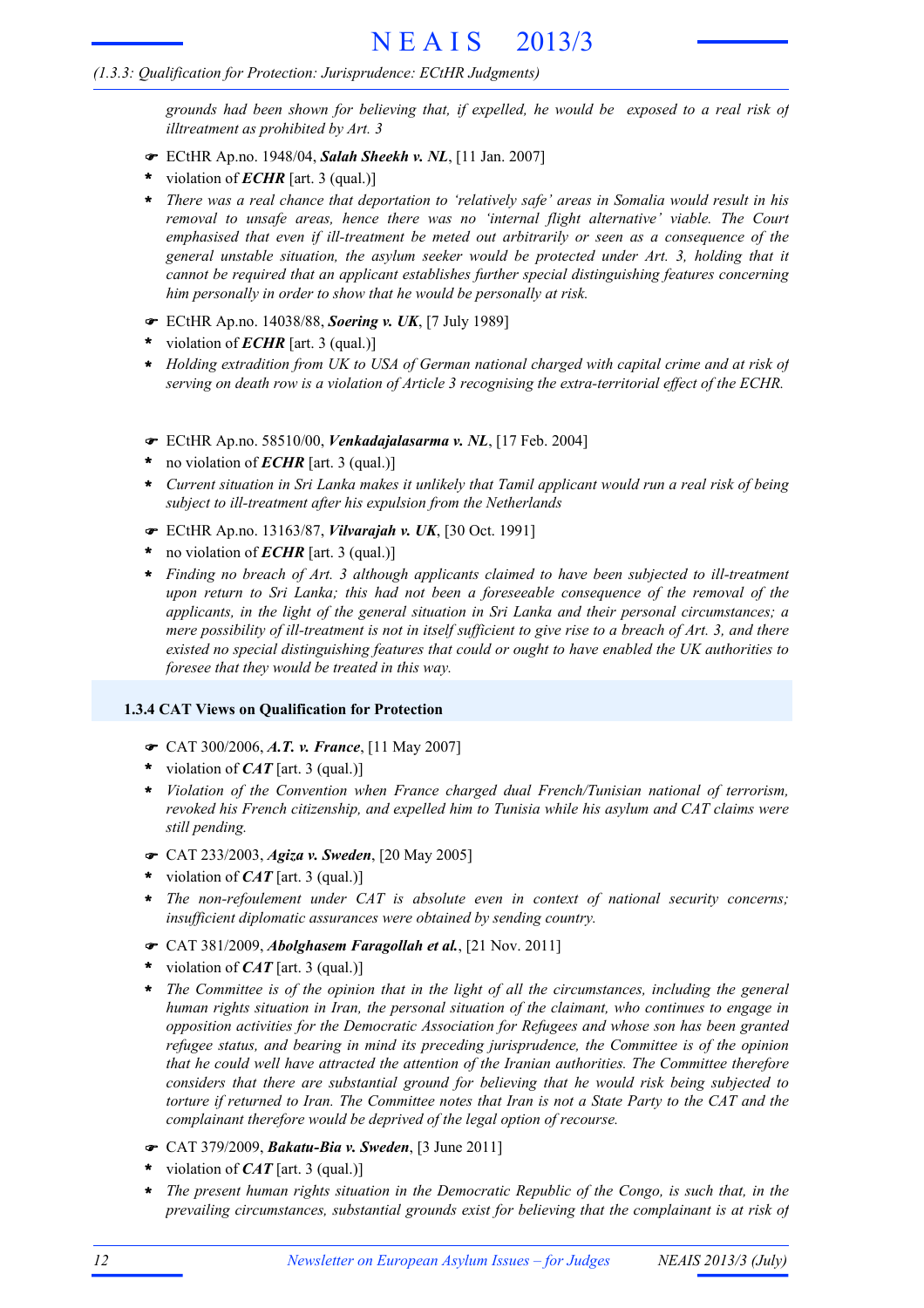### *(1.3.4: Qualification for Protection: Jurisprudence: CAT Views)*

*being subjected to torture if returned to the Democratic Republic of the Congo.*

- CAT 279/2005, *C.T. and K.M. v. Sweden*, [22 Jan. 2007]
- violation of *CAT* [art. 3 (qual.)] **\***
- *Rwandan women repeatedly raped in detention in Rwanda by state officials have substantial* **\*** *grounds to fear torture if returned while ethnic tensions remain high. Complete accuracy seldom to be expected of victims of torture, and inconsistencies in testimony do not undermine credibility if they are not material.*
- CAT 281/2005, *E.P. v. Azerbaijan*, [1 May 2007]
- violation of *CAT* [art. 3 (qual.)] **\***
- *Violation of the Convention when Azerbaijan disregarded Committee's request for interim measures and expelled applicant who had received refugee status in Germany back to Turkey where she had previously been detained and tortured.* **\***
- CAT 336/2008, *Harminder Singh Khalsa v. Swit.*, [26 May 2011]
- violation of *CAT* [art. 3 (qual.)] **\***
- *The Committee notes that the complainants are well known to the Indian authorities because of their political activities in Switzerland and their leadership roles in the Sikh community abroad. The Committee accordingly considers that the complainants have provided sufficient evidence that their profile is sufficiently high to put them at risk of torture if arrested.* **\***

*The Committee notes the State party's submission that that numerous Sikh militants are back in India, that Sikhs live in great numbers in different states and therefore the complainants have the option to relocate to another Indian state from their state of origin. The Committee, however, observes that some Sikhs, alleged to have been involved in terrorist activities have been arrested by the authorities upon arrival at the airport and immediately taken to prisons and charged with various offences. The Committee also takes note of the evidence submitted that the Indian police continued to look for the complainants and to question their families about their whereabouts long after they had fled to Switzerland. In light of these considerations, the Committee does not consider that they would be able to lead a life free of torture in other parts of India.*

- CAT 373/2009, *M.A. and L.G. v. Sweden*, [19 Nov. 2010]
- violation of *CAT* [art. 3 (qual.)] **\***
- *Return of longtime PKK member to Turkey where he is wanted under anti-terrorism laws would constitute a breach of art. 3.* **\***
- CAT 391/2009, *M.A.M.A. et al. v Sweden*, [10 July 2012]
- violation of *CAT* [art. 3 (qual.)] **\***
- As to the State party's position in relation to the assessment of the first complainant's risk of being *subjected to torture, the Committee notes that the State party has accepted that it appeared not unlikely that he would still attract the interest of the Egyptian authorities due to his family relationship with the convicted murderer of President al-Sadat, even though the events took place a long time ago. Furthermore, his Internet activities in Sweden, questioning whether the real murderers of President al-Sadat were convicted and punished, should also be taken into account in* this context. Finally, the State party has accepted that it could not be excluded that the rest of the *family would also attract the interest of the Egyptian authorities. It specifically pointed out that the second complainant had allegedly been subjected to harsh treatment by the Egyptian security police and the third complainant had allegedly been repeatedly raped by police officers while in Egyptian custody. Consequently, it was not possible to fully exclude that he would be exposed to similar treatment if returned to Egypt.* **\***

*The Committee against Torture therefore concludes that the enforcement of the order to expel complainants to Egypt would constitute a violation of article 3 of the Convention.*

- CAT 339/2008, *Said Amini v. Denmark*, [30 Nov. 2010]
- violation of *CAT* [art. 3 (qual.)] **\***
- *In assessing the risk of torture in the present case, the Committee notes the complainant's* contention that there is a foreseeable risk that he will be torture if returned to Iran based on his *claims of past detention and torture, as a result of his political activities, and the recommencement* of his political activities upon arrival in Denmark. It notes his claim that the State party did not take his allegations of torture into account, and that it never formed a view on the veracity of the *contents of his medical reports, which allegedly prove that he had in fact been tortured.* **\***

*New*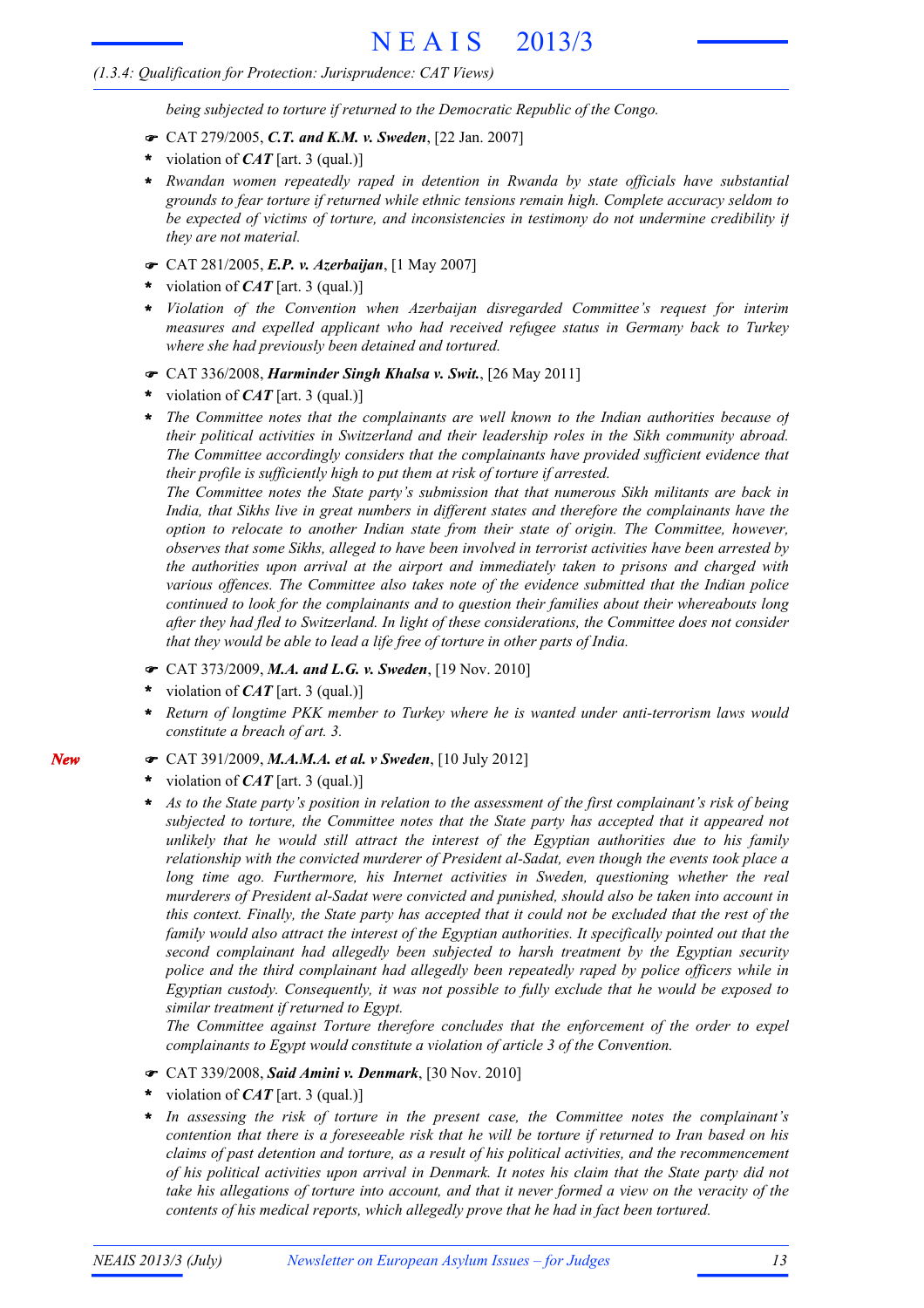#### *(1.3.4: Qualification for Protection: Jurisprudence: CAT Views)*

- CAT 43/1996, *Tala v. Sweden*, [15 Nov. 1996]
- violation of *CAT* [art. 3 (qual.)] **\***
- *Contradictions and inconsistencies in testimony of asylum seeker attributed to post-traumatic stress disorder resulting from torture.* **\***

#### **1.3.5 CCPR Views on Qualification for Protection**

- CCPR 1763/2008, *Ernst Sigan Pillai et al.*, [25 Mar. 2011]
- violation of *ICCPR* [art. 7 (qual.)] **\***
- *The Committee notes the argument invoked by the State party regarding the harm being the* **\*** *necessary and foreseeable consequence of the deportation to Sri Lanka. In that respect the Committee recalls its General Comment No. 31 in which it refers to the obligation of States parties not to extradite, deport, expel or otherwise remove a person from their territory where there are substantial grounds for believing that there is a real risk of irreparable harm. The Committee further notes that the diagnosis of Mr. Pillai's post-traumatic stress disorder led the Immigration and Refugee Board to refrain from questioning him about his earlier alleged torture in detention. The Committee is accordingly of the view that the material before it suggests that insufficient* weight was given to the authors' allegations of torture and the real risk they might face if deported *to their country of origin, in the light of the documented prevalence of torture in Sri Lanka. Notwithstanding the deference given to the immigration authorities to appreciate the evidence before them, the Committee considers that further analysis should have been carried out in this case. The Committee therefore considers that the removal order issued against the authors would constitute a violation of Article 7 of the Covenant if it were enforced.*
- CCPR 1544/2007, *Mehrez Ben Abde Hamida v. CND*, [11 May 2010]
- violation of *ICCPR* [art. 7 (qual.)] **\***
- *The CCPR observes that the State party refers mainly to the decisions of various authorities which have rejected the author's applications essentially on the grounds that he lacks credibility, having noted inconsistencies in his statements and the lack of evidence in support of his allegations. The Committee observes that the standard of proof required of the author is that he establishes that* there is a real risk of treatment contrary to article 7 as a necessary and foreseeable consequence of *his expulsion to Tunisia. The CCPR notes that the State party itself, referring to a variety of* sources, says that torture is known to be practised in Tunisia, but that the author does not belong to *one of the categories at risk of such treatment. The Committee considers that the author has provided substantial evidence of a real and personal risk of his being subjected to treatment* contrary to article 7 of the Covenant, on account of his dissent in the Tunisian police, his six-month *police detention, the strict administrative surveillance to which he was subjected and the wanted notice issued against him by the Ministry of the Interior which mentions his "escape from administrative surveillance". These facts have not been disputed by the State party. The Committee gives due weight to the author's allegations regarding the pressure put on his family in Tunisia. Having been employed by the Ministry of the Interior, then disciplined, detained and subjected to* strict surveillance on account of his dissent, the Committee considers that there is a real risk of the *author being regarded as a political opponent and therefore subjected to torture.* **\***

#### **1.3.6 National Judgments on Qualification for Protection**

- *New*
- **Belgium:** 218.075, [16 Feb. 2012]
- *The Council of State holds that membership of a group systematically targeted by ill-treatments can constitute substantial grounds for believing that an applicant, if returned, would face a real risk of suffering serious harms as defined in article 15(b) of the QD. It overturns a ruling of the inferior court (the Council of Alien Law Litigation) that required the applicant to establish further individual circumstances. Before the Council of State, the Belgian administration supports the ruling of the inferior court by deducing from the Elgafaji ruling of the CJEU that the applicant's burden of proving that he is individually targeted only softens in situations of general violence as defined in article 15(c) of the QD.* **\***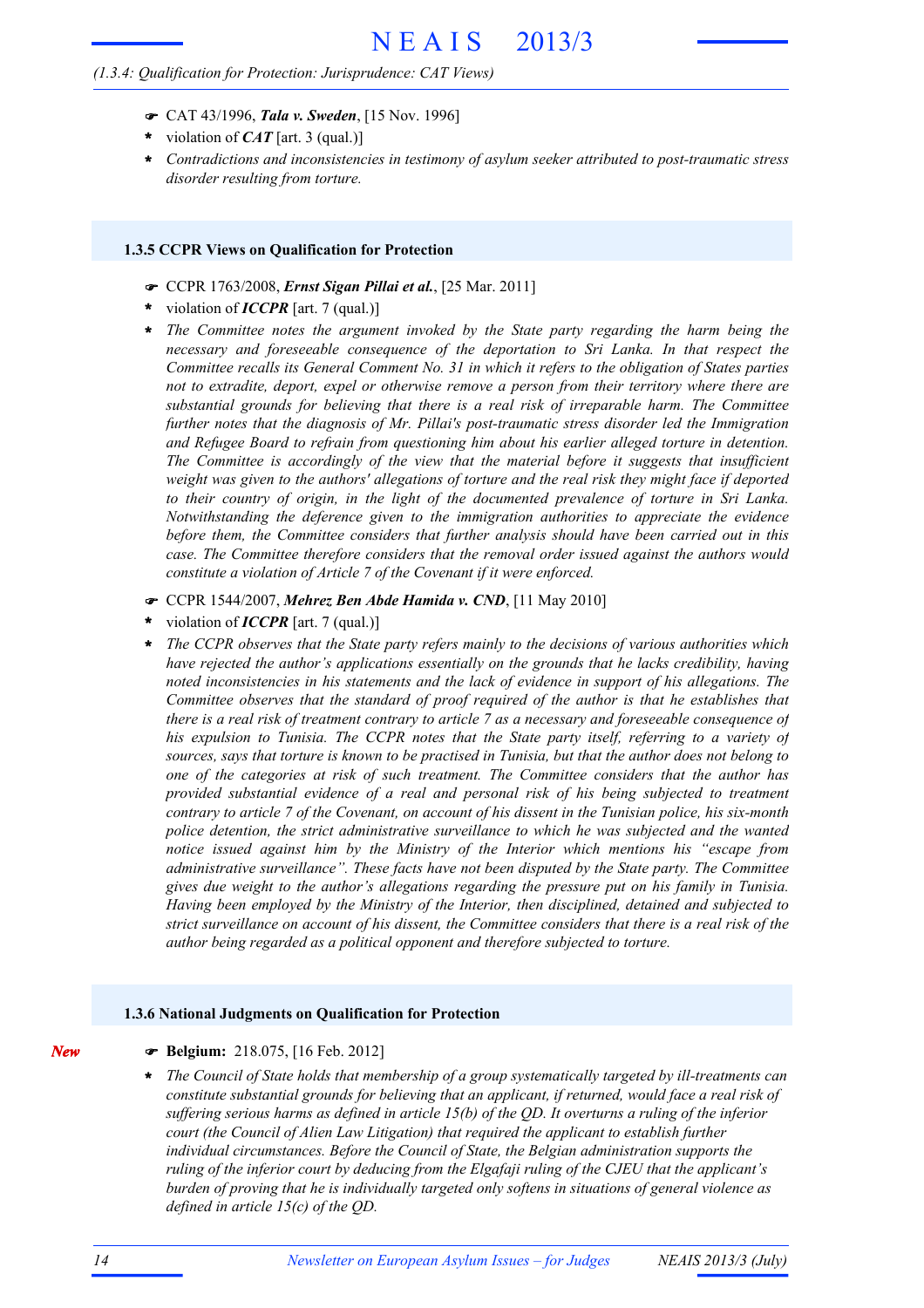# N E A I S 2013/3

### *(1.3.6: Qualification for Protection: Jurisprudence: National Judgments)*

*The Council of State disagrees with that interpretation of Elgafaji. It instead emphasises that Elgafaji equates article 15(b) of the QD with article 3 ECHR. It then goes on considering that the ECtHR, in the Saadi v. Italy case, held that membership to a group systematically targeted by illtreatments can give rise to protection under article 3 ECHR. Therefore the Council of State concludes that the protection of article 15(b) of the QD shall be afforded to applicants belonging to a group systematically targeted by ill-treatments even though they do not show further individual*

- **Germany:** BVerwGE 10 C 23.12, [20 Feb. 2013]
- interpr. of Dir. 2004/83: *Qualification* [art. 9(1)] **\***
- Baden-Württemberg Higher Adminstrative Court **\***
- http://cmr.jur.ru.nl/neais/Germany/BVerwGE10C2312.pdf **\***
- *The Federal Administrative Court holds that (consistently with the C-71/11 and C-9911 of 5* **\*** *September 2012) the scope of protection of Article 9 (1) QD also includes the practice of religion in public, including the right to propagate the faith or persuade others to accept it. Therefore the mere prohibition of practising a religion may constitute an act of persecution within the meaning of Article 9 (1), irrespectively of the extent to which the applicant is religiously active. There has to be a considerable probability that the applicant's life, limb or liberty will be threatened or will face prosecution or inhuman or degrading treatment, and if the forbidden religious practice is particularly important to the applicant in order to preserve his religious identity.*
- **Germany:** BVerwGE 10 C 13.10, [17 Nov. 2011]
- interpr. of Dir. 2004/83: *Qualification* [art. 2(e), 4(4), 15(c)] **\***
- Munich Higher Adm. Court **\***
- http://cmr.jur.ru.nl/neais/Germany/BVerwGE10C1310.pdf **\***
- (1) In order for a substantial individual danger to be presumed, Section 60 (7) Sentence 2 of the **\*** Residence Act requires a considerable probability that the individual concerned will be threatened with harm to the legally protected interests of life or limb.

(2) For a finding of the requisite density of danger, in addition to a quantitative determination of the risk of death or injury, a general appraisal is also required that also assesses the situation for the delivery of medical care

## **2 Asylum Procedure**

*2.1 Asylum Procedure: Adopted Measures*

### **Directive 2005/85 Asylum Procedure**

*On minimum standards on procedures in Member States for granting and withdrawing refugee status*

OJ 2005 L 326/13 **\***

- *CJEU Judgments*
- CJEU C-133/06, *Eur. Parliament v. Eur. Union* [6 May 2008]
- $\bullet$  CJEU C-175/11, H.I.D.
- CJEU C-69/10, *Samba Diouf* [28 July 2011] See further: § 2.3

### **CAT non-refoulement**

[impl. date: 1 Dec. 2007]

*UN Convention against Torture and other Cruel, Inhuman or Degrading Treatment or Punishment* 1465 UNTS 85 **\*** [impl. date: 1987]

**\*** art. 3: Protection against Refoulement

*CAT Views*

- CAT 379/2009, *Bakatu-Bia v. Sweden* [8 July 2011] [art. 3 (proc.)]
- CAT 319/2007, *Nirma Singh v. Canada* [30 May 2011] [art. 22] See further: § 2.3
- 

### **ECHR effective remedy**

*European Convention for the Protection of Human Rights and Fundamental Freedoms and its Protocols*

[31 Jan. 2013] [art. 23(3), 23(4), 39]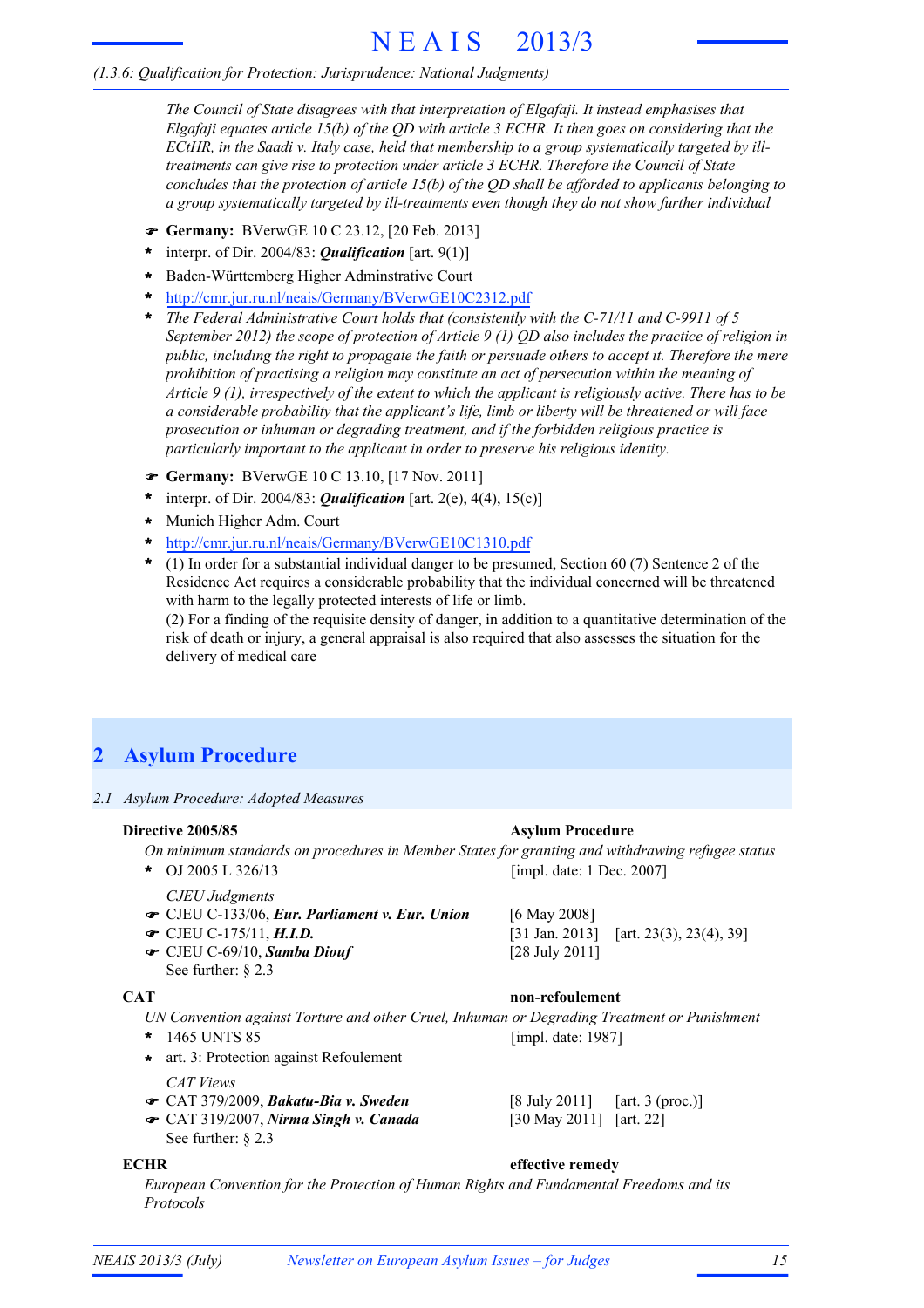# N E A I S 2013/3

*(2.1: Asylum Procedure: Adopted Measures)*

|            | $\ast$  | <b>ETS 005</b>                                  | [impl. date: 1953]        |                    |
|------------|---------|-------------------------------------------------|---------------------------|--------------------|
|            | $\star$ | art. 3: Protection against Refoulement          |                           |                    |
|            |         | art. 13: Right to Effective Remedy              |                           |                    |
|            |         | <b>ECtHR</b> Judgments                          |                           |                    |
|            |         | ECtHR Ap.no. 30471/08, Abdolkhani v. Turkey     | [22 Sep. 2009]            | [art. 13 (proc.)]  |
|            |         | ECtHR Ap.no. 14743/11, Abdulkhakov v. Russia    | $[2 \text{ Oct. } 2012]$  | [art. 3 (proc.)]   |
|            |         | ECtHR Ap.no. 13284/04, Bader v. Sweden          | $[8 \text{ Nov. } 2005]$  | [art. $3$ (proc.)] |
|            |         | ECtHR Ap.no. 25894/94, Bahaddar v. NL           | [19 Feb. 1998]            | [art. $3$ (proc.)] |
|            |         | ECtHR Ap.no. 246/07, Ben Khemais v. Italy       | [24 Feb. 2009]            | [art. 3 (proc.)]   |
|            |         | ECtHR Ap.no. 51564/99, Conka v. Belgium         | [5 Feb. 2002]             | [art. 13 (proc.)]  |
|            |         | ECtHR Ap.no. 39630/09, El-Masri                 | [13 Dec. 2012]            | [art. 13 (proc.)]  |
|            |         | ECtHR Ap.no. 25389/05, Gebremedhin              | [26 Apr. 2007]            | [art. 13 (proc.)]  |
|            |         | ECtHR Ap.no. 27765/09, Hirsi v. Italy           | [23 Feb. 2012]            | [art. 3 (proc.)]   |
|            |         | ECtHR Ap.no. 9152/09, <i>I.M. v. France</i>     | $[2 \text{ Feb. } 2012]$  | [art. 13 (proc.)]  |
|            |         | ECtHR Ap.no. 40035/98, Jabari v. Turkey         | $[11$ July 2000]          | [art. 3 (proc.)]   |
|            |         | ECtHR Ap.no. 33809/08, Labsi vs Slovakia        | [15 May 2012]             | [art. 13 (proc.)]  |
| <b>New</b> |         | ECtHR Ap.no. 50094/10, M.E. v France            | [6 June 2013]             | [art. 13 (proc.)]  |
|            |         | ECtHR Ap.no. 30696/09, M.S.S. v. Belgium+Greece | $[21 \text{ Jan. } 2011]$ | [art. 3 (proc.)]   |
| <b>New</b> |         | ECtHR Ap.no. 2283/12, Mohammed v Austria        | [6 June 2013]             | [art. $3$ (proc.)] |
|            |         | ECtHR Ap.no. 38885/02, N. v. Finland            | [26 July 2005]            | [art. $3$ (proc.)] |
|            |         | ECtHR Ap.no. 39472/07, Popov v. France          | [19 Jan. 2012]            | [art. 3 (proc.)]   |
|            |         | ECtHR Ap.no. 33210/11, Singh v. Belgium         | $[2 \text{ Oct. } 2012]$  | [art. 13 (proc.)]  |
|            |         | ECtHR Ap.no. 45223/05, Sultani v. France        | [20 Sep. 2007]            | [art. 3 (proc.)]   |
|            |         | ECtHR Ap.no. 12294/07, Zontul v. Greece         | [17 Jan. 2012]            | [art. $3$ (proc.)] |

See further: § 2.3

*2.2 Asylum Procedure: Proposed Measures*

#### **Directive**

*Recast of Procedures Directive*

- COM (2009) 554, Oct. 2009 UK, IRL opt out **\***
- EP plenary vote, April 2011; amended text proposed by Commission, June 2011 (COM (2011) **\*** 319); Council agreement, May 2012;
- EP/Council deal, Mar. 2013; JHA Council adopted first-reading position, 6 June 2013; EP due to approve, 12 June 2013 *New*

*2.3 Asylum Procedure: Jurisprudence*

#### **2.3.1 CJEU Judgments on Asylum Procedure**

- CJEU C-133/06, *Eur. Parliament v. Eur. Union*, [6 May 2008]
- interpr. of Dir. 2005/85: *Asylum Procedure* **\***
- *Under Article 202 EC, when measures implementing a basic instrument need to be taken at* **\*** *Community level, it is the Commission which, in the normal course of events, is responsible for exercising that power. The Council must properly explain, by reference to the nature and content of the basic instrument to be implemented, why exception is being made to that rule.* In that regard, the grounds set out in recitals 19 and 24 in the preamble to Directive 2005/85 on *minimum standards on procedures in Member States for granting and withdrawing refugee status, which relate respectively to the political importance of the designation of safe countries of origin and to the potential consequences for asylum applicants of the safe third country concept, are conducive to justifying the consultation of the Parliament in respect of the establishment of the lists of safe countries and the amendments to be made to them, but not to justifying sufficiently a reservation of implementing powers which is specific to the Council.*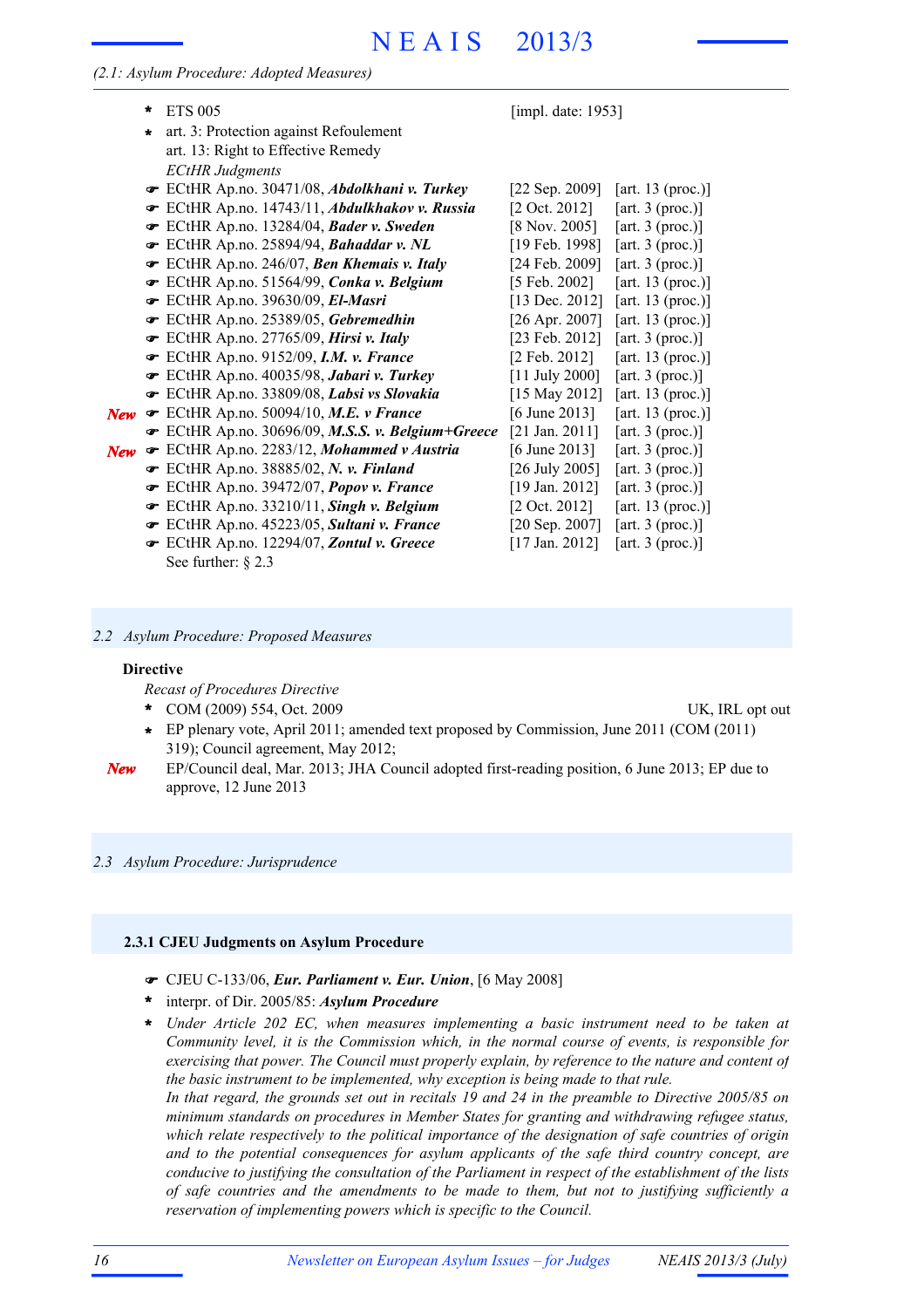#### *(2.3.1: Asylum Procedure: Jurisprudence: CJEU Judgments)*

- CJEU C-175/11, *H.I.D.*, [31 Jan. 2013]
- interpr. of Dir. 2005/85: *Asylum Procedure* [art. 23(3), 23(4), 39] **\***
- ref. from 'High Court' (Ireland) **\***
- *1. Article 23(3) and (4) must be interpreted as not precluding a MS from examining by way of prioritised or accelerated procedure, in compliance with the basic principles and guarantees set out in Chapter II of the Directive, certain categories of asylum applications defined on the basis of the criterion of the nationality or country of origin of the applicant.* **\***

2. Article 39 must be interpreted as not precluding national legislation, such as that at issue in the *main proceedings, which allows an applicant for asylum either to lodge an appeal against the decision of the determining authority before a court or tribunal such as the Refugee Appeals Tribunal (Ireland), and to bring an appeal against the decision of that tribunal before a higher court such as the High Court (Ireland), or to contest the validity of that determining authority's decision before the High Court, the judgments of which may be the subject of an appeal to the Supreme Court (Ireland).*

- CJEU C-69/10, *Samba Diouf*, [28 July 2011]
- interpr. of Dir. 2005/85: *Asylum Procedure* **\***
- ref. from 'Tribunal Administratif' (Luxembourg) **\***
- *On (1) the remedy against the decision to deal with the application under an accelerated procedure and (2) the right to effective judicial review in a case rejected under an accelerated procedure.* Art. 39 does not imply a right to appeal against the decision to assess the application for asylum in *an accelerated procedure, provided that the reasons which led to this decision can be subject to judicial review within the framework of the appeal against the rejection of the asylum claim.* **\***

#### **2.3.2 CJEU pending cases on Asylum Procedure**

**\*** *no cases pending*

#### **2.3.3 ECtHR Judgments and decisions on Asylum Procedure**

- ECtHR Ap.no. 30471/08, *Abdolkhani v. Turkey*, [22 Sep. 2009]
- violation of *ECHR* [art. 13 (proc.)] **\***
- \* Holding a violation of Art. 13 in relation to complaints under Art. 3; the notion of an effective *remedy under Art. 13 requires independent and rigorous scrutiny of a claim to risk of refoulement under Art. 3, and a remedy with automatic suspensive effect.*
- ECtHR Ap.no. 14743/11, *Abdulkhakov v. Russia*, [2 Oct. 2012]
- violation of *ECHR* [art. 3 (proc.)] **\***
- *The applicant, an Uzbek national, applied for refugee status and asylum in Russia. The Russian authorities arrested him immediately upon arrival as they had been informed that he was wanted in Uzbekistan for involvement in extremist activities. The applicant claimed to be persecuted in Uzbekistan due to his religious beliefs, and feared being tortured in order to extract confession to offences. His application for refugee status was rejected, but his application for temporary asylum was still pending.* **\***

*The Russian authorities ordered the applicant's extradition to Uzbekistan, referring to diplomatic assurances given by the Uzbek authorities. However, the extradition order was not enforced, due to an indication by the ECtHR of an interim measure under Rule 39. Meanwhile, the applicant was abducted in Moscow, taken to the airport and brought to Tajikistan.*

*Extradition of the applicant to Uzbekistan, in the event of his return to Russia, was considered to constitute violation of ECHR art. 3, due to the widespread ill-treatment of detainees and the systematic practice of torture in police custody in Uzbekistan, and the fact that such risk would be increased for persons accused of offences connected to their involvement with prohibited religious organisations.*

*The Court found it established that the applicant's transfer to Tajikistan had taken place with the knowledge and either passive or active involvement of the Russian authorities. Tajikistan is not a*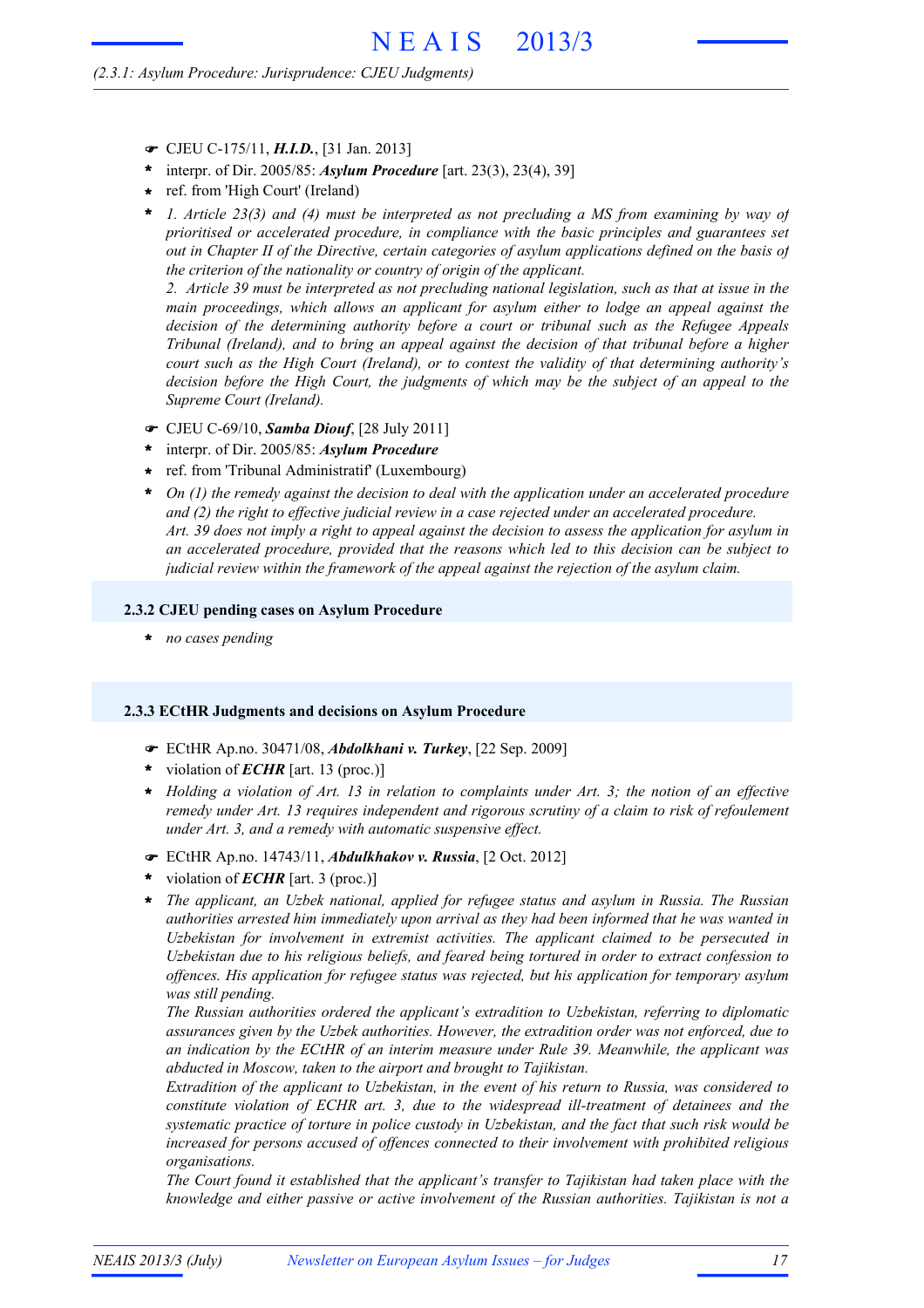#### *(2.3.3: Asylum Procedure: Jurisprudence: ECtHR Judgments)*

*party to the ECHR, and Russia had therefore removed the applicant from the protection of his rights under the ECHR. The Russian authorities had not made any assessment of the existence of legal guarantees in Tajikistan against removal of persons facing risk of ill-treatment.*

*As regards this issue of potential indirect refoulement, the Court noted in particular that the applicant's transfer to Tajikistan had been carried out in secret, outside any legal framework capable of providing safeguards against his further transfer to Uzbekistan without assessment of his risk of ill-treatment there. Any extra-judicial transfer or extraordinary rendition, by its deliberate circumvention of due process, was held to be contrary to the rule of law and the values protected by the ECHR.*

- ECtHR Ap.no. 13284/04, *Bader v. Sweden*, [8 Nov. 2005]
- violation of *ECHR* [art. 3 (proc.)] **\***
- \* Asylum seeker held to be protected against refoulement due to a risk of flagrant denial of fair trial *that might result in the death penalty; such treatment would amount to arbitrary deprivation of life in breach of Art. 2; deportation of both the asylum seeker and his family members would therefore give rise to violations of Articles 2 and 3.*
- ECtHR Ap.no. 25894/94, *Bahaddar v. NL*, [19 Feb. 1998]
- no violation of *ECHR* [art. 3 (proc.)] **\***
- *Although prohibition of ill-treatment contained in Article 3 of Convention is also absolute in expulsion cases, applicants invoking this Article are not dispensed as a matter of course from exhausting available and effective domestic remedies and normally complying with formal requirements and time-limits laid down by domestic law.* **\***

*In the instant case applicant failed to comply with time-limit for submitting grounds of appeal (failed to request extension of time-limit even though possibility open to him) no special circumstances absolving applicant from compliance – even after time-limit had expired applicant had possibility to lodge fresh applications to domestic authorities either for refugee status or for residence permit on humanitarian grounds – Court notes at no stage during domestic proceedings was applicant refused interim injunction against expulsion – thus no imminent danger of illtreatment.*

- ECtHR Ap.no. 246/07, *Ben Khemais v. Italy*, [24 Feb. 2009]
- violation of *ECHR* [art. 3 (proc.)] **\***
- *Violation of Art. 3 due to deportation of the applicant to Tunisia; 'diplomatic assurances' alleged by the respondent Government could not be relied upon; violation of Art. 34 as the deportation had been carried out in spite of an ECtHR decision issued under Rule 39 of the Rules of Court.* **\***
- ECtHR Ap.no. 51564/99, *Conka v. Belgium*, [5 Feb. 2002]
- violation of *ECHR* [art. 13 (proc.)] **\***
- *The detention of rejected Roma asylum seekers before deportation to Slovakia constituted a violation of Art. 5; due to the specific circumstances of the deportation the prohibition against collective expulsion under Protocol 4 Art. 4 was violated; the procedure followed by the Belgian authorities did not provide an effective remedy in accordance with Art. 13, requiring guarantees of suspensive effect.* **\***
- ECtHR Ap.no. 39630/09, *El-Masri*, [13 Dec. 2012]
- violation of *ECHR* [art. 13 (proc.)] **\***
- *Whereas this case did not concern an asylum applicant, the ECtHR's reasoning and conclusions may be of interest in order to illustrate general principles of potential relevance to asylum cases under ECHR arts. 3 and 13 as well.* **\***

*The applicant, a German national of Lebanese origin, had been arrested by the Macedonian authorities as a terrorist suspect, held incommunicado in a hotel in Skopje, handed over to a CIA rendition team at Skopje airport, and brought to Afghanistan where he was held in US detention and repeatedly interrogated, beaten, kicked and threatened until his release four months later.*

*The Court accepted evidence from both aviation logs, international reports, a German parliamentary inquiry, and statements by a former Macedonian minister of interior as the basis for concluding that the applicant had been treated in accordance with his explanations. In view of the evidence presented, the burden of proof was shifted to the Macedonian government which had not conclusively refuted the applicant's allegations which there therefore considered as established beyond reasonable doubt.*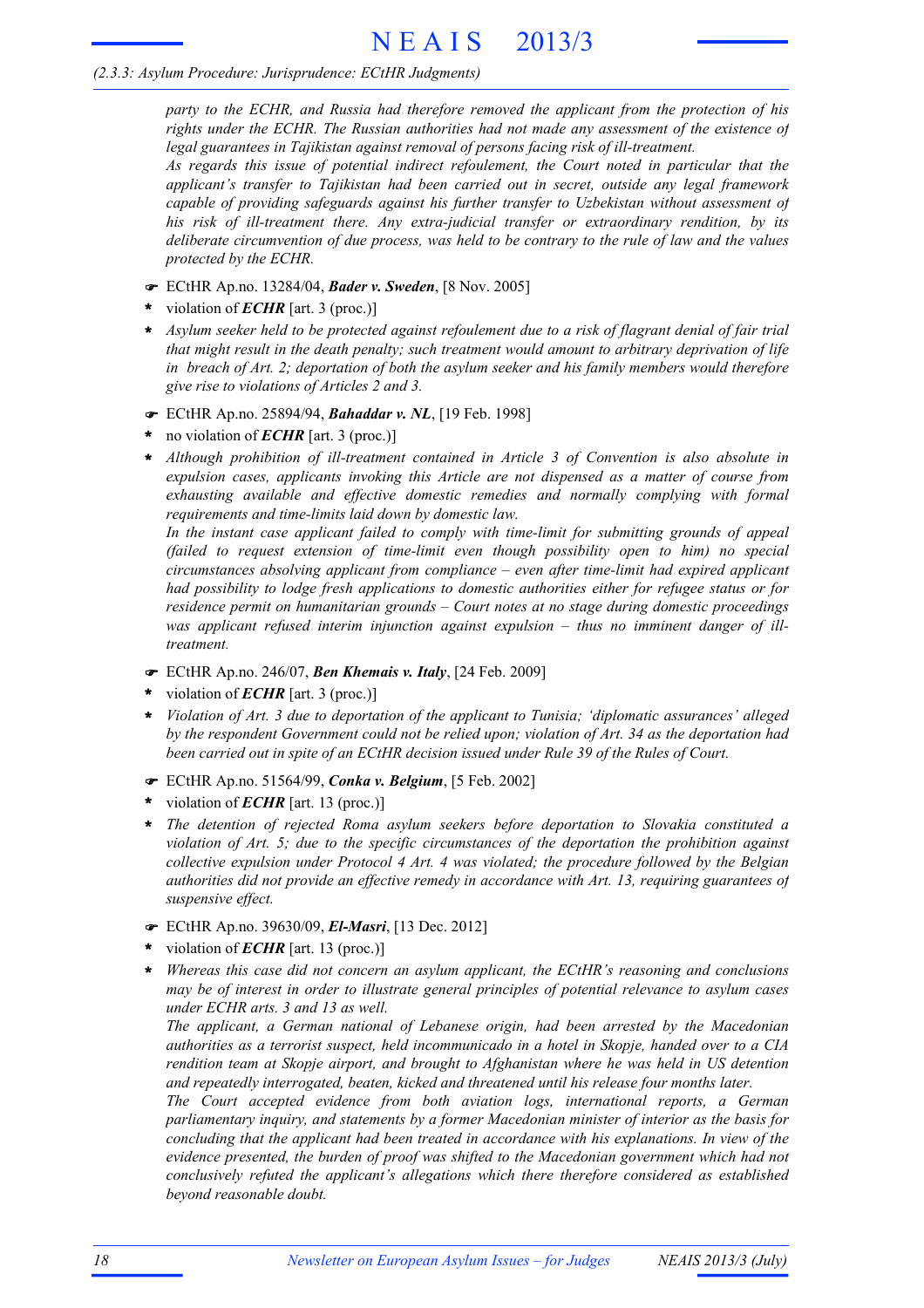#### *(2.3.3: Asylum Procedure: Jurisprudence: ECtHR Judgments)*

*Macedonia was held to be responsible for the ill-treatment and unlawful detention during the entire period of the applicant's captivity. In addition, ECHR arts. 3 and 13 had been violated due to the absence of any serous investigation into the case by the Macedonian authorities. In two concurring opinions, ECtHR judges made further observations concerning the right to the truth as a separate aspect of ECHR art. 13, or as inherent aspect of ECHR art. 3, respectively.*

- ECtHR Ap.no. 25389/05, *Gebremedhin*, [26 Apr. 2007]
- violation of *ECHR* [art. 13 (proc.)] **\***
- *Holding that the particular border procedure declaring 'manifestly unfounded' asylum applications* **\*** *inadmissible, and refusing the asylum seeker entry into the territory, was incompatible with Art. 13 taken together with Art.3; emphasising that in order to be effective, the domestic remedy must have suspensive effect as of right.*
- ECtHR Ap.no. 27765/09, *Hirsi v. Italy*, [23 Feb. 2012]
- interpr. of *ECHR* [art. 3 (proc.)] **\***
- *For the first time the Court applied Article 4 of Protocol no. 4 (collective expulsion) in the* **\*** circumstance of aliens who were not physically present on the territory of the State, but in the high *seas. Italy was also held responsible for exposing the aliens to a treatment in violation with article 3 ECHR, as it transferred them to Libya 'in full knowledge of the facts' and circumstances in Libya.*
- ECtHR Ap.no. 2964/12, *I.K. v. Austria*, [28 Mar. 2013]
- violation of *ECHR* [art. 3 (qual.)] **\***
- *The applicant was a Russian of Chechen origin, claiming that his removal to Russia would expose him to risk of ill-treatment as his family had been persecuted in Chechnya. His father had been working the security services of former separatist President Maskarov, and had been murdered in 2001. The applicant claimed to have been arrested four times, threatened and at least once severely* beaten by Russian soldiers in the course of an identity check in 2004. Together with his mother, he *left Chechnya in 2004 and applied for asylum in Austria later that year. Both asylum applications were dismissed.* **\***

*While the applicant had withdrawn his appeal, allegedly due to wrong legal advice, his mother was recognised as a refugee and granted asylum in appeal proceedings in 2009. The Austrian authorities did not, in the applicant's subsequent asylum proceedings, examine the connections between his and his mother's cases, but held that his reasons for flight had been sufficiently thoroughly examined in the first proceedings.*

*The ECtHR was not persuaded that the applicant's grievance had been thoroughly examined, and therefore assessed his case in the light of the domestic authorities' findings in his mother's case which had accepted her reasons for flight as credible. There was no indication that the applicant* would be at a lesser risk of persecution upon return to Russia than his mother, and the alternative *of staying in other parts of Russia had been excluded in her case as well.*

*In addition to the assessment of the applicant's individual risk, the Court observed the regularly occurring human rights violations and the climate of impunity in Chechnya, notwithstanding the relative decrease in the activity of armed groups and the general level of violence. The Court referred to is numerous judgments finding violations of ECHR arts. 2 and 3, and to reports about practices of reprisals and collective punishment of relatives and suspected supporters of alleged insurgents as well as occurrences of targeted human rights violations.*

*While there were thus substantial grounds to believe that the applicant would face a real risk of treatment contrary to art. 3 if returned to Russia, his mental health status – described as posttraumatic stress disorder and depression – was not found to amount to such very exceptional circumstances as required to raise an issue under art. 3.*

- ECtHR Ap.no. 9152/09, *I.M. v. France*, [2 Feb. 2012]
- violation of *ECHR* [art. 13 (proc.)] **\***
- *The Court therefore observed, with regard to the effectiveness of the domestic legal arrangements as a whole, that while the remedies of which the applicant had made use had been available in theory, their accessibility in practice had been limited by the automatic registration of his application under the fast-track procedure, the short deadlines imposed and the practical and procedural difficulties in producing evidence, given that he had been in detention and applying for asylum for the first time.* **\***
- ECtHR Ap.no. 40035/98, *Jabari v. Turkey*, [11 July 2000]
- violation of *ECHR* [art. 3 (proc.)] **\***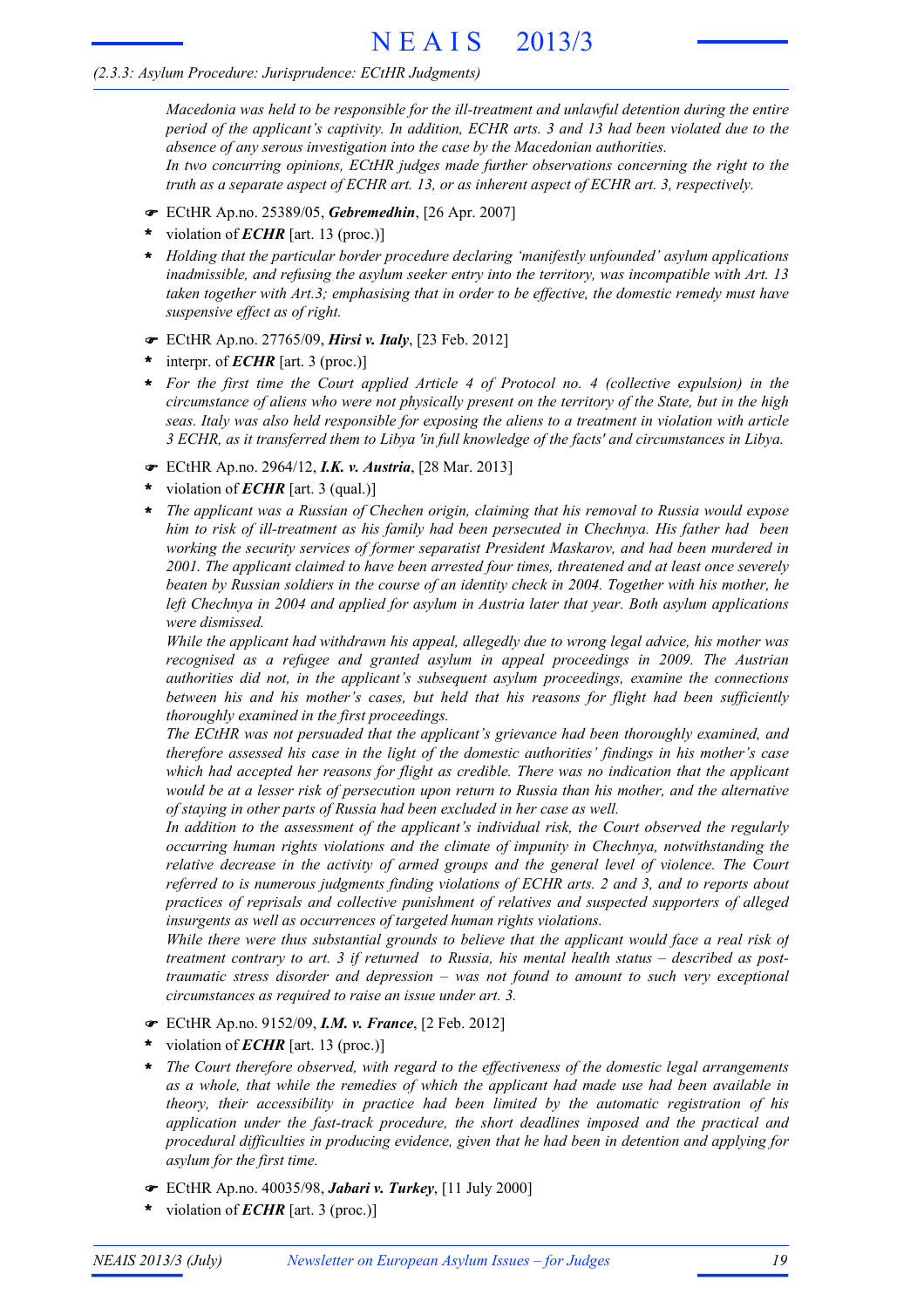# N E A I S 2013/3

#### *(2.3.3: Asylum Procedure: Jurisprudence: ECtHR Judgments)*

- \* Given the irreversible nature of the harm that might occur if the risk of torture or ill-treatment *alleged materialised and the importance which it attaches to Article 3, the notion of an effective remedy under Article 13 requires independent and rigorous scrutiny of a claim that there exist substantial grounds for fearing a real risk of treatment contrary to Article 3.*
- ECtHR Ap.no. 33809/08, *Labsi vs Slovakia*, [15 May 2012]
- violation of *ECHR* [art. 13 (proc.)] **\***
- *An Algerian man, convicted in France of preparing a terrorist act, and convicted in his absence in Algeria of membership of a terrorist organisation, had been expelled to Algeria upon rejection of his asylum request in Slovakia. On the basis of the existing information about the situation in Algeria for persons suspected of terrorist activities, the Court found that there had been substantial* grounds for believing that he faced a real risk of being exposed to treatment contrary to art. 3. The *responding government's invocation of the security risk represented by the applicant was dismissed due to the absolute guarantee under art. 3. Assurances given by the Algerian authorities concerning the applicant's treatment upon return to Algeria were found to be of a general nature,* and they had proven insufficient since the request for a visit by a Slovak official to the applicant. *held in detention upon return, had not been followed.* **\***

*The applicant's expulsion only one working day after the Slovak Supreme Court's judgment, upholding the dismissal of his asylum request, had effectively prevented him from attempting redress by a complaint to the Slovak Constitutional Court.*

*Expulsion of the applicant in disregard of an interim measure issued by the Court under Rule 39, preventing the Court from properly examining his complaints and from protecting him against treatment contrary to art. 3, was a violation of the right to individual application under art. 34.*

- ECtHR Ap.no. 50094/10, *M.E. v France*, [6 June 2013]
- no violation of *ECHR* [art. 13 (proc.)] **\***
- *The applicant was an Egyptian belonging to the Coptic Christian community in his country of* origin where he had been exposed to a number of attacks due to his religious belief. His reports of *these incidents to the police had been unsuccessful, and before leaving Egypt in 2007 he was accused of proselytizing for which he was sentenced in absentia to 3 years of imprisonment.* **\***

*The ECtHR referred to reports on numerous instances of violence and other persecution against Coptic Christians in Egypt in 2010-11, and on reluctance of Egyptian authorities to prosecute the perpetrators, and found no evidence that the situation had improved. The Court found strong evidence that the applicant would be a potential prime target for persecution and violence as a convicted proselytizer, whether free or imprisoned, and pointed to the serious doubt about on the applicant's ability to receive adequate protection from the Egyptian authorities. Given his background and the situation of Coptic Christians in Egypt, art. 3 would be violated in case of enforcement of the decision to deport the applicant.*

*Contrary to the judgment in I.M. v. France (9152/09), the ECtHR did not consider the examination of this case in the French 'fast-track' asylum procedure incompatible with art. 13. The Court emphasised the very substantial delay in the applicant's lodging of his asylum request (almost 3 years) and the fact that he had been able to lodge an appeal with suspensive effect against the removal order as well as an asylum request with suspensive effect. Given his delay, the applicant could not validly argue that the reduced and very short deadlines to prepare the asylum request in the special procedure had affected the accessibility of the remedies available to him, and there was therefore no violation of art. 13 in conjunction with art. 3.*

- ECtHR Ap.no. 30696/09, *M.S.S. v. Belgium+Greece*, [21 Jan. 2011]
- violation of *ECHR* [art. 3 (proc.)] **\***
- *A deporting State is responsible under ECHR Art. 3 for the foreseeable consequences of the deportation of an asylum seeker to another EU Member State, even if the deportation is being decided in accordance with the Dublin Regulation; the responsibility of the deporting State comprises not only the risk of indirect refoulement by way of further deportation to risk of illtreatment in the country of origin, but also the conditions in the receiving Member State if it is foreseeable that the asylum seeker may there be exposed to treatment contrary to Art. 3.* **\***
- ECtHR Ap.no. 2283/12, *Mohammed v Austria*, [6 June 2013]
- no violation of *ECHR* [art. 3 (proc.)] **\***
- *The applicant Sudanese asylum seeker arrived in Austria via Greece and Hungary. The Austrian authorities rejected the application and ordered his transfer to Hungary under the Dublin* **\***

*New*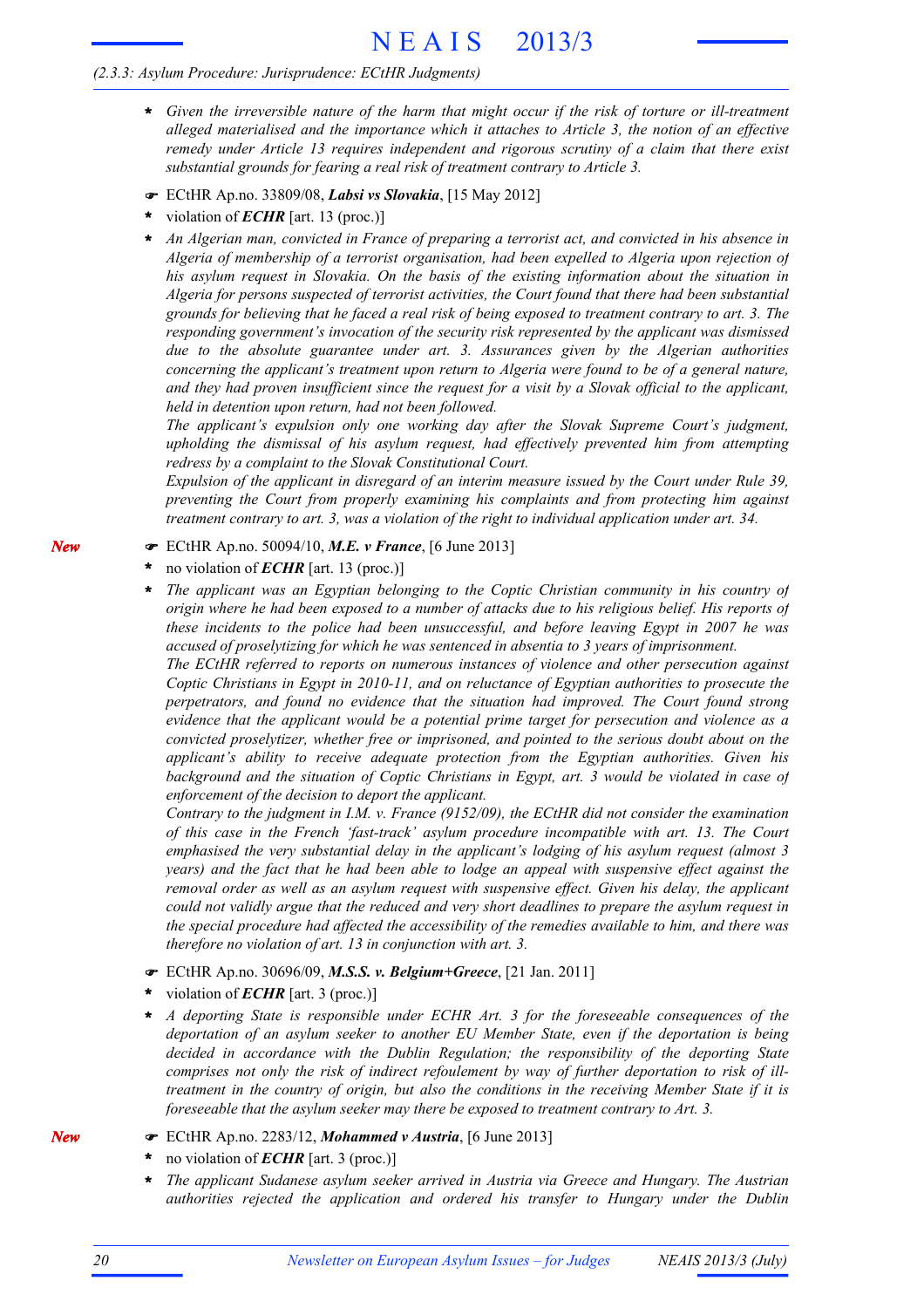#### *(2.3.3: Asylum Procedure: Jurisprudence: ECtHR Judgments)*

*Regulation. When placed in detention with a view to his forced transfer almost a year later, he lodged a second asylum application which did not have suspensive effect in relation to the transfer order.*

*The ECtHR considered the applicant's initial claim against the Dublin transfer arguable, due to the 'alarming nature' of reports published in 2011-12 in respect of Hungary as a country of asylum and in particular as regards Dublin transferees. His second application for asylum in Austria could therefore not prima facie be considered abusively repetitive or entirely manifestly unfounded. In the specific circumstances of the case, the applicant had been deprived of de facto protection against forced transfer and of a meaningful substantive examination of his arguable claim concerning the situation of asylum seekers in Hungary. Accordingly, art. 13 in conjunction with art. 3 had been violated.*

*Despite the initially arguable claim against the Dublin transfer to Hungary, the Court noted the subsequent legislative amendments and the introduction of additional legal guarantees concerning detention of asylum seekers and their access to basic facilities. The applicant would therefore no* longer be at a real and individual risk of being subjected to treatment in violation of art. 3 upon *transfer to Hungary under the Dublin Regulation.*

- ECtHR Ap.no. 38885/02, *N. v. Finland*, [26 July 2005]
- violation of *ECHR* [art. 3 (proc.)] **\***
- *Asylum seeker held to be protected against refoulement under Art. 3, despite the Finnish authorities' doubts about his identity, origin, and credibility; two delegates of the Court were sent to take oral evidence from the applicant, his wife and a Finnish senior official; while retaining doubts about his credibility on some points, the Court found that the applicant's accounts on the whole had to be considered sufficiently consistent and credible; deportation would therefore be in breach of Art. 3.* **\***
- ECtHR Ap.no. 39472/07, *Popov v. France*, [19 Jan. 2012]
- violation of *ECHR* [art. 3 (proc.)] **\***
- *Although the applicants – a Kazakhstani couple and their two children aged 5 months and 3 years – had been detained in an administrative detention centre authorised to accommodate families, the conditions during their two weeks detention were held to have caused the children distress and to have serious psychological repercussions. Thus, the children had been exposed to conditions exceeding the minimum level of severity required to fall within the scope of ECHR art. 3, and this provision had been violated in respect of the children. Since that minimum level of severity was not attained as regards the parents, there was no violation of art. 3 in respect of these applicants.* **\***

*ECHR art. 5 was violated in respect of the children, both because the French authorities had not sought to establish any possible alternative to administrative detention (art. 5(1)(f)), and because children accompanying their parents were unable to have the lawfulness of their detention examined by the courts (art. 5(4)).*

ECHR art. 8 was violated due to the detention of the whole family. As there had been no particular *risk of the applicants absconding, the interference with the applicants' family life, resulting from their placement in a detention centre for two weeks, had been disproportionate. In this regard the* Court referred to its recent case law concerning 'the child's best interest' as well as to art. 3 of the *UN Convention on the Rights of the Child and to Directive 2003/9 on Reception Conditions.*

- ECtHR Ap.no. 71386/10, *Savriddin*, [25 Apr. 2013]
- violation of *ECHR* [art. 3 (proc.), 5(4), 34] **\***
- *The applicant, a national of Tajikistan having been granted temporary asylum in Russia, had been* abducted in Moscow by a group of men, detained in a mini-van for one or two days and tortured, *and then taken to the airport from where he was flown to Tajikistan without going through normal border formalities or security checks. In Tajikistan he had allegedly been detained, severely illtreated by the police, and sentenced to 26 years' imprisonment for a number of offences.* **\***

*Based on consistent reports about the widespread and systematic use of torture in Tajikistan, and the applicant's involvement in an organisation regarded as terrorist by the Tajik authorities, the* Court concluded that his forcible return to Tajikistan had exposed him to a real risk of treatment in *breach of art. 3. Due to the Russian authorities' failure to take preventive measures against the real and imminent risk of torture and ill-treatment caused by his forcible transfer, Russia had violated its positive obligations to protect him from treatment contrary to art. 3. Additional violations of art. 3 resulted from the lack of effective investigation into the incident, and the involvement of State officials in the operation.*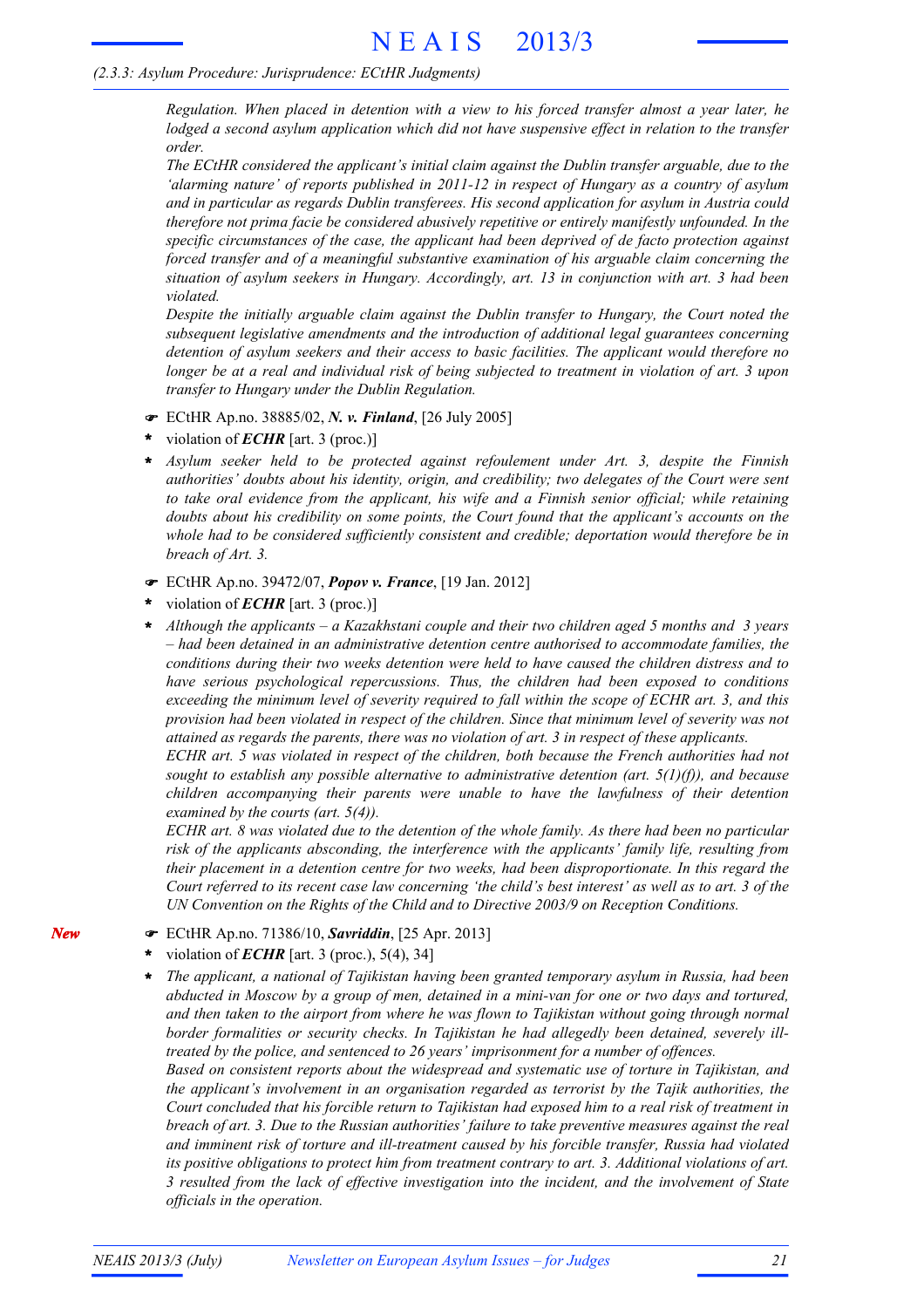#### *(2.3.3: Asylum Procedure: Jurisprudence: ECtHR Judgments)*

*Art. 34 had been violated by the fact that the applicant had been forcibly transferred to Tajikistan by way of an operation in which State officials had been involved, in spite of an interim measure indicated by the ECtHR under Rule 39 of the Court's Rules of Procedure.*

*Pursuant to ECHR art. 46, the Court indicated various measures to be taken by Russia in order to end the violation found and make reparation for its consequences. In addition, the State was required under art. 46 to take measures to resolve the recurrent problem of blatant circumvention of the domestic legal mechanisms in extradition matters, and ensure immediate and effective protection against unlawful kidnapping and irregular removal from the territory and from the jurisdiction of Russian courts. In this connection, the Court once again stated that such operations conducted outside the ordinary legal system are contrary to the rule of law and the values protected by the ECHR.*

- ECtHR Ap.no. 33210/11, *Singh v. Belgium*, [2 Oct. 2012]
- violation of *ECHR* [art. 13 (proc.)] **\***
- *Having arrived on a flight from Moscow, the applicants applied for asylum but were refused entry into Belgium, and their applications for asylum were rejected as the Belgian authorities did not accept the applicants' claim to be Afghan nationals, members of the Sikh minority in Afghanistan, but rather Indian nationals. The Court considered the claim to the risk of chain refoulement to Afghanistan as 'arguable' so that the examination by the Belgian authorities would have to comply with the requirements of ECHR art. 13, including close and rigorous scrutiny and automatic suspensive effect.* **\***

*In the light of these requirements, the examination of the applicants' asylum case was held to be insufficient, since neither the first instance nor the appeals board had sought to verify the authenticity of the documents presented by the applicants with a view to assessing their possible risk of ill-treatment in case of deportation. In that connection the Court noted that the Belgian authorities had dismissed copies of protection documents issued by UNHCR in New Delhi, pertinent to the protection request, although these documents could easily have been verified by contacting UNHCR. The examination therefore did not fulfil the requirement of close and rigorous scrutiny, constituting a violation of ECHR art. 13 taken together with art. 3.*

- ECtHR Ap.no. 45223/05, *Sultani v. France*, [20 Sep. 2007]
- no violation of *ECHR* [art. 3 (proc.)] **\***
- *Finding no violation of Art. 3, despite the applicant's complaint that the most recent asylum decision within an accelerated procedure had not been based on an effective individual examination; the Court emphasized that the first decision had been made within the normal asylum procedure, involving full examination in two instances, and held this to justify the limited duration of the second examination which had aimed to verify whether any new grounds could change the previous rejection; in addition, the latter decision had been reviewed by administrative courts at two levels; the applicant had not brought forward elements concerning his personal situation in the country of origin, nor sufficient to consider him as belonging to a minority group under particular threat.* **\***
- ECtHR Ap.no. 12294/07, *Zontul v. Greece*, [17 Jan. 2012]
- violation of *ECHR* [art. 3 (proc.)] **\***
- *The applicant was an irregular migrant complaining that he had been raped with a truncheon by one of the Greek coast guard officers supervising him in a detention centre upon interception of the* boat on which he and 164 other migrants attempted to go from Turkey to Italy. Due to its cruelty *and intentional nature, the Court considered such treatment as amounting to an act of torture under ECHR art. 3. Given the seriousness of the treatment, the penalty imposed on the perpetrator*  $-a$  suspended term of six months imprisonment that was commuted to a fine – was considered to be *in clear lack of proportion. An additional violation of ECHR art. 3 stemmed from the Greek authorities' procedural handling of the case that had prevented the applicant from exercising his rights to claim damages at the criminal proceedings.* **\***

#### **2.3.4 CAT Views on Asylum Procedure**

- CAT 379/2009, *Bakatu-Bia v. Sweden*, [8 July 2011]
- violation of *CAT* [art. 3 (proc.)] **\***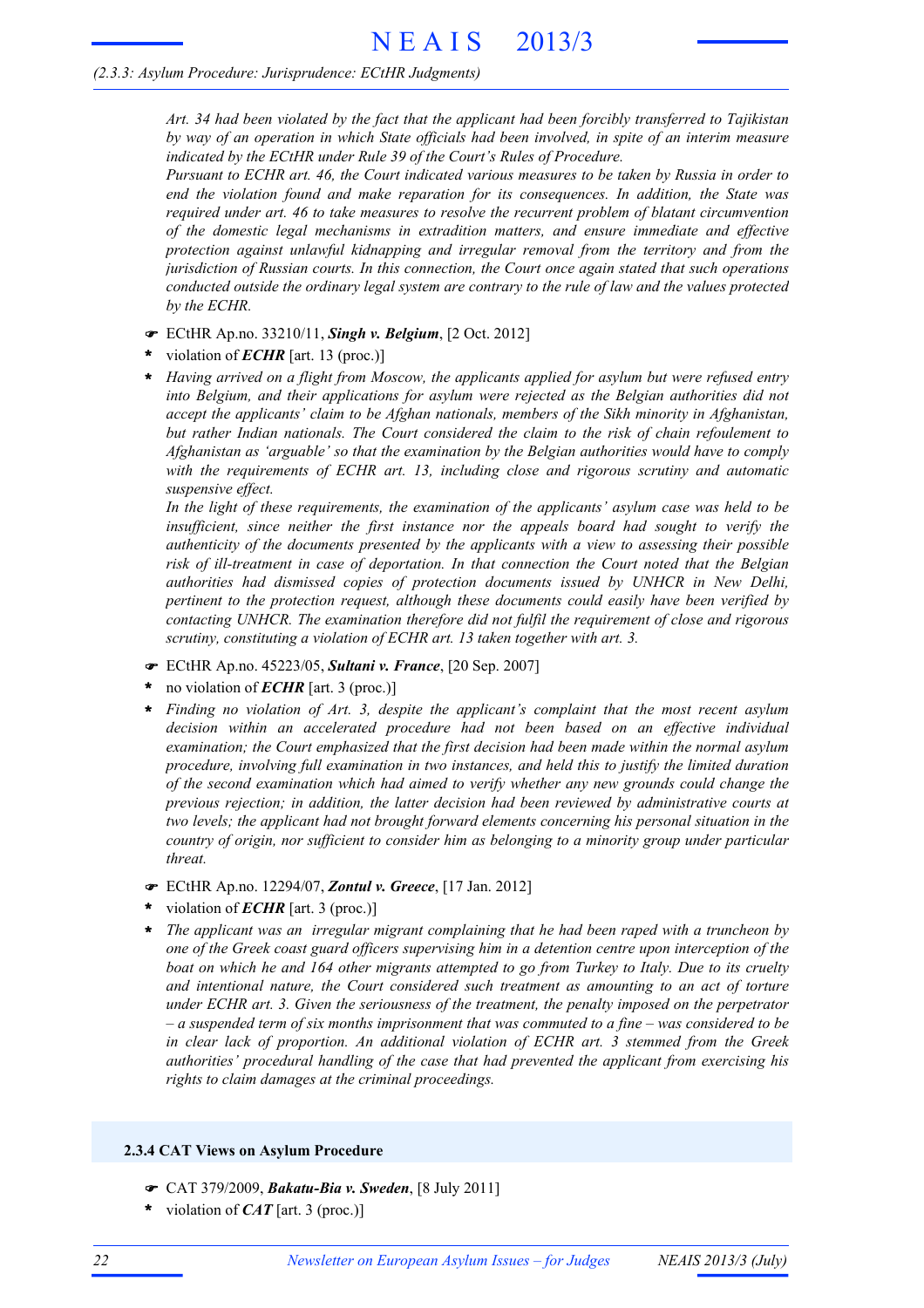# N E A I S 2013/3

### *(2.3.4: Asylum Procedure: Jurisprudence: CAT Views)*

*The Committee observes that, according to the Second joint report of seven United Nations experts on the situation in the Democratic Republic of the Congo (2010) and the Report of the United Nations High Commissioner for Human Rights and the activities of her Office in the Democratic Republic of the Congo (2010) on the general human rights situation in the Democratic Republic of the Congo, serious human rights violations, including violence against women, rape and gang rape by armed forces, rebel groups and civilians, continued to take place throughout the country and not only in areas affected by armed conflict. Furthermore, in a recent report, the High Commissioner for Human Rights stressed that sexual violence in DRC remains a matter of serious concern, particularly in conflict-torn areas, and despite efforts by authorities to combat it, this phenomenon is still widespread and particularly affects thousands of women and children. The Committee also notes that the Secretary-General in his report of 17 January 2011, while acknowledging a number of positive developments in DRC, expressed his concern about the high levels of insecurity, violence and human rights abuses faced by the population.* **\***

### CAT 343/2008, *Kalonzo v CND*, [1 June 2012]

- violation of *CAT* [art. 3] **\***
- *The Committee also takes note of the State party's reference to reports dating from 2007 and 2008 that mention few cases of the torture of UPDS members or Luba from Kasaï. In this regard, the* Committee is of the view that, even if cases of torture are rare, the risk of being subjected to torture continues to exist for the complainant, as he is the son of a UDPS leader, is a Luba from Kasaï and *has already been the victim of violence during his detention in Kinshasa in 2002. In addition, the Committee considers that the State party's argument that the complainant could resettle in Kinshasa, where the Luba do not seem to be threatened by violence (as they are in the Katanga region), does not entirely remove the personal danger for the complainant. In this regard, the Committee recalls that, in accordance with its jurisprudence, the notion of "local danger" does not provide for measurable criteria and is not sufficient to entirely dispel the personal danger of being tortured.* **\***

*The Committee against Torture concludes that the complainant has established that he would run a real, personal and foreseeable risk of being subjected to torture if he were to be returned to the Democratic Republic of the Congo.*

- CAT 319/2007, *Nirma Singh v. Canada*, [30 May 2011]
- violation of *CAT* [art. 22] **\***
- *The complaint states that he did not have an effective remedy to challenge the decision on deportation and that the judicial review of the Immigration Board decision, denying him Convention refugee status, was not an appeal on the merits, but rather a very narrow review for gross errors of law. The Committee observes that none of the grounds above include a review on the merits of the complainant's claim that he would be tortured if returned to India.* **\***

*With regard to the procedure of risk analysis, the Committee notes that according to the State party's submission, PRRA submissions may only include new evidence that arose after the rejection of the refugee protection claim; further, the PRRA decisions are subject to a discretionary leave to appeal, which was denied in the case of the complainant.*

*The Committee refers to its Concluding observations (CAT/C/CR/34/CAN, 7 July 2005, § 5(c)), that the State party should provide for judicial review of the merits, rather than merely of the reasonableness, of decisions to expel an individual where there are substantial grounds for believing that the person faces a risk of torture. The Committee accordingly concludes that in the instant case the complainant did not have access to an effective remedy against his deportation.*

#### **2.3.6 National Judgments on Asylum Procedure**

*New*

- **Ireland:** S.U.N. [2012] IEHC 338, [30 Mar. 2012]
- *The High Court held that in a case where a negative recommendation in a first instance application for asylum was based exclusively or primarily upon a finding of a personal lack of credibility, there is an obligation to allow an oral appeal in order to provide an "effective remedy," in the sense of Article 39 of the Asylum Procedures Directive, notwithstanding that the Applicant is from a "safe country" (South Africa) and the legislation allows for limiting an Applicant to a written appeal only in those circumstances. For the same reasons, to allow an oral appeal is also required by the right to fair procedures contained in Article 40.3 of the Constitution of Ireland.* **\***

*New*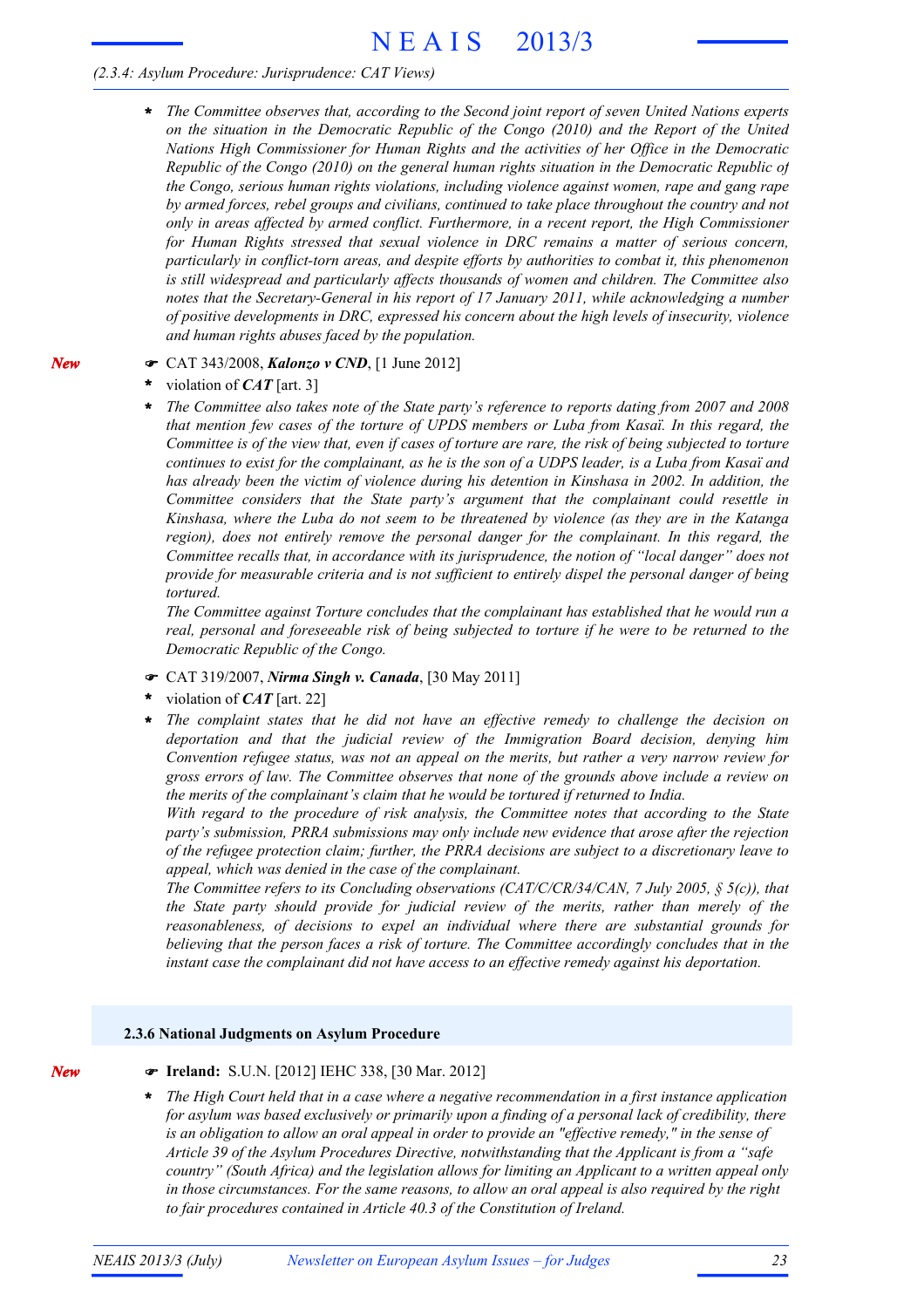## **3 Responsibility Sharing**

| $\frac{1}{2}$                                                                                                                                                                                                                                                                                                             |                                                                                                                                           |                                                                                                                                                                                       |
|---------------------------------------------------------------------------------------------------------------------------------------------------------------------------------------------------------------------------------------------------------------------------------------------------------------------------|-------------------------------------------------------------------------------------------------------------------------------------------|---------------------------------------------------------------------------------------------------------------------------------------------------------------------------------------|
| 3.1 Responsibility Sharing: Adopted Measures                                                                                                                                                                                                                                                                              |                                                                                                                                           |                                                                                                                                                                                       |
| <b>Regulation 343/2003</b><br>Establishing the criteria and mechanisms for determining the Member State responsible for examining<br>an asylum application lodged in one of the Member States by a third-country national.<br>$\star$ OJ 2003 L 50/1<br>implemented by Regulation $1560/2003$ (OJ 2003 L 222/3)<br>*      | <b>Dublin II</b><br>[impl. date: 1 Sep. 2003]                                                                                             |                                                                                                                                                                                       |
| <b>CJEU</b> Judgments<br>New $\in$ CJEU C-528/11, Halaf<br>• CJEU C-245/11, $K$ .<br>CJEU C-620/10, Kastrati<br>$\bullet$ CJEU C-666/11, M<br>New $\bullet$ CJEU C-648/11, M.A.<br>$\bullet$ CJEU C-411+493/10, N.S. and M.E.<br>CJEU C-19/08, Petrosian<br>New $\in$ CJEU C-158/13, Rajaby                               | $[6 \text{ June } 2013]$<br>$[3$ May 2012]<br>$[6 \text{ June } 2013]$<br>[21 Dec. 2011] [art. $3(2)$ ]<br>[25 June 2013] [art. $15(2)$ ] | [art. $3(2)$ ]<br>$[6 \text{ Nov. } 2012]$ [art. 15 and 3(2)]<br>[art. $2(c)$ ]<br>[7 Jan. 2013 - deleted] [art. 3(2)+19(4)]<br>[art. $6$ ]<br>[29 Jan. 2009] [art. 20(1)(d) & 20(2)] |
| CJEU pending cases<br>$\bullet$ CJEU C-4/11, Puid<br>See further: $\S$ 3.3                                                                                                                                                                                                                                                | [pending]                                                                                                                                 | [art. $3(2)$ ]                                                                                                                                                                        |
| <b>Regulation 2725/2000</b><br>Concerning the establishment of 'Eurodac' for the comparison of fingerprints for the effective<br>application of the Dublin Convention.<br>OJ 2000 L 316/1<br>*<br>$\star$ implemented by Regulation 407/2002 (OJ 2002 L 62/1)                                                             | Eurodac<br>[impl. date: 15-1-2003]                                                                                                        |                                                                                                                                                                                       |
| <b>ECHR</b><br>European Convention for the Protection of Human Rights and Fundamental Freedoms and its<br>Protocols                                                                                                                                                                                                       | <b>Reception Conditions</b>                                                                                                               |                                                                                                                                                                                       |
| *<br><b>ETS 005</b><br>art. $3+13$ : Degrading reception conditions<br>*<br><b>ECtHR Judgments</b>                                                                                                                                                                                                                        | [impl. date: 1953]                                                                                                                        |                                                                                                                                                                                       |
| ECtHR Ap.no. 32733/08, K.R.S. v. UK<br>ECtHR Ap.no. 30696/09, M.S.S. v. Belgium+Greece [21 Jan. 2011]<br>$\bullet$ ECtHR Ap.no. 43844/98, T.I. v. UK<br>See further: $\S 3.3$                                                                                                                                             | $[2 \text{ Dec. } 2008]$<br>$[7 \text{ Mar. } 2000]$                                                                                      | [art. $3+13$ ]<br>[art. $3+13$ ]<br>[art. $3+13$ ]                                                                                                                                    |
| 3.2 Responsibility Sharing: Proposed Measures                                                                                                                                                                                                                                                                             |                                                                                                                                           |                                                                                                                                                                                       |
| Amendment<br>Criteria and mechanisms for determining the MS responsible for examining an application for<br>international protection lodged in one of the MSs by a TCN or a stateless person.<br>COM (2008) 820, Dec. 2008<br>EP first-reading vote, May 2009; agreed in Council, April 2012; EP/Council deal, July 2012; |                                                                                                                                           | UK, IRL opt in                                                                                                                                                                        |

#### **Amendment**

*Concerning the establishment of 'Eurodac' for the comparison of fingerprints.*

- \* COM (2008) 825, Dec. 2008 UK, IRL opt in
- EP first-reading vote, May 2009; new proposal, May 2012 (COM (2012) 254); agreed by Coreper, Oct. 2012; **\***

*New* EP/Council deal, Mar. 2013; EP due to approve, 12 June 2013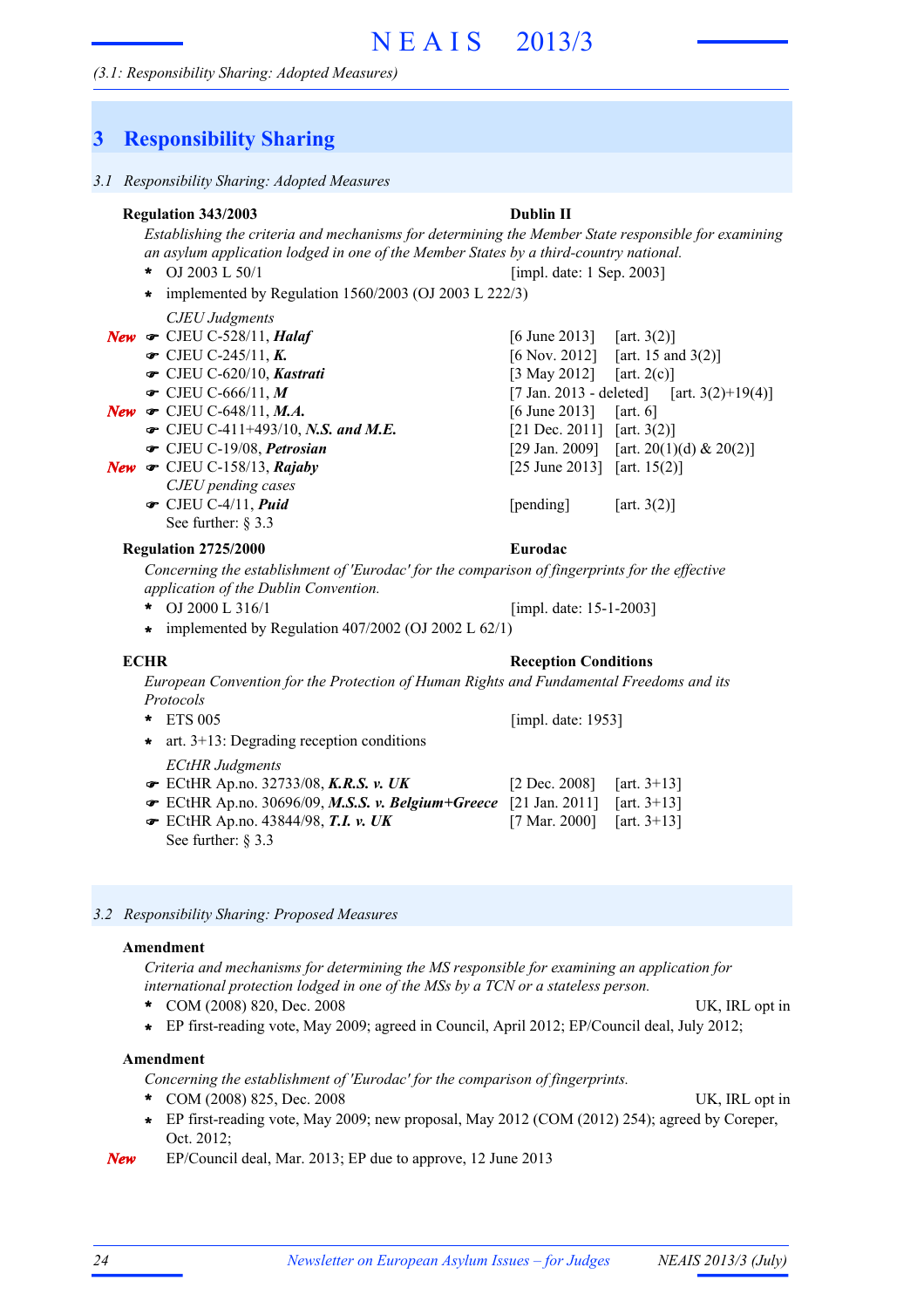#### *3.3 Responsibility Sharing: Jurisprudence*

#### **3.3.1 CJEU Judgments on Responsibility Sharing**

- CJEU C-528/11, *Halaf*, [6 June 2013]
- interpr. of Reg. 343/2003: *Dublin II* [art. 3(2)] **\***
- ref. from 'Administrativen sad Sofia-grad' (Bulgaria) 12-10-2011 **\***
- *Art. 3(2) must be interpreted as permitting a MS, which is not indicated as "responsible", to examine an application for asylum even though no circumstances exist which establish the applicability of the humanitarian clause in Article 15. That possibility is not conditional on the MS responsible under those criteria having failed to respond to a request to take back the asylum seeker concerned.* **\***

*The MS in which the asylum seeker is present is not obliged, during the process of determining the MS responsible, to request the UHCR to present its views where it is apparent from the documents of the UNHCR that the MS indicated as "responsible" is in breach of the rules of European Union law on asylum.*

- CJEU C-245/11, *K.*, [6 Nov. 2012]
- interpr. of Reg. 343/2003: *Dublin II* [art. 15 and 3(2)] **\***
- ref. from 'Asylgerichtshof' (Austria) **\***
- *Art. 15(2) must be interpreted as meaning that a MS which is not responsible for examining an application for asylum pursuant to the criteria laid down in Chapter III of Dublin II becomes so responsible. It is for the MS which has become the responsible MS within the meaning of that regulation to assume the obligations which go along with that responsibility. It must inform in that respect the MS previously responsible. This interpretation of Art. 15(2) also applies where the MS* which was responsible pursuant to the criteria laid down in Chapter III of Dublin II did not make a *request in that regard in accordance with the second sentence of Art. 15(1).* **\***
- CJEU C-620/10, *Kastrati*, [3 May 2012]
- \* interpr. of Reg.  $343/2003$ : **Dublin II** [art. 2(c)]
- ref. from 'Kammarrätten i Stockholm, Migrationsöverdomstolen' (Sweden) **\***
- *The withdrawal of an application for asylum within the terms of Art. 2(c) Dublin II, which occurs before the MS responsible for examining that application has agreed to take charge of the* applicant, has the effect that that regulation can no longer be applicable. In such a case, it is for the MS within the territory of which the application was lodged to take the decisions required as a *result of that withdrawal and, in particular, to discontinue the examination of the application, with a record of the information relating to it being placed in the applicant's file.* **\***
- CJEU C-666/11, *M*, [7 Jan. 2013] (deleted)
- interpr. of Reg. 343/2003: *Dublin II* [art. 3(2)+19(4)] **\***
- ref. from 'Oberverwaltungsgericht für das Land Nordrhein Westfalen' (Germany) 19-12-2011 **\***
- Does the asylum seeker have a right, enforceable by him in the courts, to require a MS to examine *the assumption of responsibility under art. 3(2) and to inform him about the grounds for its decision?* **\***
- CJEU C-648/11, *M.A.*, [6 June 2013]
- interpr. of Reg. 343/2003: *Dublin II* [art. 6] **\***
- ref. from 'Court of Appeal (England & Wales)' (UK) **\***
- *Fundamental rights include, in particular, that set out in Art. 24(2) of the Charter, whereby in all actions relating to children, whether taken by public authorities or private institutions, the child's best interests are to be a primary consideration. The second paragraph of Art. 6 Dublin II cannot be interpreted in such a way that it disregards that fundamental right (see, by analogy, Detiček, para. 54 and 55, and Case C*-*400/10 PPU McB. [2010] ECR I*-*8965, para. 60). Consequently,* although express mention of the best interest of the minor is made only in the first paragraph of Art. 6, the effect of Art. 24(2) of the Charter, in conjunction with Art.  $5I(1)$  thereof, is that the child's *best interests must also be a primary consideration in all decisions adopted by the Member States* **\***

*New*

*New*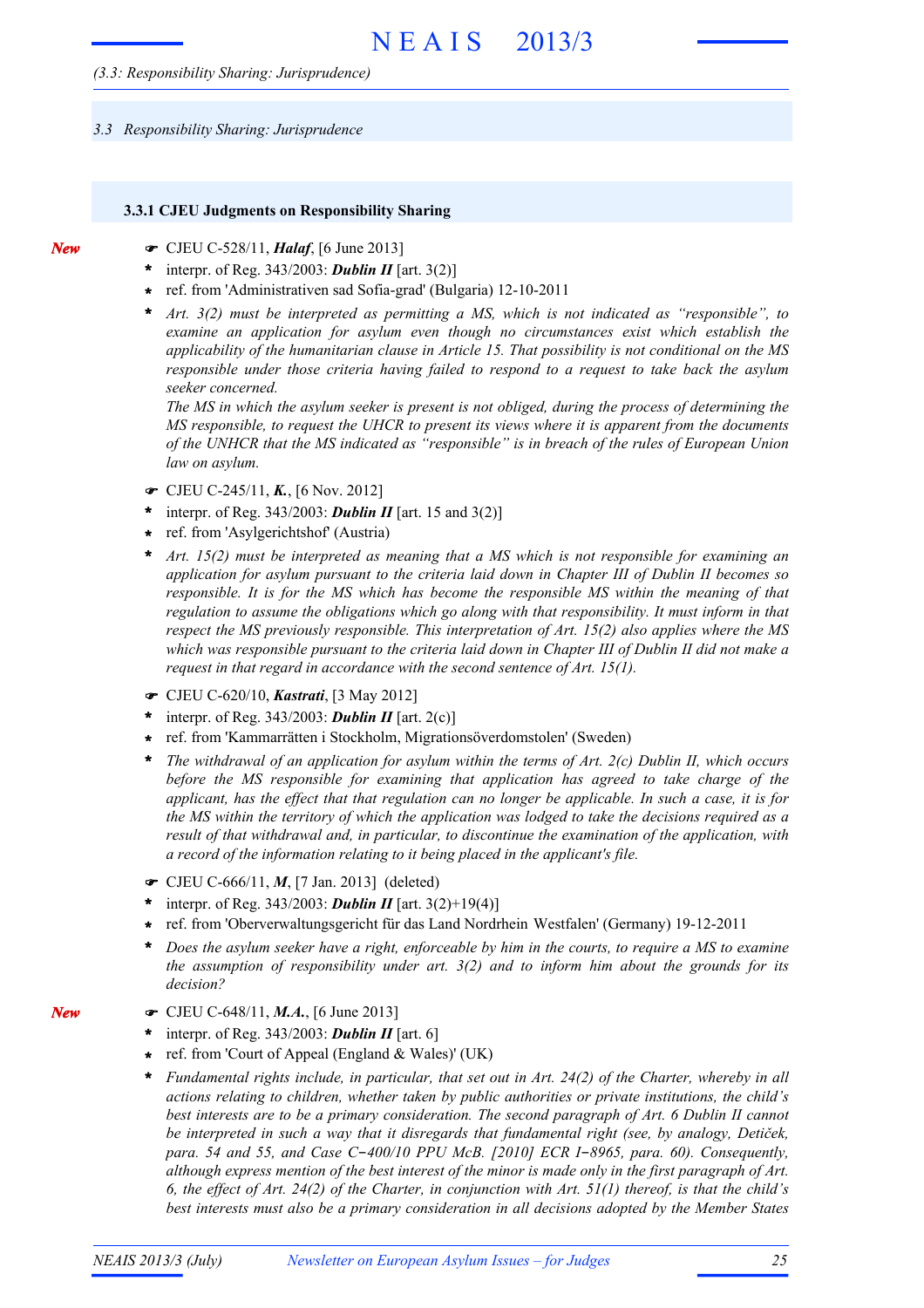#### *(3.3.1: Responsibility Sharing: Jurisprudence: CJEU Judgments)*

*on the basis of the second paragraph of Art. 6.*

*Thus, Art. 6 must be interpreted as meaning that, in circumstances such as those of the main proceedings, where an unaccompanied minor with no member of his family legally present in the* territory of a MS has lodged asylum applications in more than one MS, the MS in which that minor *is present after having lodged an asylum application there is to be designated the 'MS responsible'.*

- CJEU C-411+493/10, *N.S. and M.E.*, [21 Dec. 2011]
- interpr. of Reg. 343/2003: *Dublin II* [art. 3(2)] **\***
- ref. from 'High Court' (Ireland) **\***
- *Joined cases. The decision adopted by a MS on the basis of Article 3(2) whether to examine an asylum application which is not its responsibility according to the criteria laid down in Chapter III* of Dublin II, implements EU law for the purposes of Article 6 TEU and Article 51 of the Charter of *Fundamental Rights of the EU.* **\***

*EU law precludes the application of a conclusive presumption that the MS which Article 3 (1) Dublin II indicates as responsible observes the fundamental rights of the EU. Article 4 of the Charter must be interpreted as meaning that the MSs, including the national courts, may not transfer an asylum seeker to the 'MS responsible' within the meaning of Dublin II where they cannot be unaware that systemic deficiencies in the asylum procedure and in the reception conditions of asylum seekers in that MS amount to substantial grounds for believing that the asylum seeker would face a real risk of being subjected to inhuman or degrading treatment within the meaning of that provision. Subject to the right itself to examine the application referred to in Article*  $3(2)$  Dublin II, the finding that it is impossible to transfer an applicant to another MS, where that State is identified as the MS responsible in accordance with the criteria set out in Chapter III of *that regulation, entails that the MS which should carry out that transfer must continue to examine* the criteria set out in that chapter in order to establish whether one of the following criteria enables *another MS to be identified as responsible for the examination of the asylum application. The MS in which the asylum seeker is present must ensure that it does not worsen a situation where the fundamental rights of that applicant have been infringed by using a procedure for determining the MS responsible which takes an unreasonable length of time. If necessary, the first mentioned MS* must itself examine the application. Articles 1, 18 and 47 of the Charter do not lead to a different *answer.*

*In so far as the preceding questions arise in respect of the obligations of the United Kingdom of Great Britain and Northern Ireland, the answers to the second to sixth questions* referred in Case C-411/10 do not require to be qualified in any respect so as to take account of *Protocol (No 30) on the application of the Charter of Fundamental Rights of the European Union to Poland and the United Kingdom.*

- CJEU C-19/08, *Petrosian*, [29 Jan. 2009]
- interpr. of Reg. 343/2003: *Dublin II* [art. 20(1)(d) & 20(2)] **\***
- ref. from 'Kammarrätten i Stockholm, Migrationsöverdomstolen' (Sweden) **\***
- *Articles 20(1)(d) and 20(2) of Dublin II are to be interpreted as meaning that, where the legislation of the requesting MS provides for suspensive effect of an appeal, the period for implementation of the transfer begins to run, not as from the time of the provisional judicial decision suspending the implementation of the transfer procedure, but only as from the time of the judicial decision which rules on the merits of the procedure and which is no longer such as to prevent its implementation.* **\***
- CJEU C-158/13, *Rajaby*, [25 June 2013]
- interpr. of Reg. 343/2003: *Dublin II* [art. 15(2)] **\***
- ref. from 'Rechtbank Den Haag' (Netherlands) 22-03-2013 **\***
- **\*** *withdrawn*

#### **3.3.2 CJEU pending cases on Responsibility Sharing**

- CJEU C-394/12, *Abdullahi*
- \* interpr. of *Reg.* 343/2003 *Dublin II* [art. 10(1), 18 and 19]
- *On the meaning of "first Member State" and its relation with N.S. (C-411/10) and M.E. (C -493/10). Hearing 7 May 2013.* **\***

*New*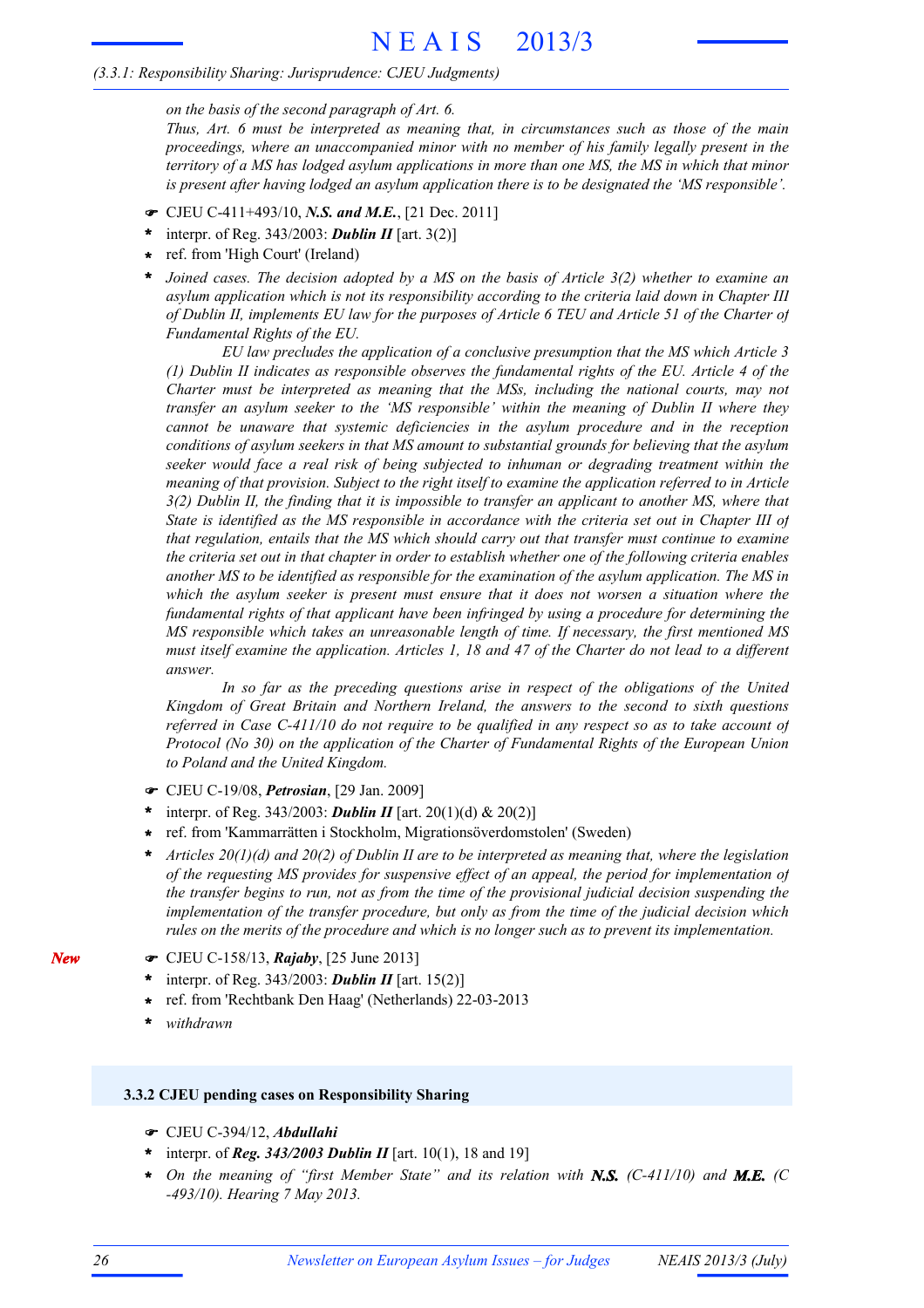### *(3.3.2: Responsibility Sharing: Jurisprudence: CJEU pending cases)*

- CJEU C-4/11, *Puid*
- \* interpr. of Reg.  $343/2003$ : **Dublin II** [art.  $3(2)$ ]
- ref. from 'Hessischer Verwaltungsgerichtshof' (Germany) **\***
- On the obligation of a  $MS$  to take responsibility for the processing of an asylum application if there *is a risk of infringement of the fundamental rights of the asylum-seeker or a failure to apply the minimum standards. Opinion 18 Apr. 2013.* **\***

#### **3.3.3 ECtHR Judgments and decisions on Responsibility Sharing**

- ECtHR Ap.no. 32733/08, *K.R.S. v. UK*, [2 Dec. 2008]
- no violation of *ECHR* [art. 3+13] **\***
- Based on the principle of intra-community trust, it must be presumed that a MS will comply with its *obligations. In order to reverse that presumption the applicant must demonstrate in concreto that* there is a real risk of his being subjected to treatment contrary to Article 3 of the Convention in the *country to which he is being removed.* **\***
- ECtHR Ap.no. 30696/09, *M.S.S. v. Belgium+Greece*, [21 Jan. 2011]
- violation of *ECHR* [art. 3+13] **\***
- *A deporting State is responsible under ECHR Art. 3 for the foreseeable consequences of the deportation of an asylum seeker to another EU Member State, even if the deportation is being decided in accordance with the Dublin Regulation; the responsibility of the deporting State comprises not only the risk of indirect refoulement by way of further deportation to risk of illtreatment in the country of origin, but also the conditions in the receiving Member State if it is foreseeable that the asylum seeker may there be exposed to treatment contrary to Art. 3.* **\***
- ECtHR Ap.no. 2283/12, *Mohammed v Austria*, [6 June 2013]
- violation of *ECHR* [art. 13] **\***

*New*

*The applicant Sudanese asylum seeker arrived in Austria via Greece and Hungary. The Austrian authorities rejected the application and ordered his transfer to Hungary under the Dublin Regulation. When placed in detention with a view to his forced transfer almost a year later, he lodged a second asylum application which did not have suspensive effect in relation to the transfer order.* **\***

*The ECtHR considered the applicant's initial claim against the Dublin transfer arguable, due to the 'alarming nature' of reports published in 2011-12 in respect of Hungary as a country of asylum and in particular as regards Dublin transferees. His second application for asylum in Austria could therefore not prima facie be considered abusively repetitive or entirely manifestly unfounded. In the specific circumstances of the case, the applicant had been deprived of de facto protection against forced transfer and of a meaningful substantive examination of his arguable claim concerning the situation of asylum seekers in Hungary. Accordingly, art. 13 in conjunction with art. 3 had been violated.*

*Despite the initially arguable claim against the Dublin transfer to Hungary, the Court noted the subsequent legislative amendments and the introduction of additional legal guarantees concerning detention of asylum seekers and their access to basic facilities. The applicant would therefore no* longer be at a real and individual risk of being subjected to treatment in violation of art. 3 upon *transfer to Hungary under the Dublin Regulation.*

- ECtHR Ap.no. 27725/10, *Mohammed Hussein et al.*, [2 Apr. 2013]
- no violation of *ECHR* [art. 3] **\***
- *The case concerns the pending return of a Somali asylum seeker and her two children from the Netherlands to Italy under the Dublin Regulation. It is marked by discrepancies in issues of central importance between the applicant's initial complaint that she had not been enabled to apply for asylum in Italy, had not been provided with reception facilities for asylum seekers, and had been forced to live on the streets in Italy, and her subsequent information to the ECtHR. Thus, in her response to the facts submitted by the Italian Government to the ECtHR she admitted that she had been granted a residence permit for subsidiary protection in Italy, and that she had been provided with reception facilities, including medical care, during her stay in Italy.* **\***

*Upholding its general principles of interpretation of ECHR art. 3, the Court reiterated that the*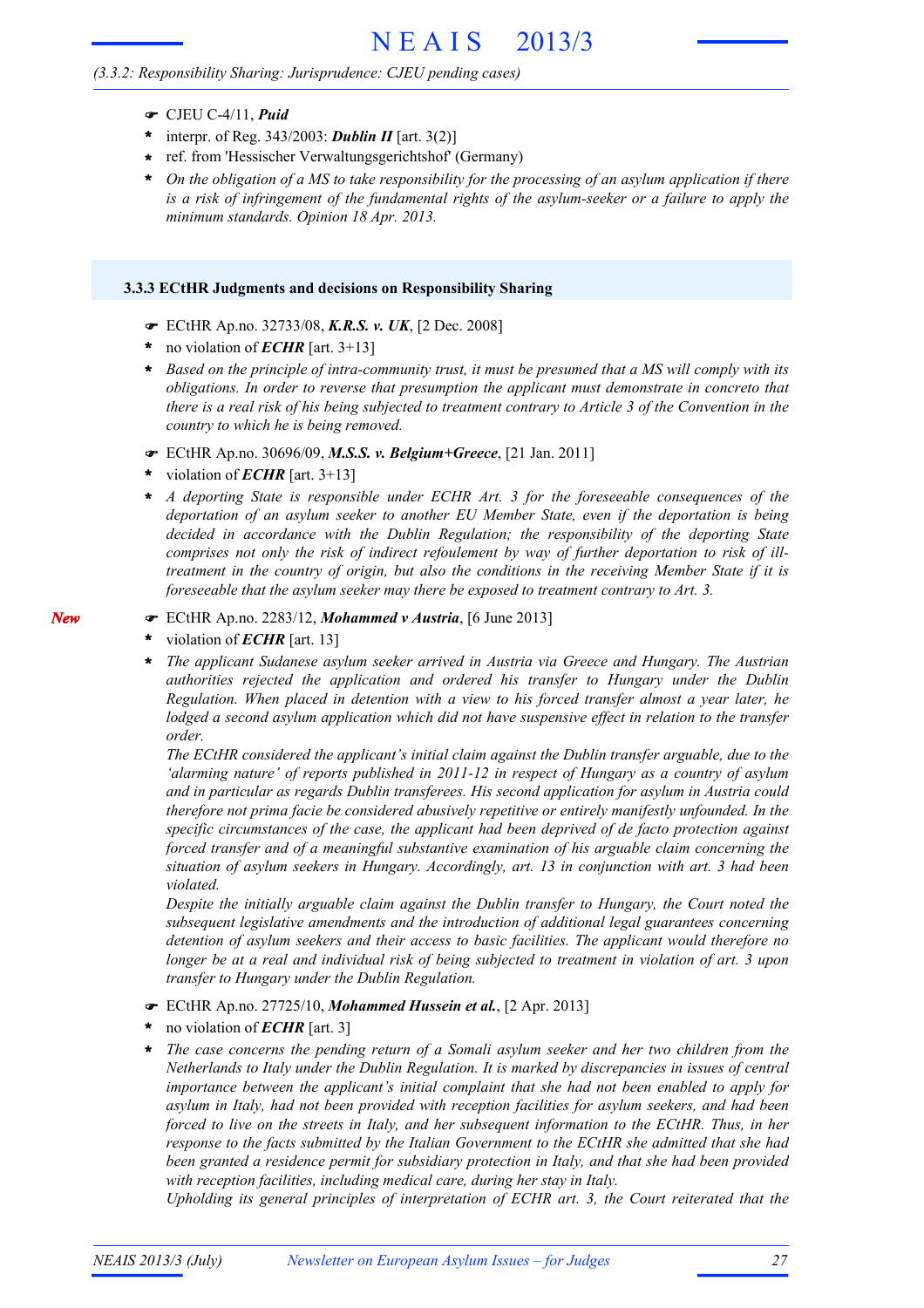#### *(3.3.3: Responsibility Sharing: Jurisprudence: ECtHR Judgments)*

*mere fact of return to a country where one's economic position will be worse than in the expelling State is not sufficient to meet the threshold of ill-treatment proscribed by art. 3. Aliens subject to expulsion cannot in principle claim any right to remain in order to continue to benefit from medical, social or other forms of assistance provided by the expelling State, absent exceptionally compelling humanitarian grounds against removal.*

*While the general situation and living conditions in Italy of asylum seekers, accepted refugees and other persons granted residence for international protection may disclose some shortcomings, the* Court held that it had not been shown to disclose a systemic failure to provide support or facilities *catering for asylum seekers as members of a particularly vulnerable group as was the case in M.S. S. v. Belgium and Greece. The Court further noted that the applicant's request for protection in Italy had been processed within five months, that accommodation had been made available to her along with access to health care and other facilities, and that she had been granted a residence permit entitling her to a travel document, to work, and to benefit from the general schemes for social assistance, health care, social housing and education under Italian law. As the applicant had failed to show that she and her children would not benefit from the same support again if returned to Italy, her complaints under ECHR art. 3 against Italy and the Netherlands were considered manifestly ill-founded, and therefore inadmissible.*

- ECtHR Ap.no. 43844/98, *T.I. v. UK*, [7 Mar. 2000]
- no violation of *ECHR* [art. 3+13] **\***
- *The Court considered that indirect removal to an intermediary country, which was also a Contracting Party, left the responsibility of the transferring State intact. Subsequently, the transferring State was required not to deport a person where substantial grounds had been shown* for believing that the person in question, if expelled, would face a real risk of being subjected to *treatment contrary to Article 3 in the receiving country.* **\***

*In this case the Court considered that there was no reason to believe that Germany would have failed to honour its obligations under Article 3 of the Convention and protect the applicant from removal to Sri Lanka if he submitted credible arguments demonstrating that he risked ill-treatment in that country.*

## **4 Reception Conditions**

#### *4.1 Reception Conditions: Adopted Measures*

| <b>Reception Conditions</b>                  |                                                                   |
|----------------------------------------------|-------------------------------------------------------------------|
|                                              |                                                                   |
| [impl. date: Feb. $2005$ ]                   | IRL opt out                                                       |
| [30 May 2013]<br>[27 Sep. 2012]<br>[pending] |                                                                   |
| <b>Refugee Fund</b>                          |                                                                   |
| <b>Refugee Fund</b>                          |                                                                   |
| <b>Refugee Fund</b>                          |                                                                   |
| <b>Refugee Fund</b>                          |                                                                   |
|                                              | Laying down minimum standards for the reception of asylum seekers |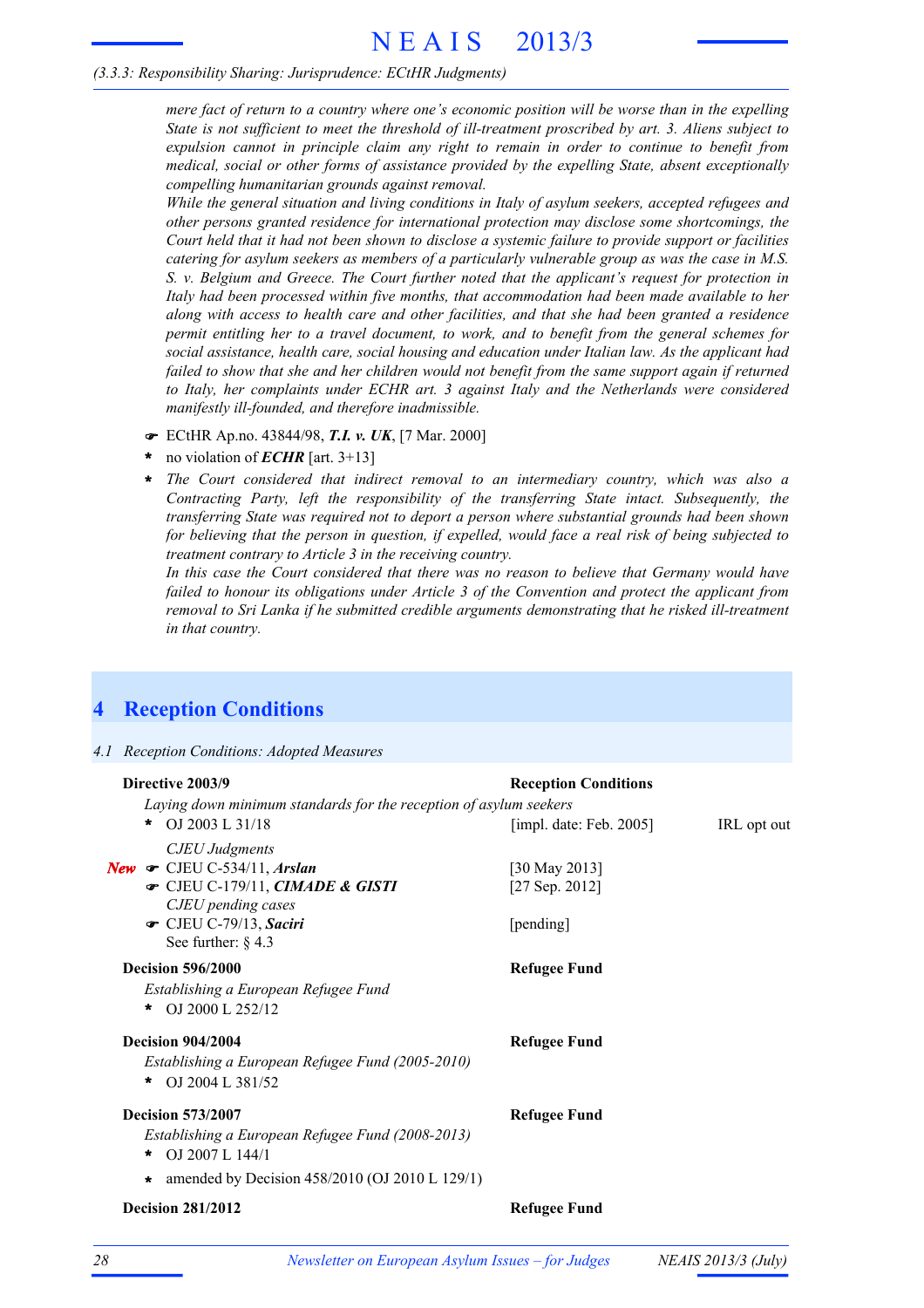*Amendment of Refugee Fund (2008-2013)* **\*** OJ 2012 L 92/1

#### **ECHR Reception Conditions**

*European Convention for the Protection of Human Rights and Fundamental Freedoms and its Protocols*

- ETS 005 **\*** *ECtHR Judgments* [impl. date: 1953]
- **New •** ECtHR Ap.no. 53709/11, A.F. *v* Greece [13 June 2013] [art. 3 (recp.)] ECtHR Ap.no. 30696/09, *M.S.S. v. Belgium+Greece* [21 Jan. 2011] [art. 3 (recp.)] See further: § 4.3
- *4.2 Reception Conditions: Proposed Measures*

#### **Decision**

- *Amendment of Refugee Fund*
- COM (2009) 456, 2 Sep. 2009 UK opt in **\***
- EP first-reading vote, May 2010; Council discussions restarted, spring 2011; EP/Council deal, Feb. 2012; first reading position adopted by Council, 8 Mar. 2012 **\***

#### **Amendment**

*Amendments to Reception Directive*

- COM (2008) 815, Dec. 2008 UK, IRL opt out **\***
- amended text proposed by Commission, June 2011 (COM (2011) 320) amendments agreed in Council, March 2012; EP/Council deal, July 2012 **\***
- *New* JHA Council adopted first-reading position, 6 June 2013; EP due to apporve, 12 June 2013
- *4.3 Reception Conditions: Jurisprudence*

#### **4.3.1 CJEU Judgments on Reception Conditions**

| × | ۰,<br>÷<br>$\sim$<br>÷ |
|---|------------------------|
|   |                        |

- CJEU C-534/11, *Arslan*, [30 May 2013]
- interpr. of Dir. 2003/9: *Reception Conditions* **\***
- ref. from 'Nejvyšší správní soud' (czech Republic) 22-09-2011 **\***
- *Although this judgment is primarily about the interpretation of the Return Directive, the CJEU* **\*** *elaborates also on the meaning of the Reception Conditions Directive. The CJEU rules that do the Dir. does not preclude a TCN who has applied for international*

*protection (after having been detained under Art. 15 Return Directive) from being kept in detention* on the basis of a provision of national law, where it appears, after an assessment on a case-by-case *basis of all the relevant circumstances, that the application was made solely to delay or jeopardise the enforcement of the return decision and that it is objectively necessary to maintain detention to prevent the person concerned from permanently evading his return.*

- CJEU C-179/11, *CIMADE & GISTI*, [27 Sep. 2012]
- interpr. of Dir. 2003/9: *Reception Conditions* **\***
- ref. from 'Conseil d'État' (France) **\***
- *1. A MS in receipt of an application for asylum is obliged to grant the minimum conditions for reception of asylum seekers laid down in Directive 2003/9 even to an asylum seeker in respect of whom it decides, under Dublin II, to call upon another MS, as the MS responsible for examining his application for asylum, to take charge of or take back that applicant.* **\***

*2. The obligation on a MS in receipt of an application for asylum to grant the minimum reception* conditions to an asylum seeker in respect of whom it decides, under Dublin II, to call upon another *MS, as the MS responsible for examining his application for asylum, to take charge of or take back*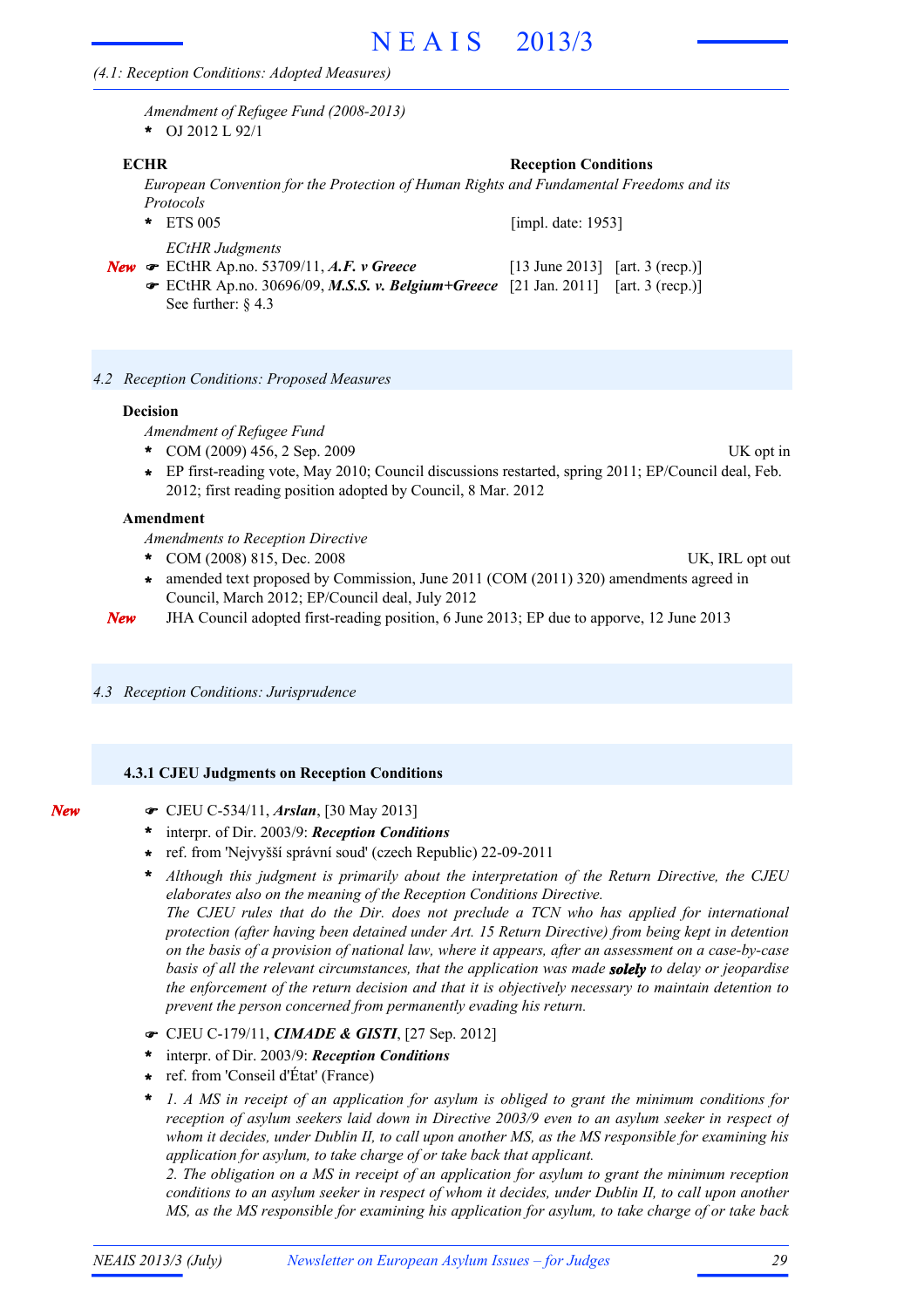#### *(4.3.1: Reception Conditions: Jurisprudence: CJEU Judgments)*

*that applicant, ceases when that same applicant is actually transferred by the requesting MS, and the financial burden of granting those minimum conditions is to be assumed by that requesting MS, which is subject to that obligation.*

#### **4.3.2 CJEU pending cases on Reception Conditions**

CJEU C-79/13, *Saciri*

*New*

- interpr. of Dir. 2003/9: *Reception Conditions* **\***
- ref. from 'Arbeidshof Brussel' (Belgium) 07-02-2013 **\***
- **\*** *On the implications of saturation of national reception structures.*

#### **4.3.3 ECtHR Judgments and decisions on Reception Conditions**

- ECtHR Ap.no. 53709/11, *A.F. v Greece*, [13 June 2013]
- violation of *ECHR* [art. 3 (recp.)] **\***
- *An Iranian entering Greece from Turkey had initially not been registered as an asylum seeker by the Greek authorities, which ordered his return to Turkey. However, the Turkish authorities refused to readmit him into Turkey, and he was then detained by the Greek police.* **\***

*Against the background of reports from Greek and international organisations, having visited the relevant police detention facilities either during the applicant's detention or shortly after his release – including the European Committee for the Prevention of Torture, the UN Special Rapporteur on Torture, the German NGO ProAsyl and the Greek National Human Rights* Commission – the ECtHR found a violation of art. 3 due to the serious lack of space available to *the applicant, also taking the duration of his detention into account. It was thus unnecessary for the Court to examine the applicant's other allegations concerning the detention conditions which the Government disputed. Yet, the Court noted that the Government's statements in this regard were not in accordance with the findings of the abovementioned organisations.*

- ECtHR Ap.no. 30696/09, *M.S.S. v. Belgium+Greece*, [21 Jan. 2011]
- violation of *ECHR* [art. 3 (recp.)] **\***
- *A deporting State is responsible under ECHR Art. 3 for the foreseeable consequences of the deportation of an asylum seeker to another EU Member State, even if the deportation is being decided in accordance with the Dublin Regulation; the responsibility of the deporting State comprises not only the risk of indirect refoulement by way of further deportation to risk of illtreatment in the country of origin, but also the conditions in the receiving Member State if it is foreseeable that the asylum seeker may there be exposed to treatment contrary to Art. 3.* **\***

## **5 Miscellaneous**

#### **Elspeth Guild, Carolus Grütters, Sebastiaan de Groot (eds) (forthcoming)**

*Assessment of Credibility by Judges in Asylum Cases in the EU (seminar)*

**\*** Nijmegen: Wolf Legal Publishers

#### **Marcelle Reneman (2013)**

- *EU asylum procedures and the right to an effective remedy (diss.)*
- **\*** Leiden: BOXpress

#### **Dana Baldinger (2013)**

*Rigorous Scrutiny versus Marginal Review, standards on judicial scriutiny and evidence in international and European asylum law (diss.)*

**\*** Nijmegen: Wolf Legal Publishers (ISBN: 978-90-5850-952-9)

#### **Regulation 439/2010**